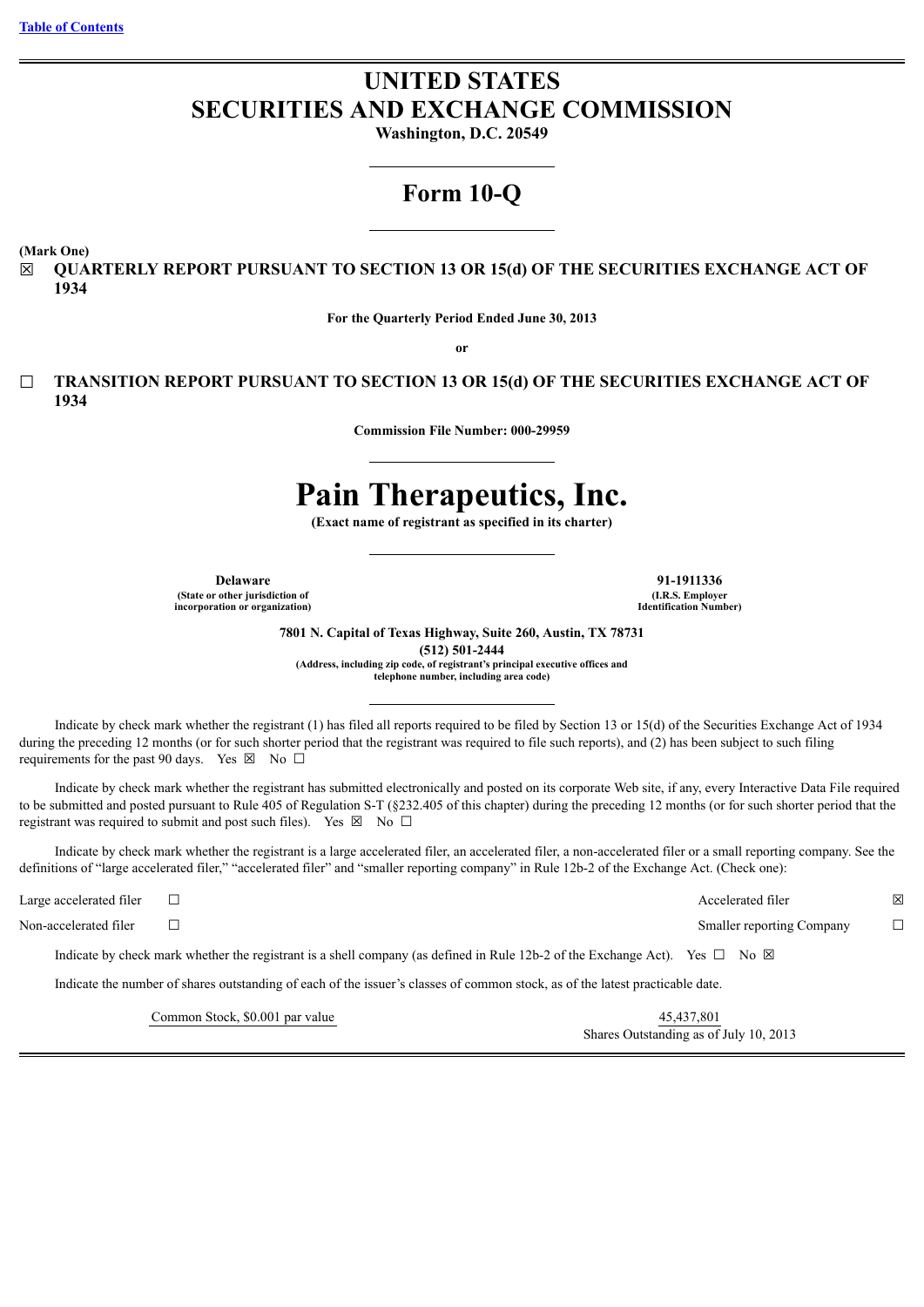## PAIN THERAPEUTICS, INC. TABLE OF CONTENTS

<span id="page-1-0"></span>

| PART I.           | <b>FINANCIAL INFORMATION</b>                                                                           | Page No. |
|-------------------|--------------------------------------------------------------------------------------------------------|----------|
| Item 1.           | <b>Financial Statements</b>                                                                            |          |
|                   | Condensed Balance Sheets - June 30, 2013 and December 31, 2012                                         | 3        |
|                   | <u>Condensed Statements of Operations – Three and Six Months Ended June 30, 2013 and June 30, 2012</u> | 4        |
|                   | Statements of Comprehensive Income – Three and Six Months Ended June 30, 2013 and June 30, 2012        | 5        |
|                   | Condensed Statements of Cash Flows – Three and Six Months Ended June 30, 2013 and June 30, 2012        | 6        |
|                   | <b>Notes to Condensed Financial Statements</b>                                                         |          |
| Item 2.           | <u>Management's Discussion and Analysis of Financial Condition and Results of Operations</u>           | 13       |
| Item 3.           | Quantitative and Qualitative Disclosures About Market Risk                                             | 22       |
| Item 4.           | <b>Controls and Procedures</b>                                                                         | 23       |
| PART II.          | <b>OTHER INFORMATION</b>                                                                               |          |
| Item 1.           | <b>Legal Proceedings</b>                                                                               | 24       |
|                   | Item 1A. Risk Factors                                                                                  | 24       |
| Item 2.           | Unregistered Sales of Equity Securities and Use of Proceeds                                            | 44       |
| Item 3.           | <b>Defaults Upon Senior Securities</b>                                                                 | 44       |
| Item 4.           | <b>Mine Safety Disclosures</b>                                                                         | 44       |
| Item 5.           | <b>Other Information</b>                                                                               | 44       |
| Item 6.           | <b>Exhibits</b>                                                                                        | 45       |
| <b>Signatures</b> |                                                                                                        | 46       |
|                   |                                                                                                        | Page 2   |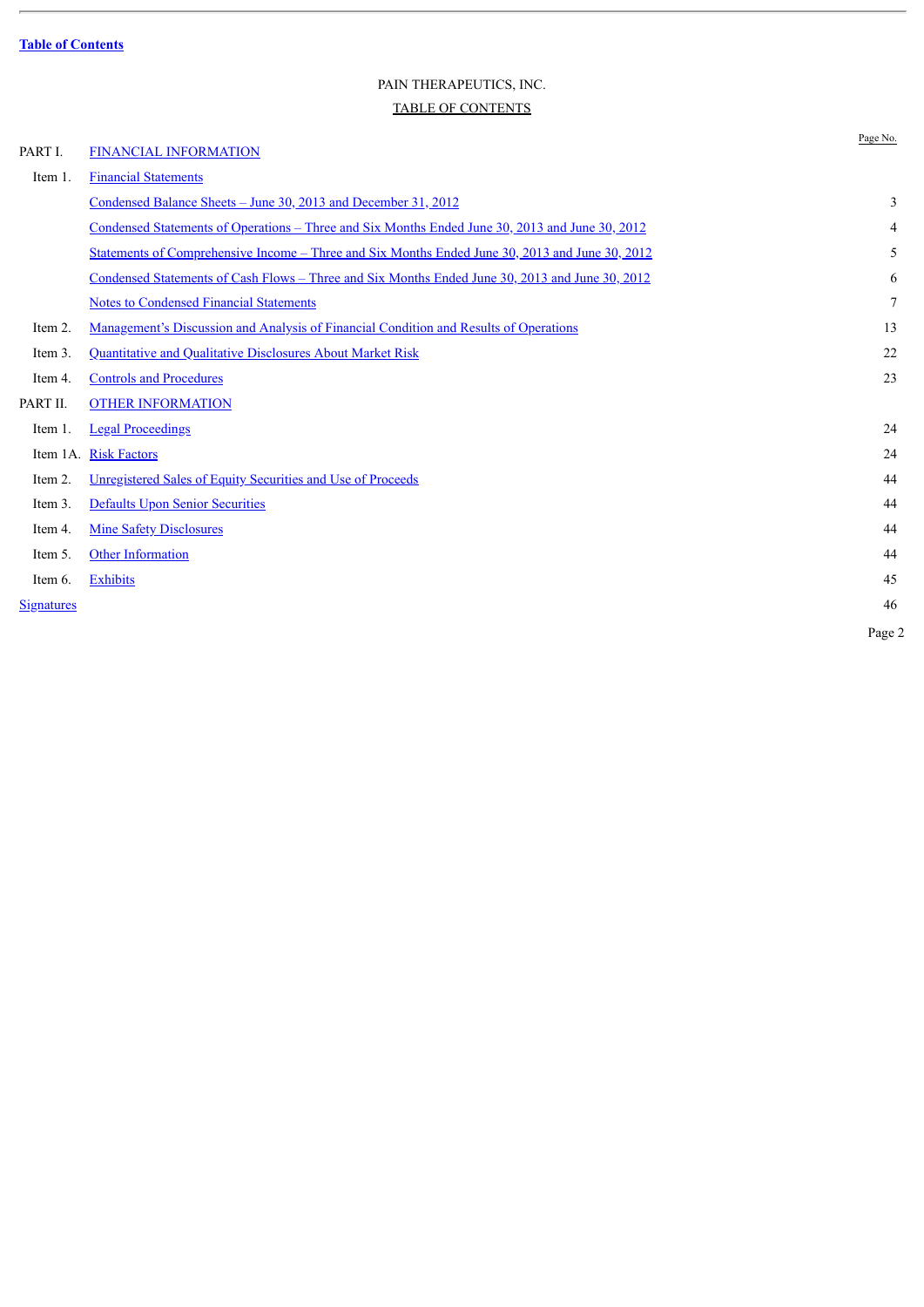## <span id="page-2-0"></span>**PART I. FINANCIAL INFORMATION**

<span id="page-2-2"></span><span id="page-2-1"></span>**Item 1.** *Financial Statements*

## PAIN THERAPEUTICS, INC. Condensed Balance Sheets (Unaudited) (in thousands)

|                                                  |              | June 30,<br>2013 |               | December 31,<br>$2012^{(1)}$ |
|--------------------------------------------------|--------------|------------------|---------------|------------------------------|
| Current assets                                   |              |                  |               |                              |
| Cash and cash equivalents                        | \$           | 51,545           | <sup>\$</sup> | 49,355                       |
| Marketable securities                            |              | 1,300            |               | 6,899                        |
| Other current assets                             |              | 3                |               | 253                          |
| Total current assets                             |              | 52,848           |               | 56,507                       |
| Other assets                                     |              | 352              |               | 352                          |
| Total assets                                     | S.           | 53,200           | $\mathbb{S}$  | 56,859                       |
| <b>Current liabilities</b>                       |              |                  |               |                              |
| Accounts payable                                 | $\mathbb{S}$ | 435              | <sup>\$</sup> | 361                          |
| Accrued development expense                      |              | 572              |               | 929                          |
| Deferred program fee revenue-current portion     |              | 7,832            |               | 7,832                        |
| Accrued compensation and benefits                |              | 379              |               | 853                          |
| Other current liabilities                        |              |                  |               | 24                           |
| Total current liabilities                        |              | 9,218            |               | 9,999                        |
| Non-current liabilities                          |              |                  |               |                              |
| Deferred program fee revenue—non-current portion |              | 29,370           |               | 33,287                       |
| Deferred tax liabilities                         |              | 437              |               | 437                          |
| <b>Total liabilities</b>                         |              | 39,025           |               | 43,723                       |
| Commitments and contingencies                    |              |                  |               |                              |
| Stockholders' equity                             |              |                  |               |                              |
| Preferred stock                                  |              |                  |               |                              |
| Common stock                                     |              | 45               |               | 45                           |
| Additional paid-in-capital                       |              | 150,489          |               | 148,738                      |
| Accumulated other comprehensive income           |              |                  |               |                              |
| Accumulated deficit                              |              | (136, 360)       |               | (135, 651)                   |
| Total stockholders' equity                       |              | 14,175           |               | 13,136                       |
| Total liabilities and stockholders' equity       |              | 53,200           | \$            | 56,859                       |

(1) Derived from the Company's audited financial statements as of December 31, 2012, included in the Company's Annual Report on Form 10-K filed with the Securities and Exchange Commission.

See accompanying notes to condensed financial statements.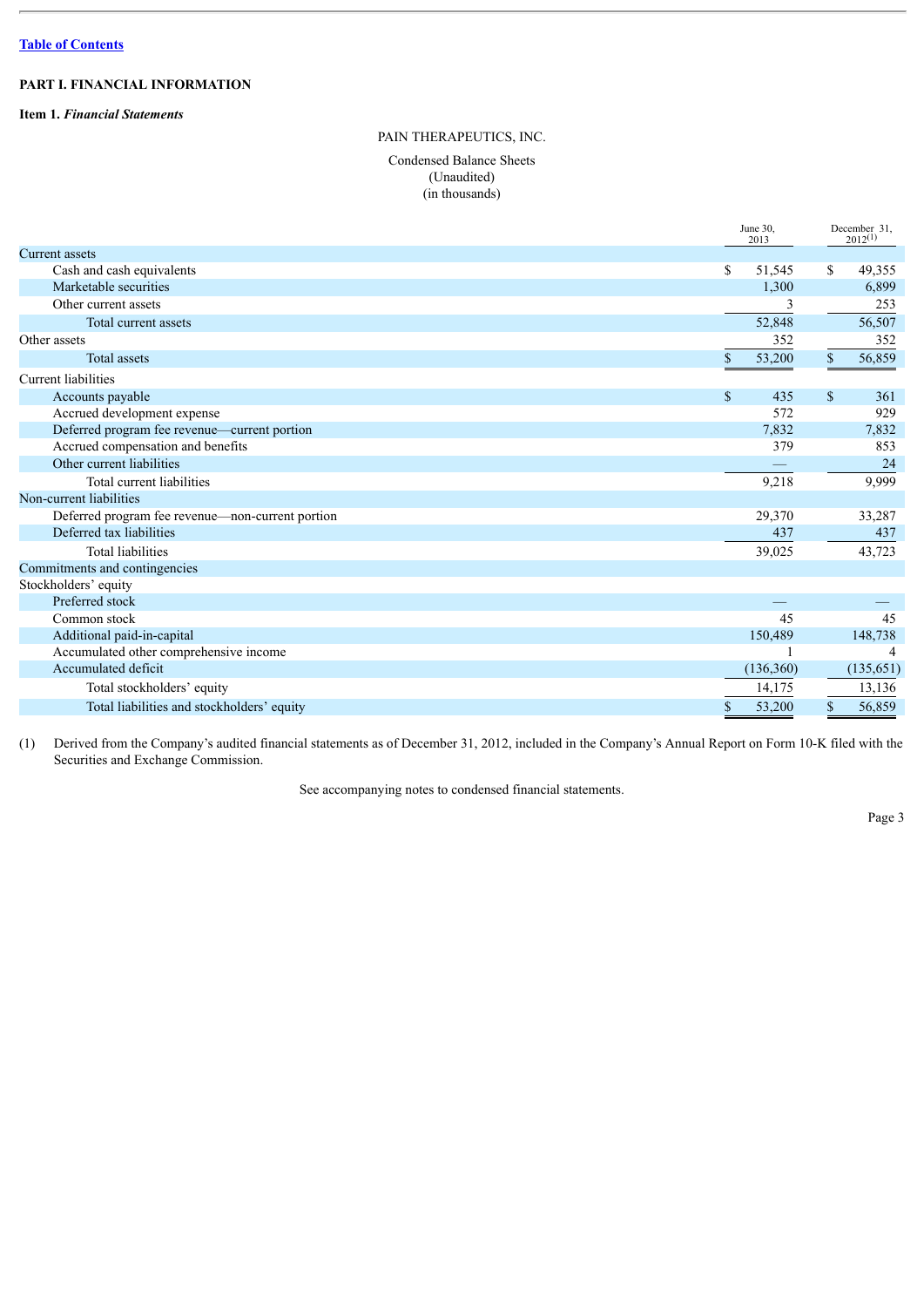## Condensed Statements of Operations (Unaudited) (in thousands, except per share data)

<span id="page-3-0"></span>

|                                                                                 | Three months ended<br><b>June 30,</b> |        |      |        | <b>Six months ended</b><br><b>June 30,</b> |        |               |        |
|---------------------------------------------------------------------------------|---------------------------------------|--------|------|--------|--------------------------------------------|--------|---------------|--------|
|                                                                                 |                                       | 2013   | 2012 |        | 2013                                       |        | 2012          |        |
| Revenue                                                                         |                                       |        |      |        |                                            |        |               |        |
| Program fee revenue                                                             | \$                                    | 1,959  | \$   | 2,724  | S                                          | 3,917  | <sup>\$</sup> | 5,448  |
| Collaboration revenue                                                           |                                       |        |      |        |                                            |        |               | 249    |
| Total revenue                                                                   |                                       | 1,959  |      | 2,724  |                                            | 3,917  |               | 5,697  |
| Operating expenses                                                              |                                       |        |      |        |                                            |        |               |        |
| Research and development                                                        |                                       | 1,139  |      | 1,516  |                                            | 2,322  |               | 3,125  |
| General and administrative                                                      |                                       | 1,139  |      | 1,461  |                                            | 2,357  |               | 2,973  |
| Total operating expenses                                                        |                                       | 2,278  |      | 2,977  |                                            | 4,679  |               | 6,098  |
| Operating loss                                                                  |                                       | (319)  |      | (253)  |                                            | (762)  |               | (401)  |
| Interest income                                                                 |                                       | 18     |      | 123    |                                            | 53     |               | 300    |
| Net loss                                                                        |                                       | (301)  |      | (130)  |                                            | (709)  |               | (101)  |
| Net loss per share, basic and diluted                                           |                                       | (0.01) |      | (0.00) |                                            | (0.02) |               | (0.00) |
| Weighted-average shares used in computing net loss per share, basic and diluted |                                       | 44,999 |      | 44,777 |                                            | 44,966 |               | 44,754 |

See accompanying notes to condensed financial statements.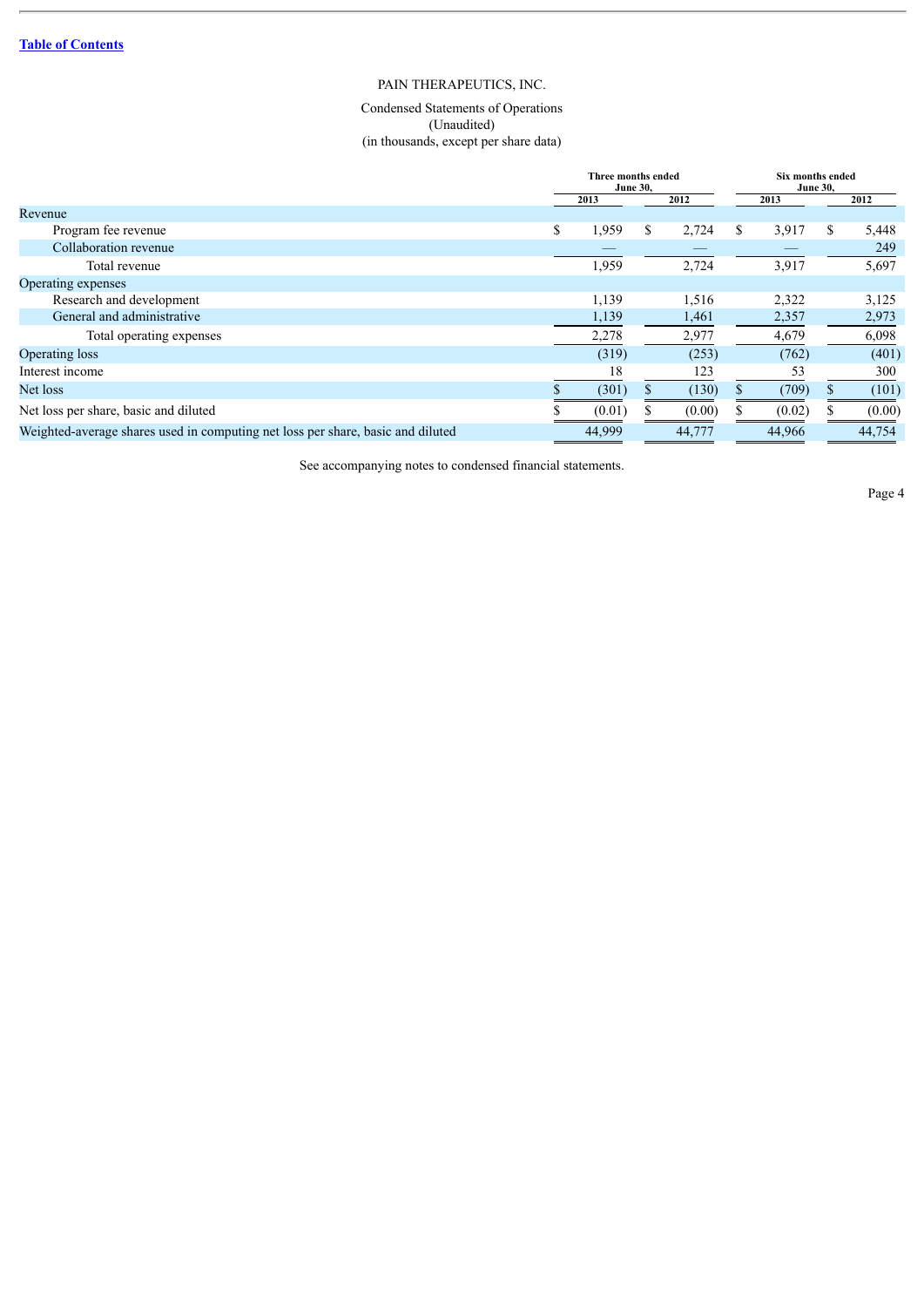## Condensed Statements of Comprehensive Income (Unaudited) (in thousands)

<span id="page-4-0"></span>

|                                                        | Three months ended<br><b>June 30,</b> |       |  |       | Six months ended<br><b>June 30,</b> |  |       |
|--------------------------------------------------------|---------------------------------------|-------|--|-------|-------------------------------------|--|-------|
|                                                        |                                       | 2013  |  | 2012  | 2013                                |  | 2012  |
| Net loss                                               |                                       | (301) |  | (130) | (709)                               |  | (101) |
| Other comprehensive loss                               |                                       |       |  |       |                                     |  |       |
| Net unrealized gains (losses) on marketable securities |                                       |       |  | (53)  |                                     |  | (85)  |
| Comprehensive loss                                     |                                       | 301   |  | (183) | 706)                                |  | (186) |

See accompanying notes to condensed financial statements.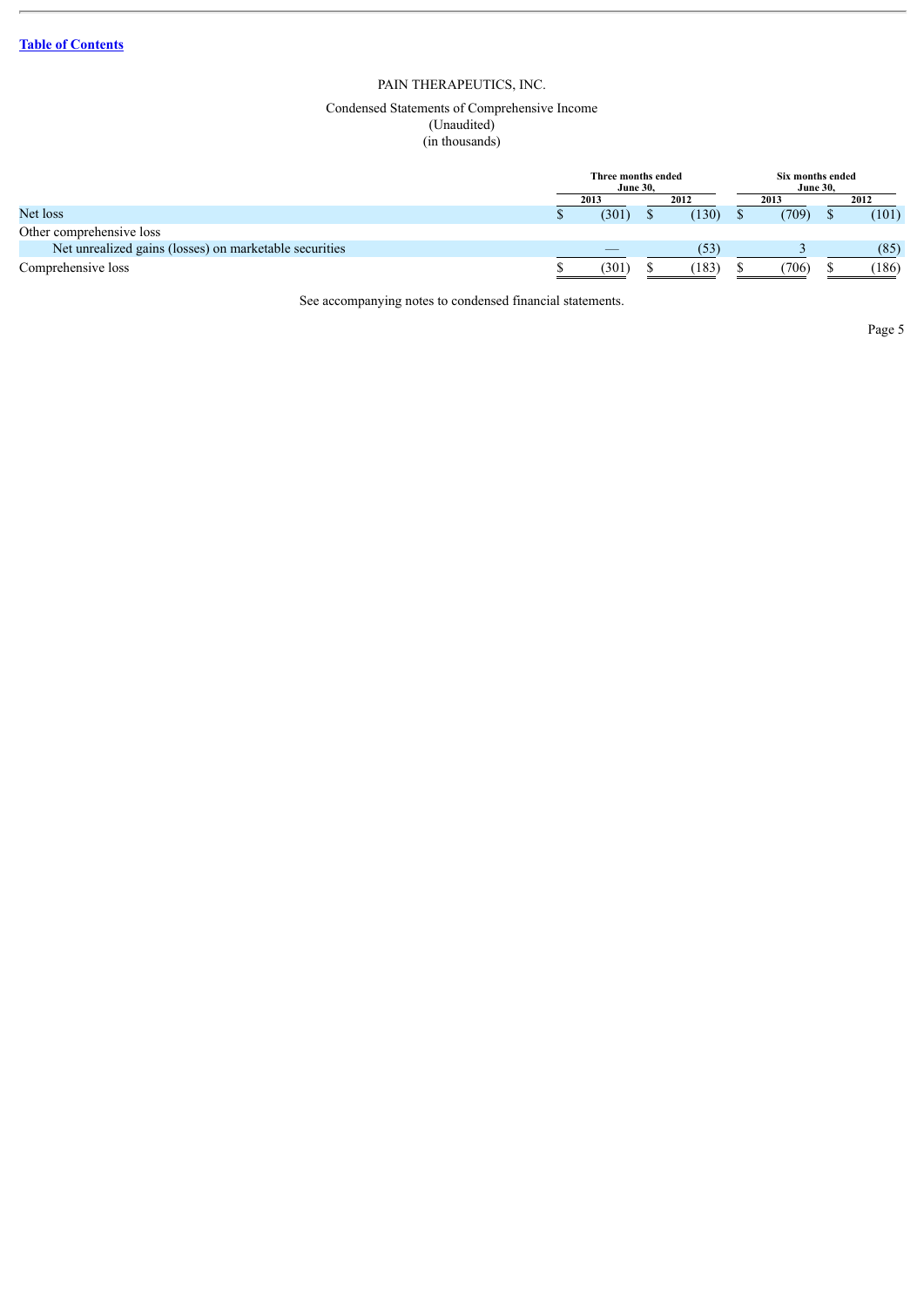## Condensed Statements of Cash Flows

(Unaudited) (in thousands)

<span id="page-5-0"></span>

|                                                                             |        | <b>Six months ended</b><br><b>June 30,</b> |   |                |
|-----------------------------------------------------------------------------|--------|--------------------------------------------|---|----------------|
|                                                                             | 2013   |                                            |   | 2012           |
| Cash flows used in operating activities:                                    |        |                                            |   |                |
| Net loss                                                                    | \$     | (709)                                      | S | (101)          |
| Adjustments to reconcile net loss to net cash used in operating activities: |        |                                            |   |                |
| Deferred program fee revenue                                                |        | (3,917)                                    |   | (5, 448)       |
| Non-cash stock based compensation                                           |        | 1,491                                      |   | 1,776          |
| Depreciation and amortization<br>Non-cash net interest income               |        |                                            |   | 70             |
|                                                                             |        | (8)                                        |   | 270            |
| Changes in operating assets and liabilities:<br>Other current assets        |        | 250                                        |   |                |
| Other non-current assets                                                    |        |                                            |   | 263            |
|                                                                             |        | 74                                         |   | 37             |
| Accounts payable<br>Accrued development expense                             |        | (357)                                      |   |                |
| Accrued compensation and benefits                                           |        | (474)                                      |   | (309)<br>(538) |
| Other accrued liabilities                                                   |        | (24)                                       |   | (41)           |
|                                                                             |        |                                            |   |                |
| Net cash used in operating activities                                       |        | (3,674)                                    |   | (4,020)        |
| Cash flows provided by investing activities:                                |        |                                            |   |                |
| Purchases of marketable securities                                          |        | (4.096)                                    |   | (9,590)        |
| Maturities of marketable securities                                         |        | 9,700                                      |   | 19,300         |
| Net cash provided by investing activities                                   |        | 5,604                                      |   | 9,710          |
| Cash flows provided by financing activities:                                |        |                                            |   |                |
| Proceeds from issuance of common stock, net                                 |        | 260                                        |   | 186            |
| Net cash provided by financing activities                                   |        | 260                                        |   | 186            |
| Net increase in cash and cash equivalents                                   |        | 2,190                                      |   | 5,876          |
| Cash and cash equivalents at beginning of the period                        | 49,355 |                                            |   | 73,144         |
| Cash and cash equivalents at end of the period                              | 51,545 |                                            |   | 79,020         |

See accompanying notes to condensed financial statements.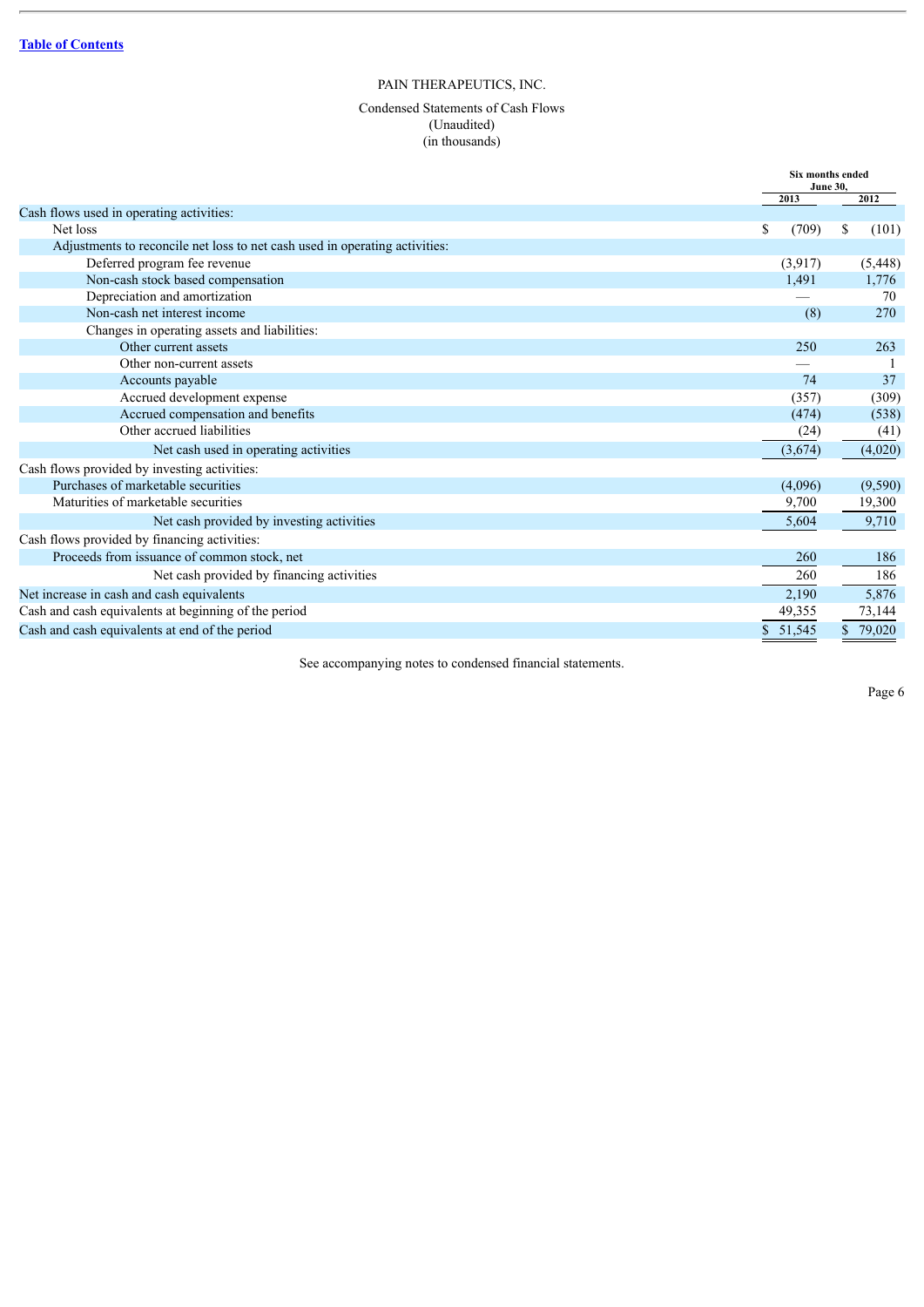## Notes to Condensed Financial Statements (Unaudited)

## <span id="page-6-0"></span>**Note 1. General**

We are a biopharmaceutical company that develops novel drugs. Our lead drug candidate is called REMOXY® (oxycodone) Extended-Release Capsules CII. REMOXY is a strong painkiller with a unique formulation designed to reduce potential risks of unintended use. REMOXY and three other abuse-resistant painkillers are being developed pursuant to the collaboration agreement and license agreement, or the Pfizer Agreements, between us and King Pharmaceuticals, Inc., a subsidiary of Pfizer, Inc., or Pfizer.

In the course of our development activities, we have sustained cumulative operating losses. There are no assurances that additional financing will be available on favorable terms, or at all.

We have prepared the accompanying unaudited condensed financial statements of Pain Therapeutics, Inc. in accordance with generally accepted accounting principles for interim financial information and pursuant to the instructions to Form 10-Q and Article 10 of Regulation S-X. Accordingly, the financial statements do not include all of the information and footnotes required by generally accepted accounting principles for complete financial statements. In our opinion, all adjustments, consisting of normal recurring adjustments, considered necessary for a fair presentation have been included. Operating results for the three and six months ended June 30, 2013 are not necessarily indicative of the results that may be expected for any other interim period or for the year 2013. For further information, refer to the consolidated financial statements and footnotes thereto included in the Company's annual report on Form 10-K for the year ended December 31, 2012.

We have evaluated subsequent events through the date of filing this Form 10-Q. No material subsequent events have occurred that require recognition or disclosure in these financial statements.

#### **Note 2. Significant Accounting Policies**

## *Use of Estimates*

The preparation of financial statements in conformity with accounting principles generally accepted in the United States of America requires that management make estimates and assumptions that affect the reported amounts of assets and liabilities and disclosure of contingent assets and liabilities at the date of the financial statements and the reported amount of revenue earned and expenses incurred during the reporting period. Actual results could differ from those estimates.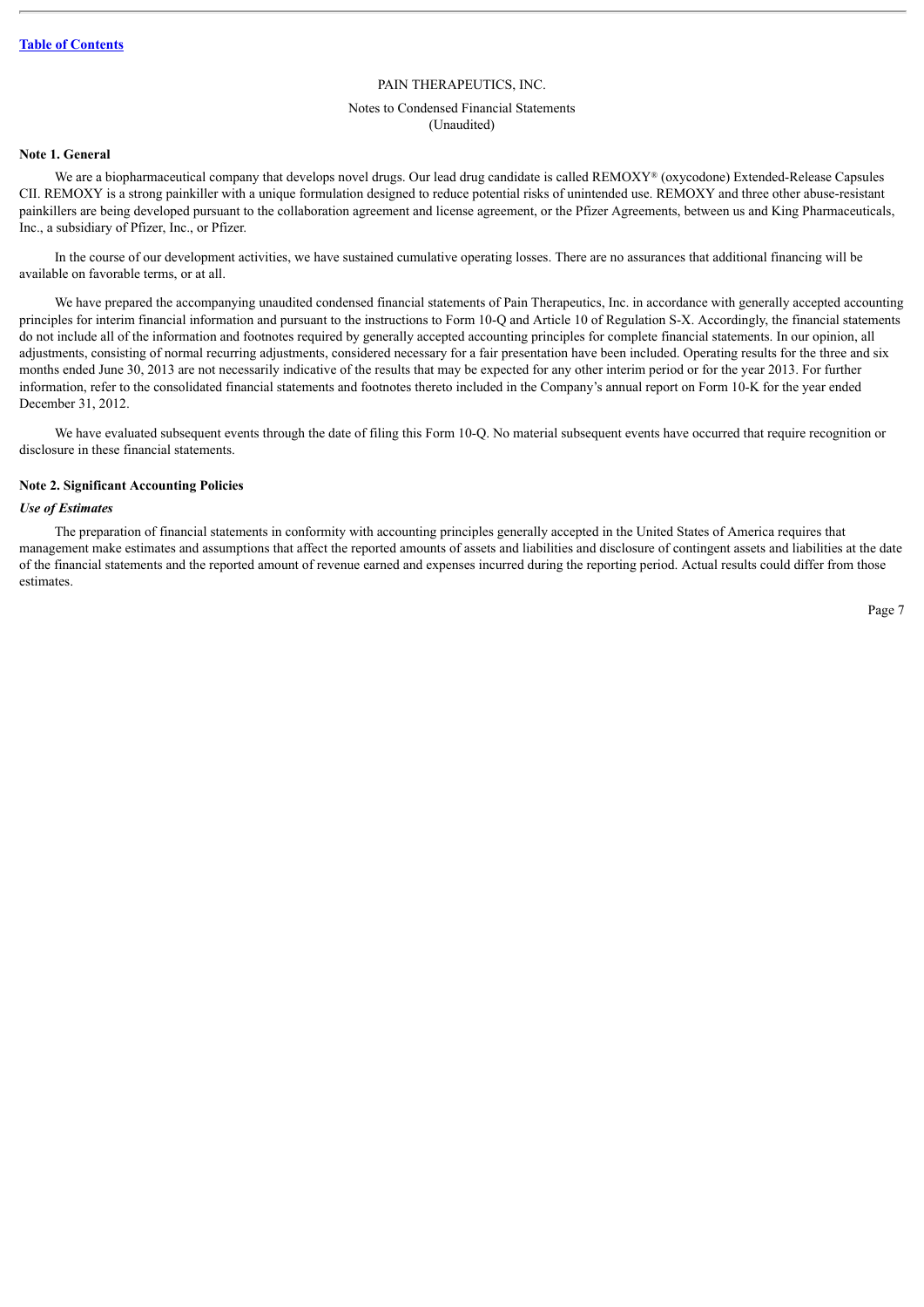#### *Revenue Recognition and Deferred Program Fee Revenue*

We recognize revenue when there is persuasive evidence that an arrangement exists, delivery has occurred, the price is fixed or determinable, and collection is reasonably assured.

We recognize program fee revenue, milestone revenue and collaboration revenue in connection with the Pfizer Agreements. Program fee revenue is derived from program fee payments we received under the Pfizer Agreements. These payments are recognized from receipt ratably over our estimate of the development period through the last to be developed of four drug candidates expected to be developed under the Pfizer Agreements. We currently estimate the development period for all four drug candidates to end by March 31, 2018. We periodically review the estimated development period and change it if appropriate based upon our latest expectations. Deferred program fee revenue represents the amount of the upfront program fee payments that have not yet been recognized as revenue.

Pfizer is obligated to pay us milestone payments contingent upon the achievement of certain substantive events in the development of REMOXY and the other opioid painkillers under the strategic alliance. We recognize milestone payments as revenue when we achieve the underlying developmental milestone as the milestone payments are not dependent upon any other future activities or achievement of any other future milestones and the achievement of each of the developmental milestones were substantively at risk and contingent at the effective date of the collaboration. Substantial effort is involved in achieving each of the developmental milestones. These milestones represent the culmination of discrete earnings processes and the amount of each milestone payment is reasonable in relation with the level of effort associated with the achievement of the milestone. Each milestone payment is non-refundable and non-creditable when made. The ongoing research and development services we provide are priced at fair value based upon the reimbursement of expenses we incur.

Collaboration revenues from reimbursement of development expenses pursuant to our collaboration agreement with Pfizer are generally recognized when Pfizer has completed its review of the expenses invoiced to them.

#### *Cash, Cash Equivalents and Concentration of Credit Risk*

We consider all highly liquid financial instruments with original maturities of three months or less to be cash equivalents. Cash and cash equivalents consist of cash maintained at one financial institution and in money market funds. We believe the financial risks associated with these instruments are minimal. We have not experienced material losses from our investments in these securities.

## *Marketable Securities and Fair Value Measurements*

We invest in interest bearing marketable securities, generally consisting of corporate and government securities. We may elect to sell these investments before they mature. Therefore, we hold these investments as "available for sale" and include these investments in our balance sheets as current assets, even though the contractual maturity of a particular investment may be beyond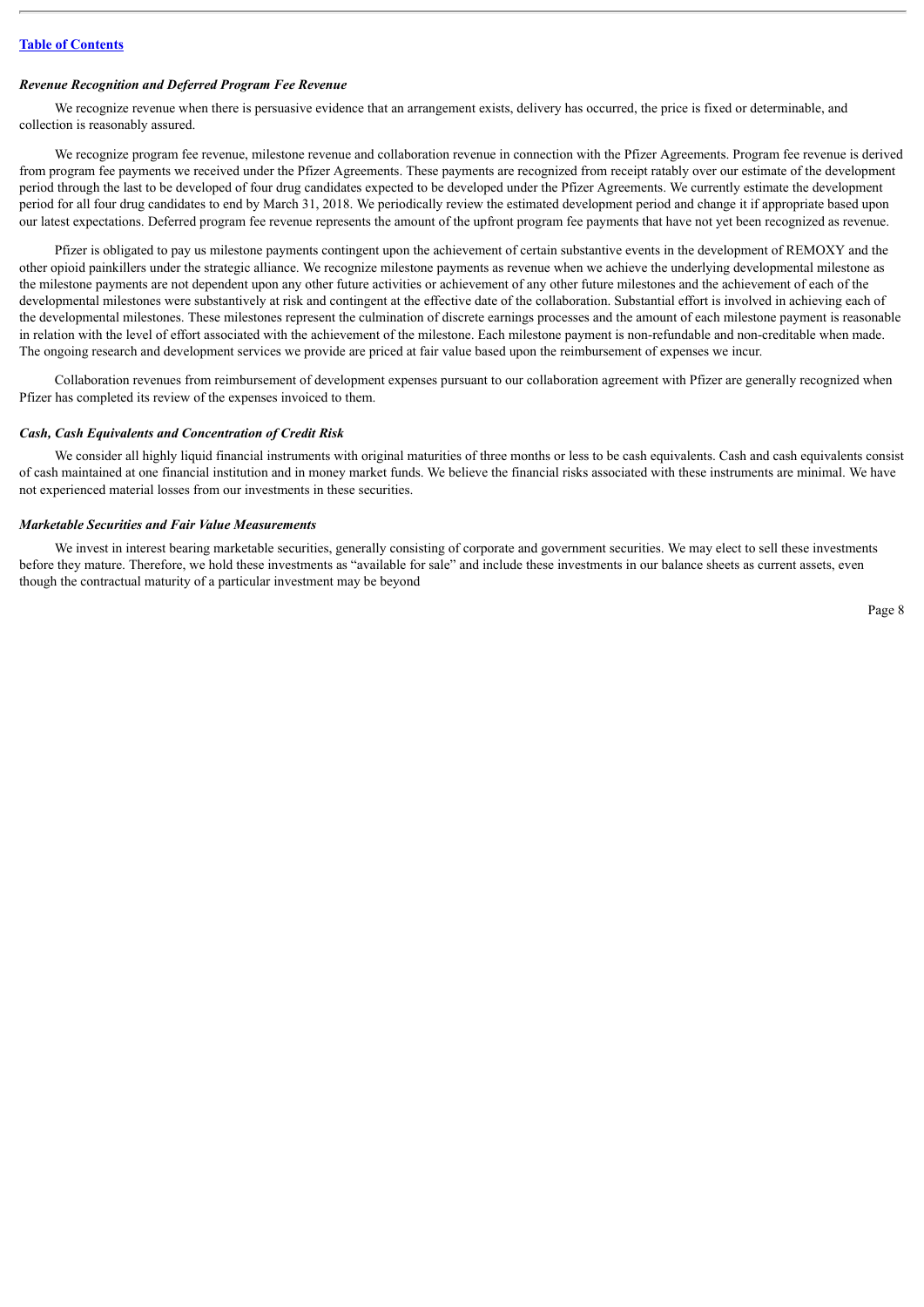one year. We report our marketable securities at fair value, which may include unrealized gains and losses. Our unrealized gains and losses on investments are recorded as a separate component of stockholders' equity as accumulated other comprehensive income or loss. We recognize all realized gains and losses on our marketable securities in interest income in the accompanying statement of operations on a specific identification basis. We report changes in net unrealized gains or losses on marketable securities in our Statements of Comprehensive Income. Our marketable securities are maintained at one financial institution and are governed by our investment policy as approved by our Board of Directors.

To date we have not recorded any impairment charges on marketable securities related to other-than-temporary declines in market value. We would recognize an impairment charge when the decline in the estimated fair value of a marketable security below the amortized cost is determined to be other-thantemporary. We consider various factors in determining whether to recognize an impairment charge, including materiality, any adverse changes in the investees' financial condition, how long the fair value has been below the amortized cost and whether it is more likely than not that we would elect to or be required to sell the marketable security before its anticipated recovery.

We measure our cash equivalents and marketable securities at fair value on a recurring basis. We use significant observable inputs where there are identical or comparable assets in the market to use in establishing our fair value measurements, including but not limited to benchmark yields, reported trades, broker/dealer quotes and issuer spreads. We consider these inputs to be Level 2 inputs. Generally, the types of instruments we invest in are not traded on a market such as the NASDAQ Global Market, which we would consider to be Level 1 inputs. We do not have any investments that would require inputs considered to be Level 3. We use the bid price to establish fair value where a bid price is available.

#### *Stock-based Compensation*

We recognize expense in the statement of operations for the fair value of all share-based payments, including grants of employee stock options and other share based awards. For stock options, we use the Black-Scholes option valuation model and the single-option award approach and straight-line attribution method. Using this approach, the compensation cost is amortized on a straight-line basis over the vesting period of each respective stock option, generally four years. We estimate forfeitures and adjust this estimate periodically based on the extent to which future actual forfeitures differ, or are expected to differ, from such estimates.

We have granted share-based awards that vest upon achievement of certain performance criteria, or Performance Awards. The value of these awards is the product of the number of shares of our common stock to be issued under the award multiplied by the fair market value of a share of our common stock on the date of grant. These awards include future performance criteria. We estimate an implicit service period for achieving these performance criteria. Performance Awards vest and common stock is issued on achieving performance criteria. We recognize stock-based compensation expense for Performance Awards when we conclude that achieving performance criteria is probable. We periodically review and update as appropriate our estimates of the implicit service periods and the likelihood of achieving the performance criteria.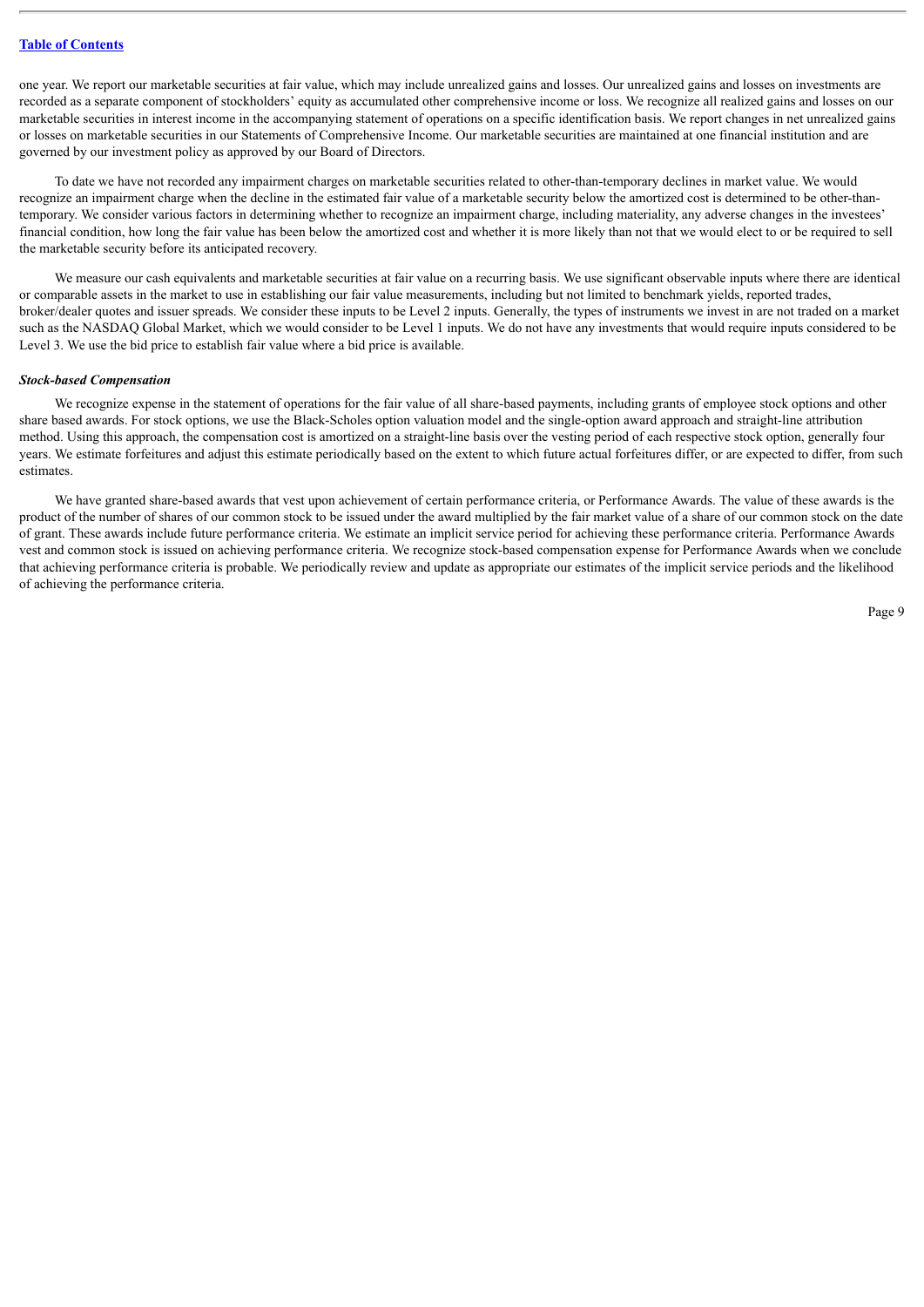#### *Net Loss per Share*

Basic net loss per share is computed on the basis of the weighted-average number of common shares outstanding for the reporting period. Diluted net loss per share is computed on the basis of the weighted-average number of common shares outstanding plus dilutive potential common shares outstanding using the treasury-stock method. Potential dilutive common shares consist of outstanding stock options and Performance Awards.

The numerators and denominators in the calculation of basic and diluted net loss per share were as follows (in thousands except per share data):

|                                                                     | Three months ended<br><b>June 30.</b> |              |  | Six months ended<br><b>June 30.</b> |      |        |      |        |
|---------------------------------------------------------------------|---------------------------------------|--------------|--|-------------------------------------|------|--------|------|--------|
|                                                                     |                                       | 2013<br>2012 |  |                                     | 2013 |        | 2012 |        |
| Numerator                                                           |                                       |              |  |                                     |      |        |      |        |
| Net loss                                                            |                                       | (301)        |  | (130)                               |      | 709)   | \$   | (101)  |
| Denominator                                                         |                                       |              |  |                                     |      |        |      |        |
| Weighted-average shares used in computing net loss per share, basic |                                       |              |  |                                     |      |        |      |        |
| and diluted                                                         |                                       | 44.999       |  | 44,777                              |      | 44.966 |      | 44.754 |
| Net loss per share, basic and diluted                               |                                       | (0.01)       |  | (0.00)                              |      | (0.02) |      | (0.00) |

We excluded weighted options outstanding to purchase common stock of 14.7 million for the second quarter of 2013 and 10.2 million for the second quarter of 2012, 14.6 million for the first half of 2013 and 11.3 million from the first half of 2012 from the calculation of diluted net loss per share because the effect of including these shares in this calculation would be anti-dilutive.

## *Income Taxes*

We make estimates and judgments in determining the need for a provision for income taxes, including the estimation of our taxable income or loss for each full fiscal year. We have accumulated significant deferred tax assets. Deferred income taxes reflect the tax effects of net operating loss and tax credit carryovers and temporary differences between the carrying amounts of assets and liabilities for financial reporting purposes and the amounts used for income tax purposes. Realization of certain deferred tax assets is dependent upon future earnings. We are uncertain about the timing and amount of any future earnings. Accordingly, we offset these net deferred tax assets with a valuation allowance. We may in the future determine that more of our deferred tax assets will likely be realized, in which case we will reduce our valuation allowance in the quarter in which such determination is made. If the valuation allowance is reduced, we may recognize a benefit from income taxes in our statement of operations in that period. We classify interest recognized pursuant to our deferred tax assets as interest expense, when appropriate.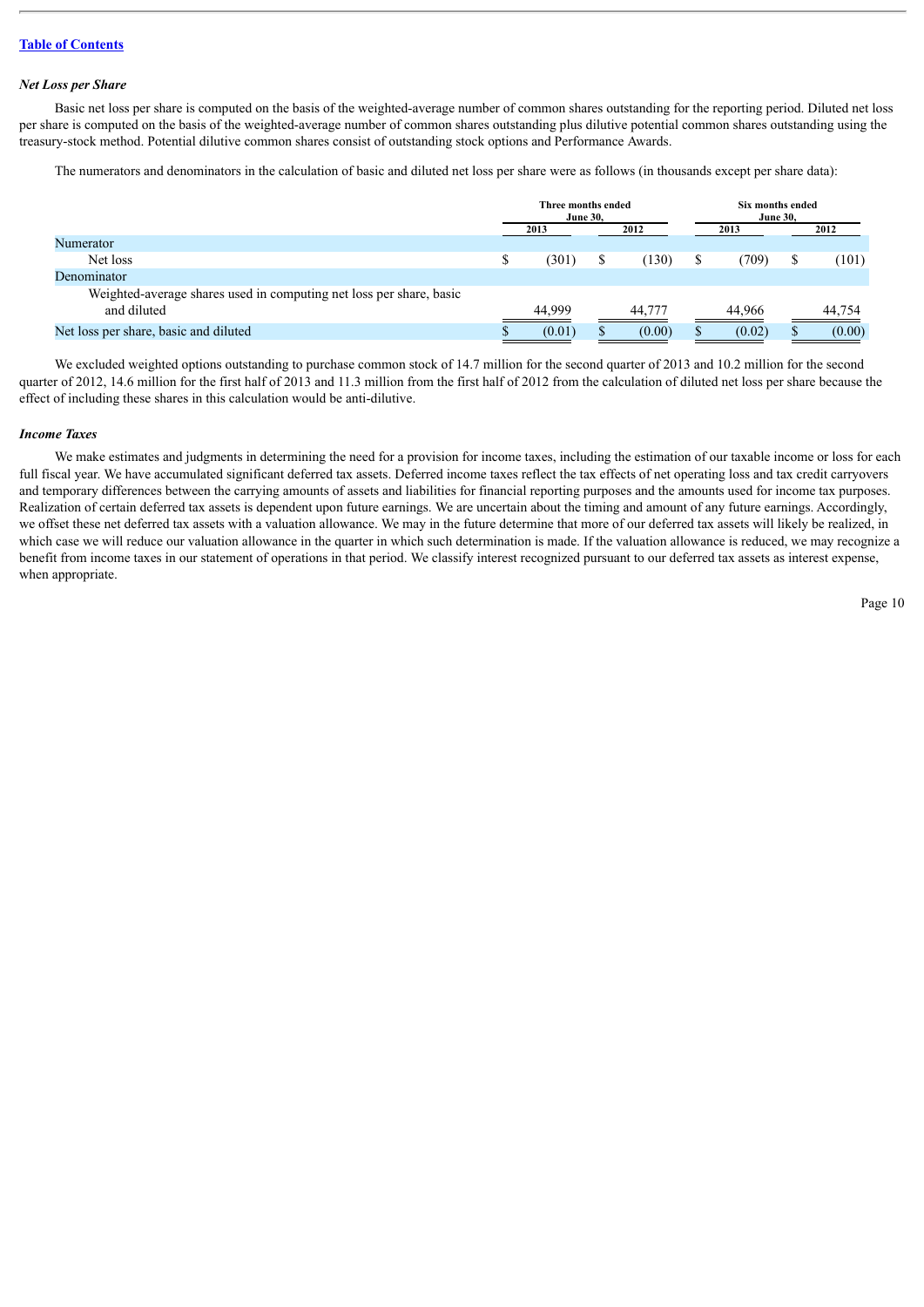## **Note 3. Cash, Cash Equivalents and Marketable Securities and Assets Measured at Fair Value**

Our cash, cash equivalents and marketable securities are as follows (in thousands):

|                             |           |                   |              | <b>Cash, Cash Equivalents and Marketable Securities</b> |                   |              |          |
|-----------------------------|-----------|-------------------|--------------|---------------------------------------------------------|-------------------|--------------|----------|
|                             | Amortized | <b>Unrealized</b> |              | <b>Unrealized</b>                                       | <b>Estimated</b>  | Accrued      | Total    |
|                             | Cost      | Gains             |              | Losses                                                  | <b>Fair Value</b> | Interest     | Value    |
| June 30, 2013               |           |                   |              |                                                         |                   |              |          |
| Cash and cash equivalents   | \$45,915  | \$                |              | \$                                                      | \$45,916          | \$           | \$45,916 |
| Commercial paper            | 6,929     |                   |              |                                                         | 6,929             |              | 6,929    |
|                             | \$52,844  |                   |              |                                                         | \$52,845          | $\mathbb{S}$ | \$52,845 |
| <b>Reported as:</b>         |           |                   |              |                                                         |                   |              |          |
| Cash and cash equivalents   | \$51,544  | $\mathbb{S}$      |              | \$                                                      | \$51,545          | \$           | \$51,545 |
| Marketable securities       | 1,300     |                   |              |                                                         | 1,300             |              | 1,300    |
|                             | \$52,844  |                   |              |                                                         | \$52,845          | \$           | \$52,845 |
| <b>Maturities:</b>          |           |                   |              |                                                         |                   |              |          |
| Matures in one year or less | \$52,844  | $\mathbb{S}$      |              | \$                                                      | \$52,845          | \$           | \$52,845 |
| Matures one to three years  |           |                   |              |                                                         |                   |              |          |
|                             | \$52,844  |                   |              |                                                         | \$52,845          | \$           | \$52,845 |
| December 31, 2012           |           |                   |              |                                                         |                   |              |          |
| Cash and cash equivalents   | \$49,352  | \$                | 3            | \$                                                      | \$49,355          | \$           | \$49,355 |
| Corporate securities        | \$6,898   |                   | 1            |                                                         | 6,899             |              | 6,899    |
|                             | \$56,250  |                   | 4            |                                                         | \$56,254          | S.           | \$56,254 |
| <b>Reported as:</b>         |           |                   |              |                                                         |                   |              |          |
| Cash and cash equivalents   | \$49,352  | \$                | 3            | S                                                       | \$49,355          | \$           | \$49,355 |
| Marketable securities       | 6,898     |                   | $\mathbf{1}$ |                                                         | 6,899             |              | 6,899    |
|                             | \$56,250  |                   | 4            |                                                         | \$56,254          |              | \$56,254 |
| <b>Maturities:</b>          |           |                   |              |                                                         |                   |              |          |
| Matures in one year or less | \$56,250  | \$                | 4            | \$                                                      | \$56,254          | S            | \$56,254 |
| Matures one to three years  |           |                   |              |                                                         |                   |              |          |
|                             | \$56,250  | \$                | 4            |                                                         | \$56,254          | \$           | \$56,254 |

We did not realize any gains or losses on our investments in marketable securities during the first half of 2013 or 2012. To date we have not recorded any impairment charges on marketable securities related to other-than-temporary declines in market value.

Our assets measured at fair value on a recurring basis are as follows (in thousands):

|                            | Level 1        | Level 2      | Level 3 | Total        |
|----------------------------|----------------|--------------|---------|--------------|
| <b>June 30, 2013</b>       |                |              |         |              |
| Cash and money market fund | \$45,916       | \$.          |         | 45,916<br>\$ |
| Commercial paper           |                | 6,929        |         | 6,929        |
|                            | \$45,916       | 6.929        |         | 52,845<br>S. |
|                            |                |              |         |              |
|                            |                |              |         |              |
|                            | <b>Level 1</b> | Level 2      | Level 3 | Total        |
| <b>December 31, 2012</b>   |                |              |         |              |
| Cash and money market fund | 1,817<br>\$    | \$           |         | 1,817<br>S   |
| Corporate securities       |                | 54,437       |         | 54,437       |
|                            | 1,817          | 54,437<br>S. |         | 56,254<br>S. |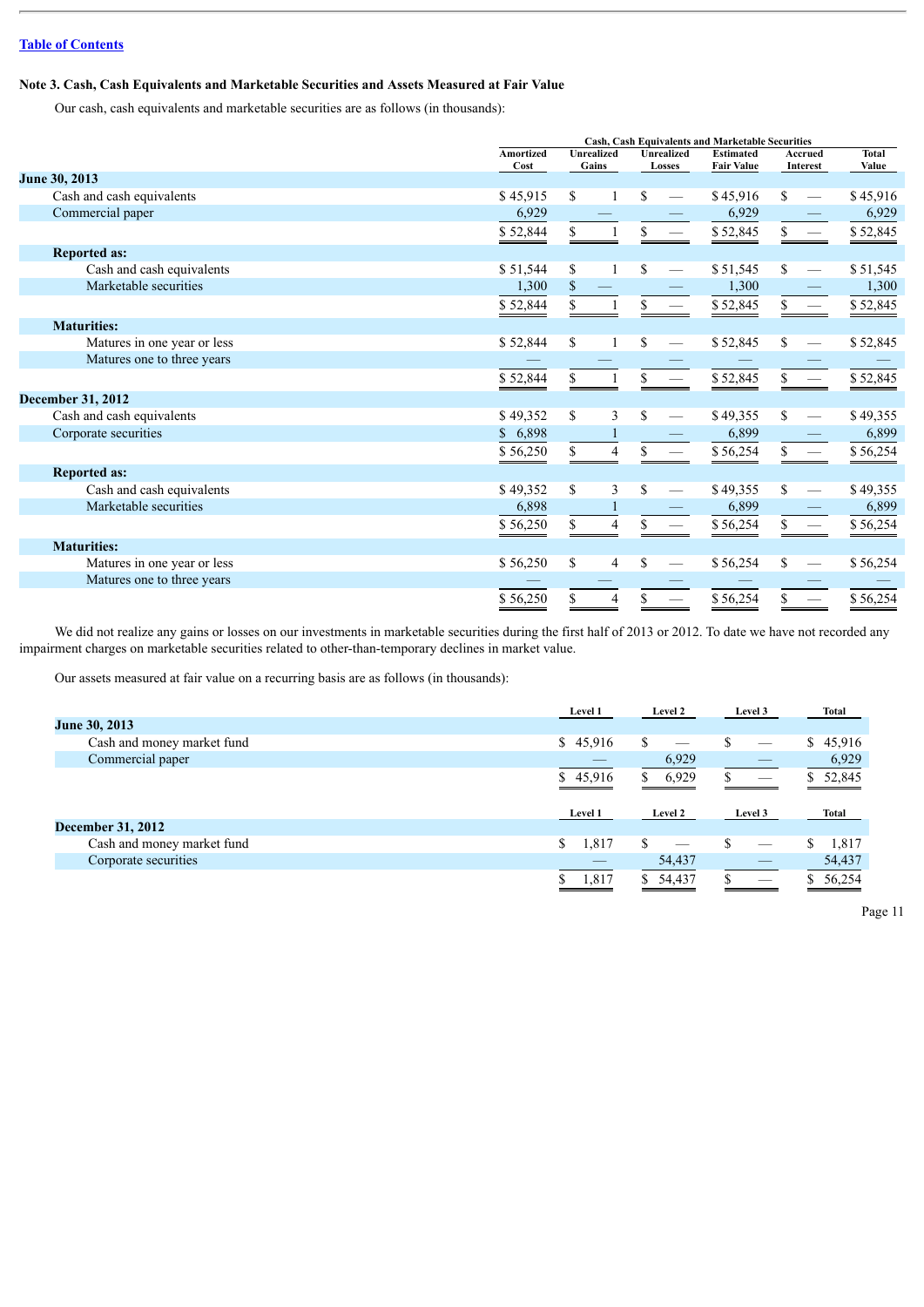## **Note 4. Stock-Based Compensation Expense**

Our non-cash stock-based compensation expense is as follows (in thousands):

|                            | Three months ended<br>June 30 |              |  | Six months ended | June 30. |      |     |
|----------------------------|-------------------------------|--------------|--|------------------|----------|------|-----|
|                            |                               | 2012<br>2013 |  | 2013             |          | 2012 |     |
| Research and development   |                               | 337          |  | 375              | 641      |      | 840 |
| General and administrative |                               | 475          |  | 494              | 850      |      | 936 |
|                            |                               | 812          |  | 869              | .491     |      | 776 |

## **Note 5. Income Taxes**

We did not provide for income taxes in 2013 because we have projected a net loss for the full year 2013. Interest expense and penalties related to unrecognized tax benefits were immaterial for 2013 and 2012.

## **Note 6. Commitments**

We conduct our product research and development programs through a combination of internal and collaborative programs that include, among others, arrangements with universities, contract research organizations and clinical research sites. We have contractual arrangements with these organizations that are cancelable. Our obligations under these contracts are largely based on services performed.

We currently lease approximately 6,000 square feet of office space pursuant to a non-cancelable operating lease in Austin, TX that expires in 2014. Future minimum lease payments by year are as follows (in thousands):

| ments<br>nav<br>$\sim$ $\sim$ $\sim$<br>mur<br>_____ |  | 2013 | 201 | -- | Fotal |
|------------------------------------------------------|--|------|-----|----|-------|
|                                                      |  |      |     |    | u     |

## **Note 7. Legal proceedings**

*KB Partners I, L.P., Individually and On Behalf of All Others Similarly Situated v. Pain Therapeutics, Inc., Remi Barbier, Nadav Friedmann and Peter S. Roddy.*

On December 2, 2011, a purported class action was filed against us and our executive officers in the U.S. District Court for the Western District of Texas. This complaint alleges, among other things, violations of Section 10(b), Rule 10b-5, and Section 20(a) of the Exchange Act arising out of allegedly untrue or misleading statements of material facts made by us regarding REMOXY's development and regulatory status during the purported class period, February 3, 2011 through June 23, 2011. The complaint states that monetary damages are being sought, but no amounts are specified.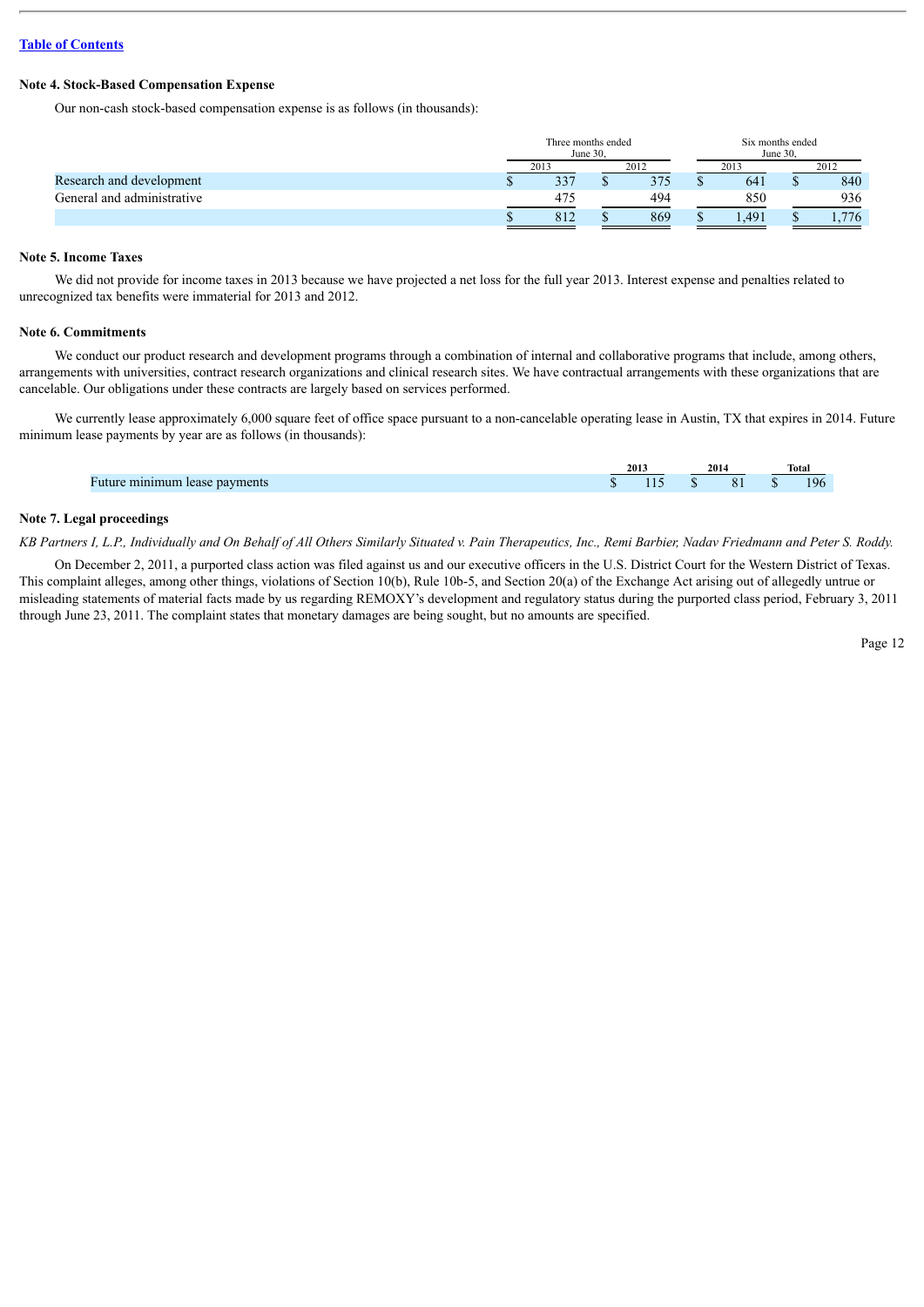## **Note 8.** *Recently Issued Accounting Pronouncements*

We reviewed recently issued accounting pronouncements and have adopted or plan to adopt those that are applicable to us. We do not expect the adoption of these pronouncements to have a material impact on our financial position, results of operations or cash flows.

## <span id="page-12-0"></span>**Item 2.** *Management's Discussion and Analysis of Financial Condition and Results of Operations*

This discussion and analysis should be read in conjunction with our financial statements and accompanying notes included elsewhere in this report. Operating results are not necessarily indicative of results that may occur in future periods.

This document contains forward-looking statements that are based upon current expectations, within the meaning of the Private Securities Reform Act of 1995. We intend that such statements be protected by the safe harbor created thereby. Forward-looking statements involve risks and uncertainties and our actual results and the timing of events may differ significantly from the results discussed in the forward-looking statements. Examples of such forward-looking statements include, but are not limited to, statements about:

- development activities and future plans of Pfizer, Inc., or Pfizer, or its subsidiary King Pharmaceuticals, Inc., or King, with respect to obtaining approval of REMOXY® (oxycodone) Extended-Release Capsules CII, by the U.S. Food and Drug Administration, or FDA;
- timing of any updates regarding the development of REMOXY under our strategic alliance with Pfizer;
- royalty, milestone or collaboration revenue we may receive from Pfizer and other payments we may receive from our collaboration and license agreements with Pfizer, or the Pfizer Agreements;
- the benefits of Pfizer's acquisition of King with respect to the commercial success of REMOXY, if approved by the FDA;
- the duration of the development period for expected drug candidates;
- timing of reimbursement of us by Pfizer for reimbursable development expenses we incurred under the Pfizer Agreements;
- expansion of our potential product line, including the formulation of additional dosage forms of our drug candidates;
- operating losses and anticipated operating and capital expenditures;
- expected uses of capital resources;
- the potential benefits of our drug candidates;
- the utility of protection of our intellectual property;
- expected future sources of revenue and capital and increasing cash needs;
- potential competitors or competitive products;
- market acceptance of our drug candidates and potential drug candidates;
- expenses increasing, interest income decreasing or fluctuations in our operating results;
- expectations regarding trade secrets, technological innovations, licensing agreements and outsourcing of certain business functions;
- expectations regarding the issuance of shares of common stock to employees pursuant to equity compensation awards net of employment taxes;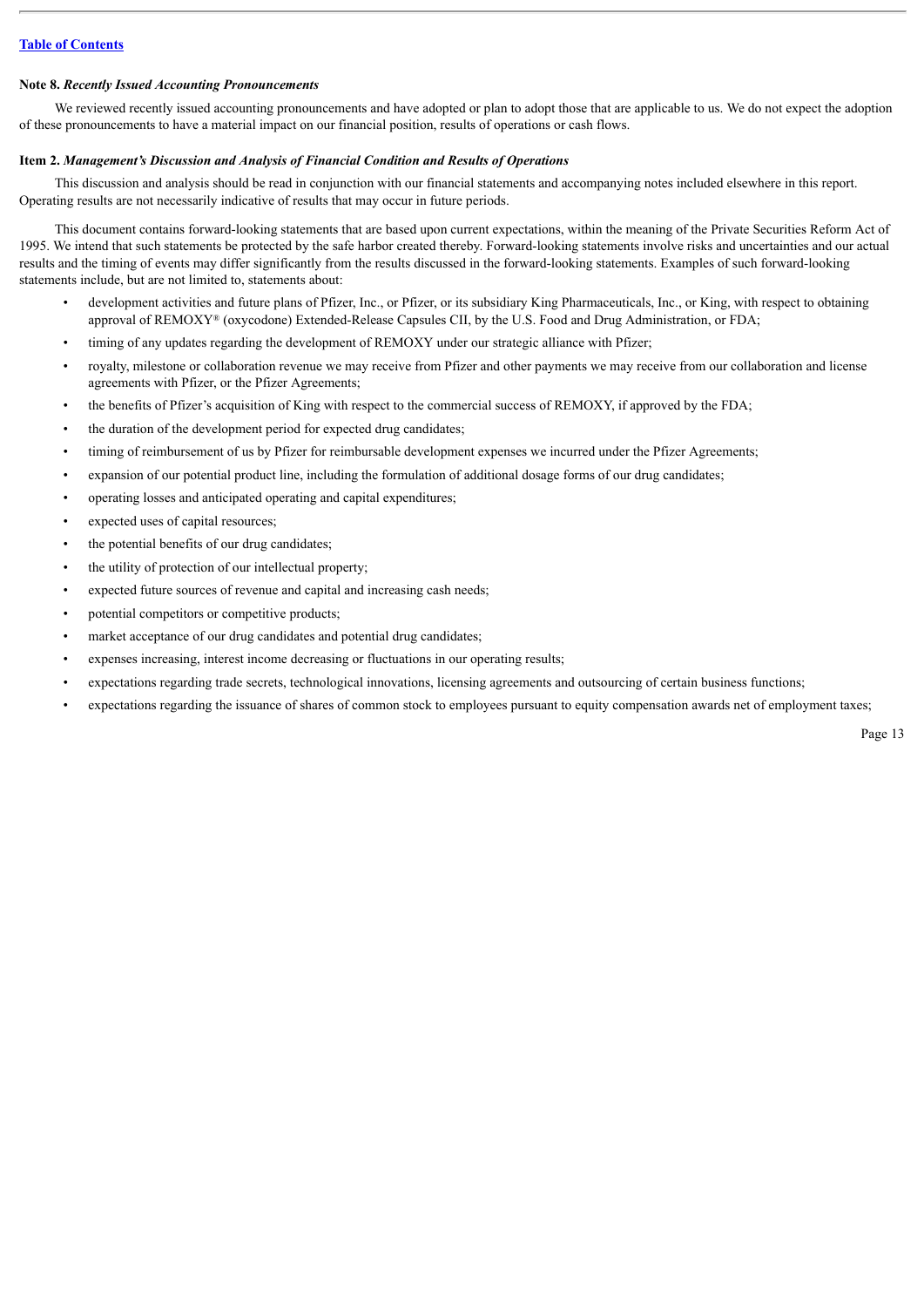- anticipated hiring and development of our internal systems and infrastructure;
- the sufficiency of our current resources to fund our operations over the next twelve months;
- assumptions and estimates used for our disclosures regarding stock-based compensation; and
- estimates concerning the realization of deferred tax assets.

Such forward-looking statements involve risks and uncertainties, including, but not limited to, those risks and uncertainties relating to:

- difficulties or delays in the potential regulatory approval of the REMOXY NDA, including responding to current requests from the FDA and the potential for additional requests by the FDA for additional data which may require an extended period of time to obtain and submit, that could significantly delay or prevent such approval;
- the successful development and commercialization of REMOXY and other drug candidates pursuant to the Pfizer Agreements, and development of other drug candidates pursuant to our other collaboration agreements, and the continuation of such agreements;
- difficulties or delays in development, testing, clinical trials (including patient enrollment), regulatory approval, production and commercialization of our drug candidates;
- unexpected adverse side effects or inadequate therapeutic efficacy of our drug candidates that could slow or prevent product approval (including the risk that current and past results of clinical trials are not indicative of future results of clinical trials) or potential post-approval market acceptance;
- the uncertainty of protection of our intellectual property rights or trade secrets;
- potential infringement of the intellectual property rights of third parties;
- pursuing in-license and acquisition opportunities;
- maintenance or third party funding of our collaboration and license agreements;
- hiring and retaining personnel; and
- our financial position and our ability to obtain additional financing if necessary.

In addition, such statements are subject to the risks and uncertainties discussed in the "Risk Factors" section and elsewhere in this document.

This discussion and analysis should be read in conjunction with our financial statements and accompanying notes included elsewhere in this report. Operating results are not necessarily indicative of results that may occur in future periods.

## **Overview**

We are a biopharmaceutical company that develops novel drugs. Our lead drug candidate is called REMOXY. REMOXY is a strong painkiller with a unique formulation designed to reduce potential risks of unintended use. REMOXY is being developed pursuant to a strategic alliance we have with Pfizer under the Pfizer Agreements.

Pfizer acquired King in early 2011, and references in this section to Pfizer include references to King. We expect REMOXY will be commercialized within Pfizer's primary care unit. We believe Pfizer's acquisition of King may facilitate REMOXY's commercial success, if approved by the FDA.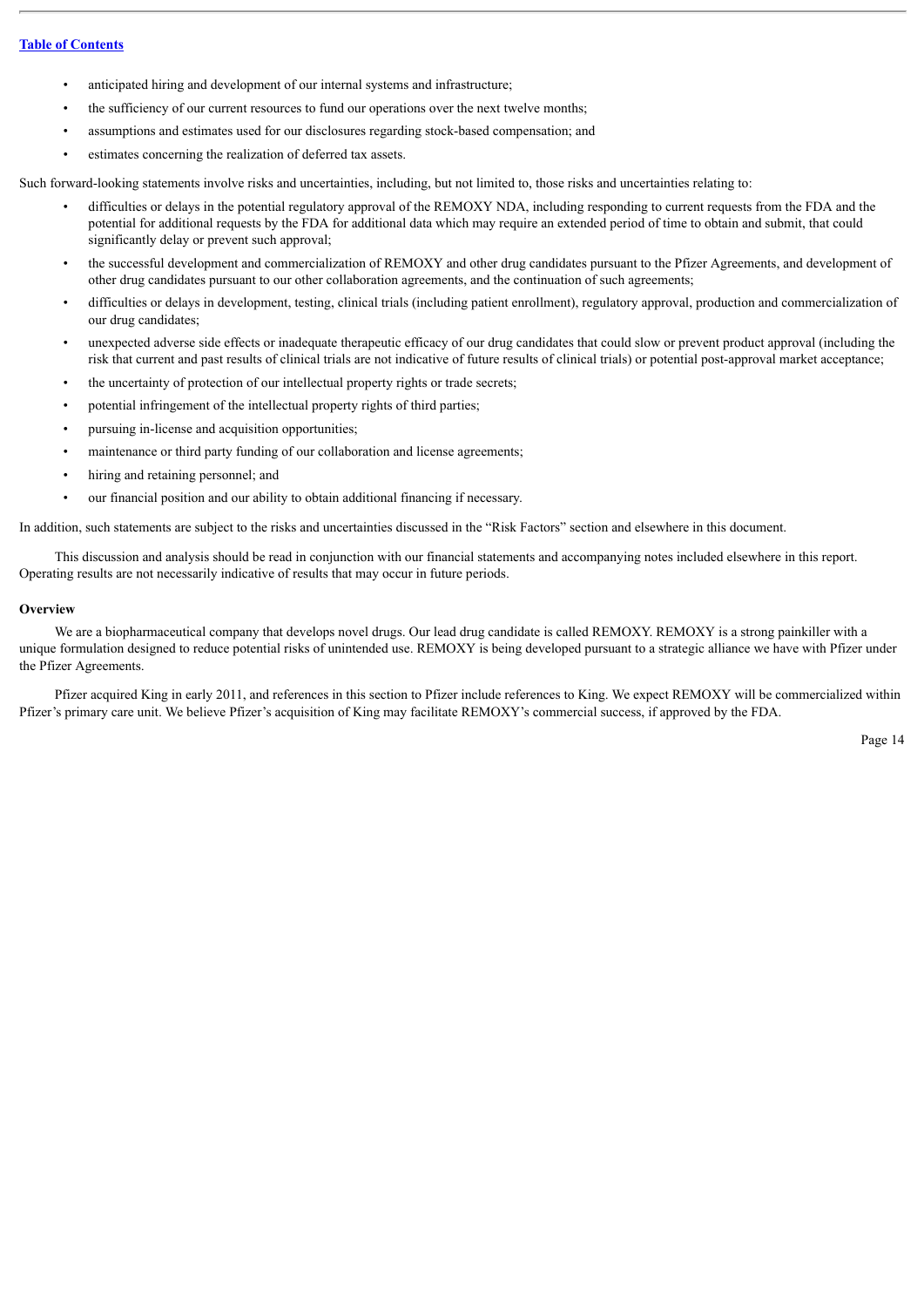We and King jointly managed a Phase III clinical program and NDA submission for REMOXY. In mid-2008, the FDA accepted our NDA for REMOXY with Priority Review. In December 2008, we received from the FDA a Complete Response Letter for the NDA for REMOXY. In this Complete Response Letter, the FDA indicated additional non-clinical data was required to support the approval of REMOXY. Also, the FDA did not request or recommend additional clinical efficacy studies prior to approval. In 2009, King assumed sole responsibility for the regulatory approval of REMOXY. This shift of responsibility did not change any economic term of the King Agreements. In December 2010, King resubmitted the REMOXY NDA. In January 2011, we announced that the FDA had accepted the resubmission of the REMOXY NDA. In June 2011, we and Pfizer announced that King received a Complete Response Letter from the FDA in response to King's resubmission of the REMOXY NDA. The FDA's Complete Response Letter raised concerns related to, among other matters, the Chemistry, Manufacturing, and Controls section of the NDA for REMOXY.

In March 2013, Pfizer met with the FDA to discuss Pfizer's plans to respond to the Complete Response Letter. Pfizer described the meeting with the FDA in their Quarterly Report on Form 10-Q for the quarter ended March 31, 2013 as follows: "We met with the FDA in March 2013 to discuss our plan to address the June 2011 "complete response" letter. We received written guidance from the FDA in May regarding required next steps, including additional clinical studies, to address the letter. Based on this guidance, we are considering our options with respect to Remoxy. If we elect to continue development of Remoxy, we would not expect to submit a response to the "complete response" letter before mid-2015."

On May 9, 2013, Pfizer provided us with a copy of minutes of their FDA meeting, and a letter that we filed with the SEC on Form 8-K on May 10, 2013.

We believe that Pfizer is continuing to develop REMOXY while they consider their options. We expect to provide additional information about Pfizer's future plans for REMOXY in the fall of 2013.

We have received the following program fee and milestone payments under the Pfizer Agreements:

|                                                                       |          |               | Amount         |
|-----------------------------------------------------------------------|----------|---------------|----------------|
|                                                                       | Year     |               | Received       |
| Description                                                           | Received |               | (mm)           |
| Upfront program fee payment                                           | 2005     |               | 150            |
| Program fee payment related to an amendment to the strategic alliance | 2010     |               |                |
| Milestone payments related to:                                        |          |               |                |
| acceptance by the FDA of the NDA for REMOXY                           | 2008     |               | 15             |
| acceptance by the FDA of the IND for abuse-resistant oxymorphone      | 2011     | S             | 5 <sub>1</sub> |
| acceptance by the FDA of the IND for abuse-resistant hydrocodone      | 2008     |               | 5              |
| acceptance by the FDA of the IND for abuse-resistant hydromorphone    | 2006     | <sup>\$</sup> | -5.            |
|                                                                       |          |               |                |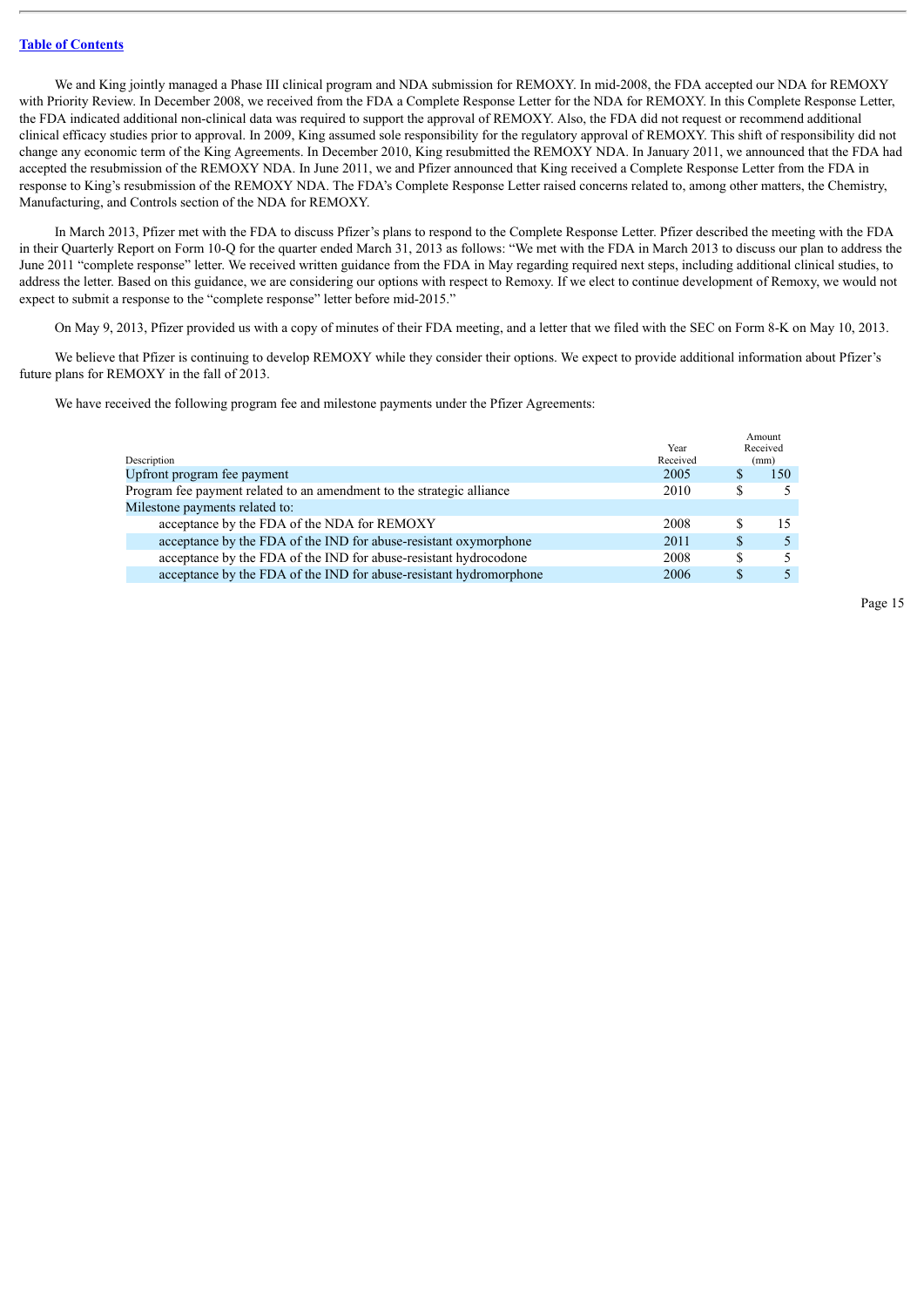We will receive a \$15.0 million cash milestone payment from Pfizer upon regulatory approval of REMOXY in the United States. In addition, subject to certain limitations, Pfizer is obligated to fund development expenses incurred by us pursuant to the Pfizer Agreements.

Pfizer is obligated to fund the commercialization expenses of, and has the exclusive right to market and sell, REMOXY pursuant to the Pfizer Agreements. The royalty rate for net sales of REMOXY and other products covered by the strategic alliance in the United States is 20%, except as to the first \$1.0 billion in cumulative net sales in the United States, for which the royalty is 15%. The royalty rate for net sales of products covered by the strategic alliance outside the United States is 10%. Pfizer is also obligated to reimburse us for our payment of third-party royalty obligations related to this strategic alliance.

We have yet to generate any revenues from product sales. We have recorded an accumulated deficit of \$136.4 million at June 30, 2013. These losses have resulted principally from costs incurred in connection with research and development activities, salaries and other personnel-related costs and general corporate expenses. Research and development activities include costs of preclinical and clinical trials as well as clinical supplies associated with our drug candidates. Salaries and other personnel-related costs include non-cash stock-based compensation associated with options and other equity awards granted to employees and non-employees. Our operating results may fluctuate substantially from period to period as a result of the timing of preclinical activities, enrollment rates of clinical trials for our drug candidates and our need for clinical supplies.

We expect to continue to use significant cash resources in our operations for the next several years. Our cash requirements for operating activities and capital expenditures may increase substantially in the future as we:

- conduct preclinical and clinical trials for our drug candidates;
- seek regulatory approvals for our drug candidates;
- develop, formulate, manufacture and commercialize our drug candidates;
- implement additional internal systems and develop new infrastructure;
- acquire or in-license additional products or technologies, or expand the use of our technology;
- maintain, defend and expand the scope of our intellectual property; and
- hire additional personnel.

Product revenue will depend on our ability to receive regulatory approvals for, and successfully market, our drug candidates. If our development efforts result in regulatory approval and successful commercialization of our drug candidates, we will generate revenue from direct sales of our drugs and/or, if we license our drugs to future collaborators, from the receipt of license fees and royalties from sales of licensed products. We conduct our research and development programs through a combination of internal and collaborative programs. We rely on arrangements with universities, our collaborators, contract research organizations and clinical research sites for a significant portion of our product development efforts.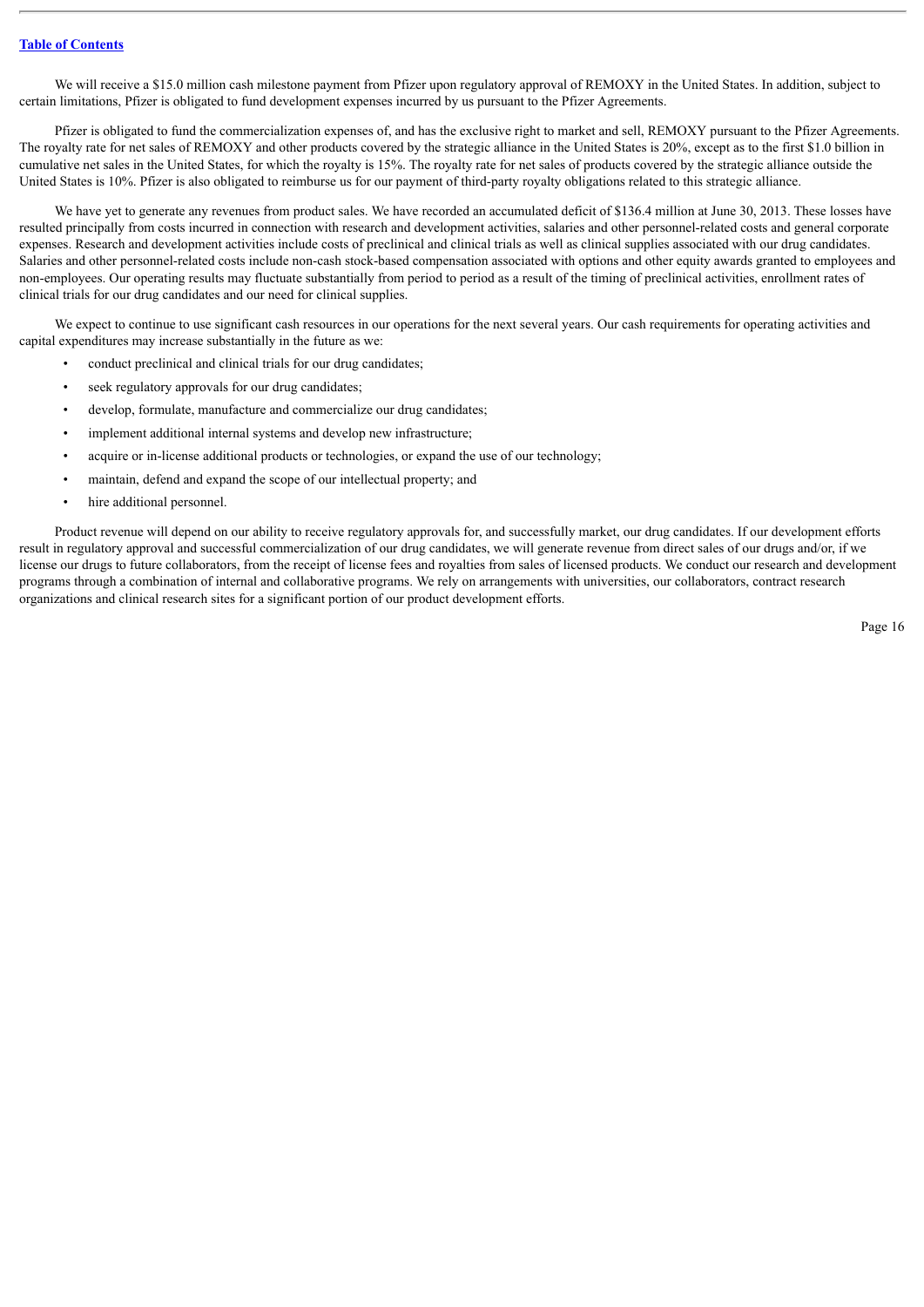We focus substantially all our research and development efforts on research and development in the areas of neurology. The following table summarizes expenses by category for research and development efforts (in thousands):

|                              | Three months ended<br>June 30. |  |      |  | Six months ended<br>June 30, |  |       |  |
|------------------------------|--------------------------------|--|------|--|------------------------------|--|-------|--|
|                              | 2013                           |  | 2012 |  | 2013                         |  | 2012  |  |
| Compensation                 | 652                            |  | .089 |  | ,444                         |  | 2,243 |  |
| Contractor fees and supplies | 348                            |  | 281  |  | 633                          |  | 519   |  |
| Other common costs           | 139                            |  | 146  |  | 245                          |  | 363   |  |
|                              | .139                           |  | .516 |  | 322                          |  |       |  |

Contractor fees and supplies generally include expenses for preclinical studies and clinical trials and costs for formulation and manufacturing activities. Other common costs includes the allocation of common costs such as facilities.

Our technology has been applied across certain of our portfolio of drug candidates. Data, know-how, personnel, clinical results, research results and other matters related to the research and development of any one of our drug candidates also relate to, and further the development of, our other drug candidates. For example, we expect that results of non-clinical studies, such as pharmacokinetics, toxicology and other studies, regarding certain components of our drug candidate REMOXY to be applicable to the other potential drug candidates that may arise out of our strategic alliance with Pfizer since all such potential drug candidates are expected to utilize such components. As a result, costs allocated to a specific drug candidate may not necessarily reflect the actual costs surrounding research and development of that drug candidate due to cross application of the foregoing.

Our contractor fees and supplies expenses in the first half of 2013 related to programs outside of the strategic alliance with Pfizer were approximately \$0.3 million.

Estimating the dates of completion of clinical development, and the costs to complete development, of our drug candidates would be highly speculative, subjective and potentially misleading. Pharmaceutical products take a significant amount of time to research, develop and commercialize. The clinical trial portion of the development of a new drug alone usually spans several years. We expect to reassess our future research and development plans based on our review of data we receive from our current research and development activities. The cost and pace of our future research and development activities are linked and subject to change.

On December 2, 2011, a purported class action was filed against us and our executive officers in the U.S. District Court for the Western District of Texas. This complaint alleges, among other things, violations of Section 10(b), Rule 10b-5, and Section 20(a) of the Exchange Act arising out of allegedly untrue or misleading statements of material facts made by us regarding REMOXY's development and regulatory status during the purported class period, February 3, 2011 through June 23, 2011. The complaint states that monetary damages are being sought, but no amounts are specified.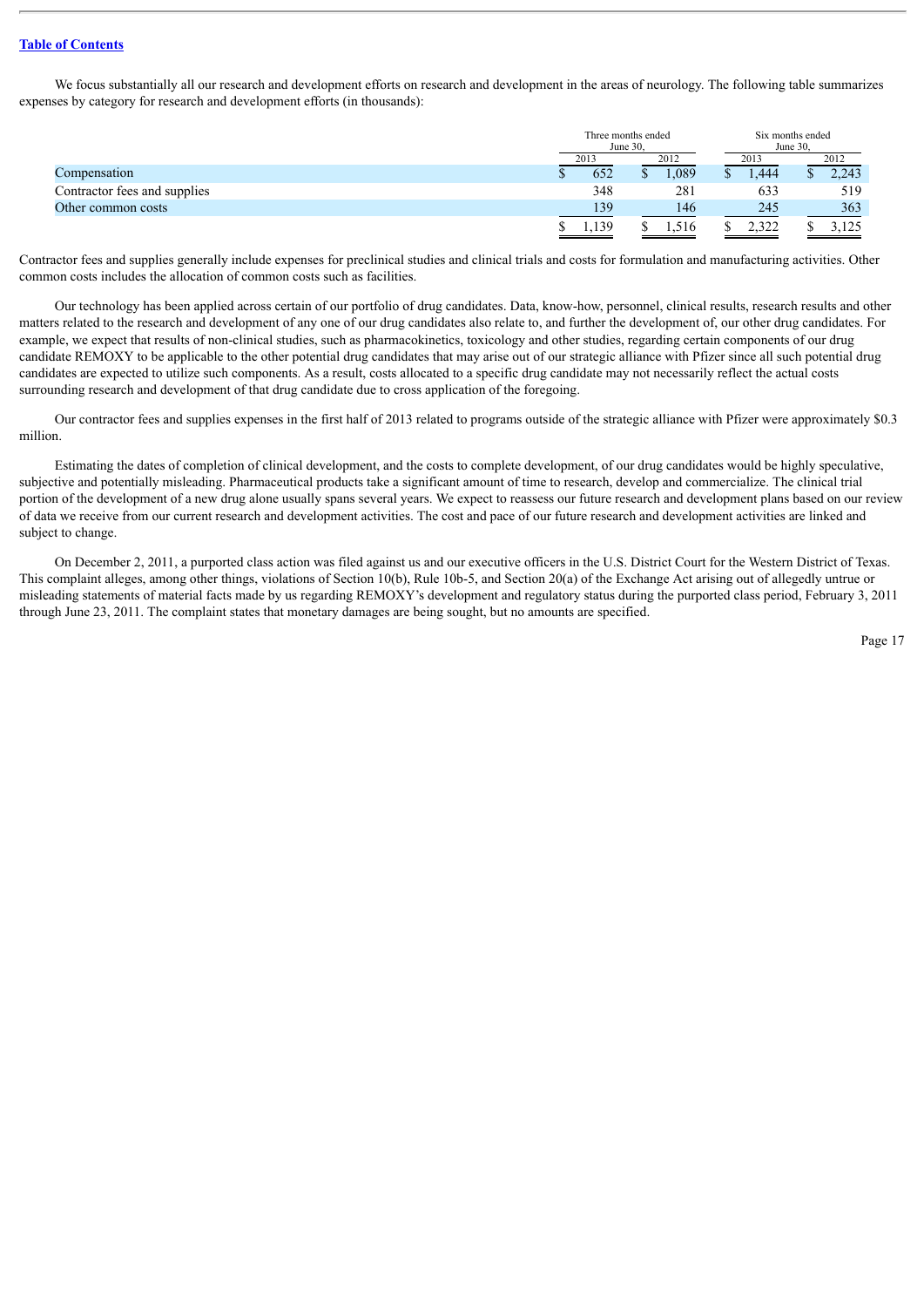## **Critical Accounting Policies**

The preparation of our financial statements in accordance with United States generally accepted accounting principles requires us to make estimates and assumptions that affect the reported amounts of assets, liabilities, revenues, expenses and interest income in our financial statements and accompanying notes. We evaluate our estimates on an ongoing basis, including those estimates related to agreements, research collaborations and investments. We base our estimates on historical experience and various other assumptions that we believe to be reasonable under the circumstances, the results of which form the basis for making judgments about the carrying values of assets and liabilities that are not readily apparent from other sources. Actual results may differ from these estimates under different assumptions or conditions. The following items in our financial statements require significant estimates and judgments:

• *Stock-based compensation*. We recognize expense in the statement of operations for the fair value of all share-based payments to employees and directors, including grants of employee stock options and other share based awards. For stock options, we use the Black-Scholes option valuation model and the single-option award approach and straight-line attribution method. Using this approach, the compensation cost is amortized on a straight-line basis over the vesting period of each respective stock option, generally four years.

We have granted share-based awards that vest upon achievement of certain performance criteria, or Performance Awards. The value of these awards is the product of the number of shares of our common stock to be issued under the award multiplied by the fair market value of a share of our common stock on the date of grant. These awards include future performance conditions. We estimate an implicit service period for achieving these performance conditions. Performance Awards vest and common stock is issued on achieving performance conditions. We recognize stock-based compensation expense for Performance Awards when we conclude that achieving a performance condition is probable. We periodically review and update as appropriate our estimates of the implicit service periods and the likelihood of achieving the performance conditions.

• *Revenue recognition and deferred program fee revenue.* We recognize program fee revenue, milestone revenue and collaboration revenue in connection with the Pfizer Agreements. Program fee revenue is derived from upfront payments under the Pfizer Agreements. These payments are recognized from receipt ratably over our estimate of the development period for the last to be developed of four drug candidates expected to be developed under the Pfizer Agreements. We currently estimate the development period for all four expected drug candidates to end in the quarter ended March, 2018. We periodically review the estimated development period and change it if appropriate based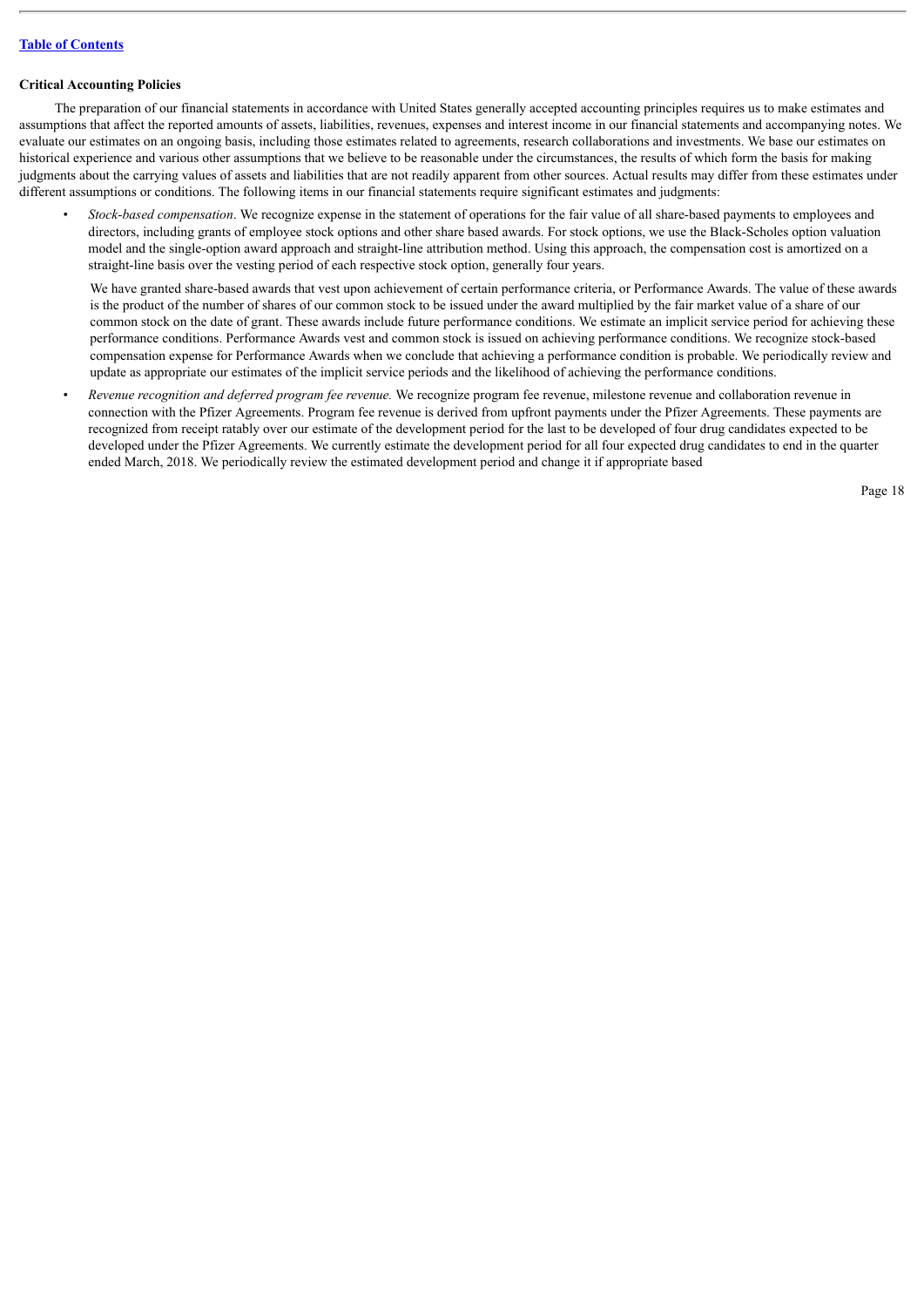upon our latest expectations. Deferred program fee revenue represents the amount of the upfront payment that has not yet been recognized as program fee revenue. Pfizer is obligated to pay us milestone payments contingent upon the achievement of certain substantive events in the development of REMOXY and the other opioid painkillers under the strategic alliance. We recognize milestone payments as revenue when we achieve the underlying developmental milestone as the milestone payments are not dependent upon any other future activities or achievement of any other future milestones and the achievement of each of the developmental milestones were substantively at risk and contingent at the effective date of the collaboration. Substantial effort is involved in achieving each of the developmental milestones. These milestones represent the culmination of discrete earnings processes and the amount of each milestone payment is reasonable in relation with the level of effort associated with the achievement of the milestone. Each milestone payment is non-refundable and non-creditable when made. The ongoing research and development services we provide are priced at fair value based upon the reimbursement of expenses we incur. Collaboration revenues from reimbursement of development expenses pursuant to our collaboration agreement with Pfizer are generally recognized when Pfizer has completed its review of the expenses invoiced to them.

• *Income Taxes*. We make estimates and judgments in determining the need for a provision for income taxes, including the estimation of our taxable income or loss for each full fiscal year. We have accumulated significant deferred tax assets. Deferred income taxes reflect the tax effects of net operating loss and tax credit carryovers and temporary differences between the carrying amounts of assets and liabilities for financial reporting purposes and the amounts used for income tax purposes. Realization of certain deferred tax assets is dependent upon future earnings, if any. We are uncertain as to the timing and amount of any future earnings. Accordingly, we offset these net deferred tax assets with a valuation allowance. We may in the future determine that more of our deferred tax assets will likely be realized, in which case we will reduce our valuation allowance in the quarter in which such determination is made. If the valuation allowance is reduced, we may recognize a benefit from income taxes in our statement of operations in that period. We classify interest recognized in connection with our tax positions as interest expense, when appropriate.

## **Results of Operations**

## *Three and six months ended June 30, 2013 and 2012*

## *Revenue – Program fee revenue*

Program fee revenue recognized from the program fees we received under the Pfizer Agreements were \$2.0 million for the second quarter of 2013, \$2.7 million for the first quarter of 2012, \$3.9 million for the first half of 2013 and \$5.4 million for the first half of 2012.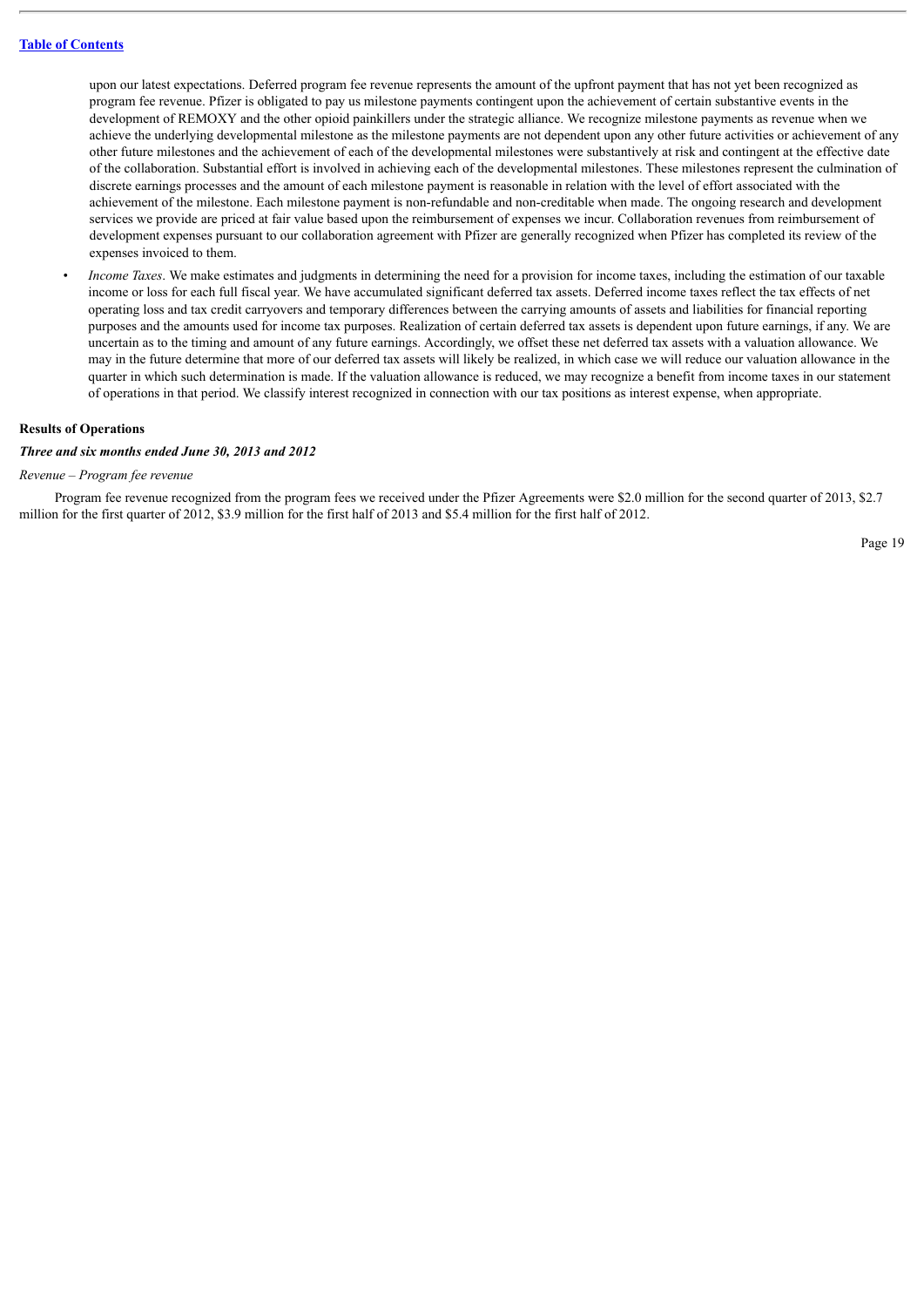## *Revenue – Collaboration revenue*

Collaboration revenue from reimbursement of our development expenses incurred under the Pfizer Agreements was \$0.2 million for the first half of 2012. We did not receive any collaboration revenue in the first half of 2013.

## *Research and Development Expense*

Research and development expense consists primarily of costs of drug development work associated with our drug candidates, including:

- preclinical testing,
- clinical trials,
- clinical supplies and related formulation and design costs, and
- compensation and other personnel-related expenses.

Research and development expense decreased to \$1.1 million in the second quarter of 2013 from \$1.5 million in the second quarter of 2012 and to \$2.3 million in the first half of 2013 from \$3.1 million in the first half of 2012, primarily due to lower cash-based bonus and other compensation in 2013 as compared to 2012. Research and development expenses included non-cash stock related compensation expense of \$0.3 million in the second quarter of 2013, \$0.4 million in the second quarter of 2012, \$0.6 million in the first half of 2013 and \$0.8 million in the first half of 2012.

We expect research and development expenses to fluctuate over the next several years as we continue our development efforts. We expect our development efforts to result in our drug candidates progressing through various stages of clinical trials. Our research and development expenses may fluctuate from period to period due to the timing and scope of our development activities and the results of clinical trials and preclinical studies. We also expect non-cash equity related expenses to increase in the future.

## *General and Administrative Expense*

General and administrative expense consists primarily of compensation and other general corporate expenses. General and administrative expense decreased to \$1.1 million in the second quarter of 2013 from \$1.5 million in the second quarter of 2012 and to \$2.4 million in the first half of 2013 from \$3.0 million in the first half of 2012, primarily due to lower cash-based bonus compensation in 2013 as compared to 2012. General and administrative expense included non-cash stock related compensation expense of \$0.5 million in the second quarter of 2013, \$0.5 million in the second quarter of 2012, \$0.9 million in the first half of 2013 and \$0.9 million in the first half of 2012.

We expect general and administrative expense to increase over the next several years in connection with support of pre-commercialization and commercialization activities for our drug candidates. The increase may fluctuate from period to period due to the timing and scope of these activities and the results of clinical trials and preclinical studies. We also expect non-cash equity related expenses to increase in the future.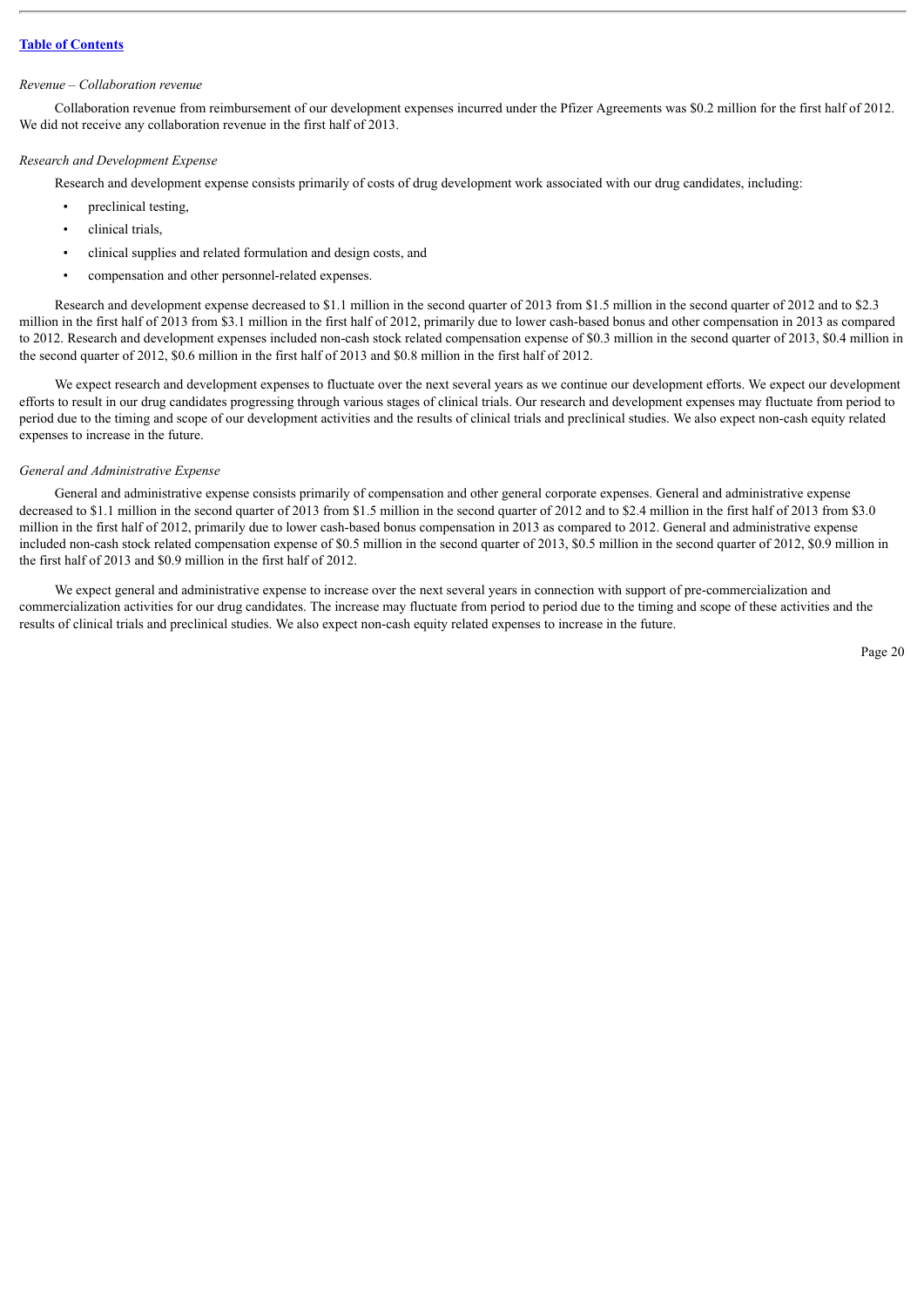#### *Interest Income*

Interest income decreased to \$0.1 million in the first half of 2013 from \$0.3 million in the first half of 2012, due to lower average cash balances in the first half of 2013 compared to the first half of 2012. We expect our interest income to decrease in the future as we use cash to fund our operations.

## *Liquidity and Capital Resources*

Since inception, we have financed our operations primarily through public and private stock offerings, payments received under the Pfizer Agreements and interest earned on our investments. We intend to continue to use our capital resources to fund research and development activities, capital expenditures, working capital requirements and other general corporate purposes. As of June 30, 2013, cash, cash equivalents and marketable securities were \$52.8 million.

Net cash used in operating activities was \$3.7 million for the first half of 2013 and \$4.0 million for the first half of 2012.

Net cash provided by investing activities was \$5.6 million for the first half of 2013 and \$9.7 million for the first half of 2012. Investing activities consisted of purchases and maturities of marketable securities.

Net cash provided by financing activities was \$0.3 million for the first half of 2013 and \$0.2 million in the first half of 2012. Financing activities consisted primarily of proceeds from stock option exercises.

Realization of our other deferred tax assets is dependent on future earnings, if any. We are uncertain about the timing and amount of any future earnings. Accordingly, we offset these net deferred tax assets with a valuation allowance.

We currently lease approximately 6,000 square feet of office space pursuant to a non-cancelable operating lease in Austin, TX that expires in 2014. Future minimum lease payments by year are as follows (in thousands):

|                                   | 2013 |  | 2014       |  | Total |  |
|-----------------------------------|------|--|------------|--|-------|--|
| pavments<br>ımun<br>3004<br>Teast |      |  | $^{\circ}$ |  |       |  |

We have license agreements that require us to make milestone payments upon the successful achievement of milestones, including clinical milestones. Our license agreements also require us to pay certain royalties to our licensors if we succeed in fully commercializing products under these license agreements. All of these potential future payments are cancelable as of June 30, 2013. Our formulation agreement with Durect Corporation obligates us to make certain milestone payments upon achieving clinical milestones and regulatory milestones and pay royalties on related drug sales. Pfizer is obligated to reimburse us for any of our milestone payments and royalty payments to Durect Corporation.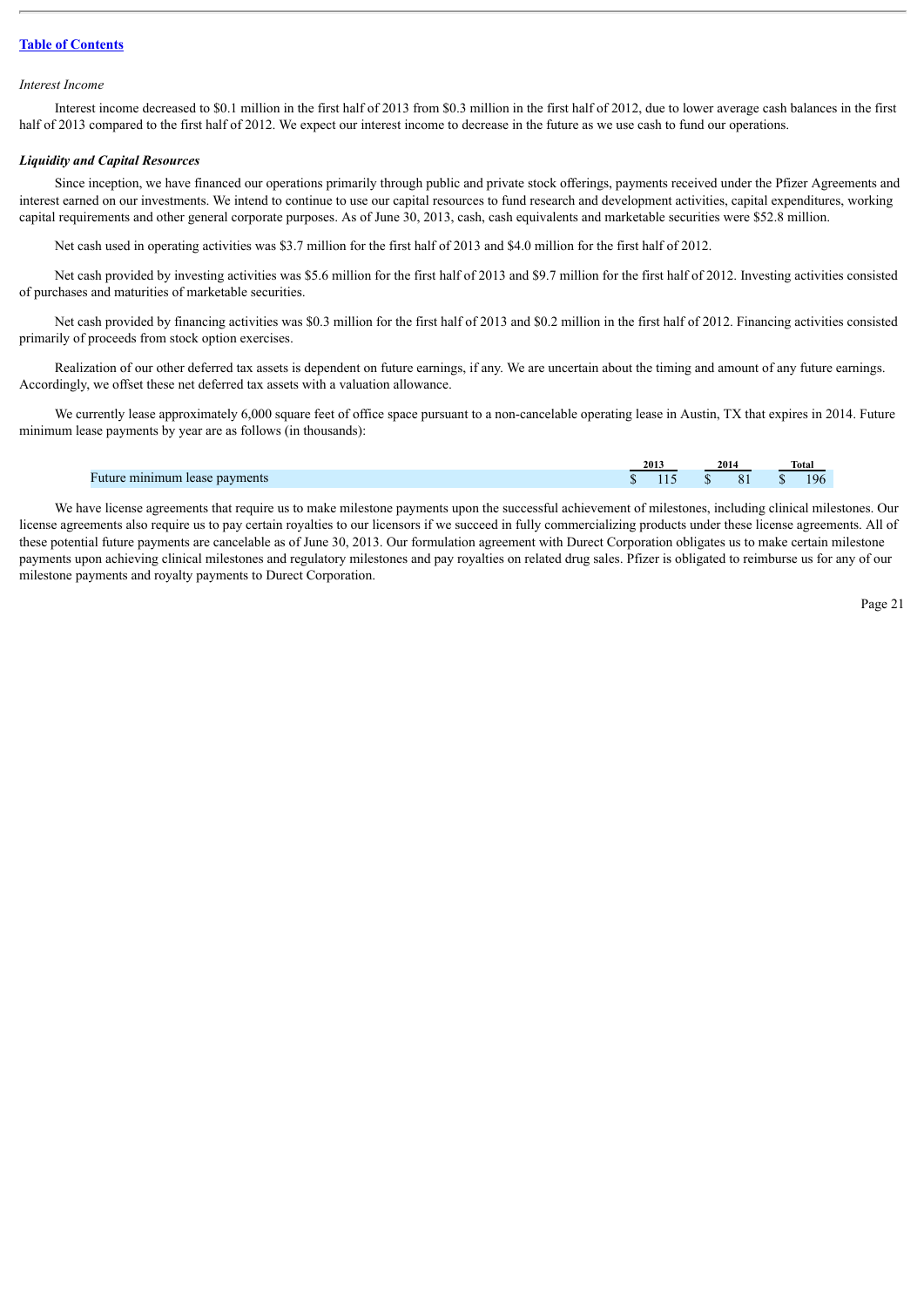Our employees have Performance Awards that vest upon certain conditions. If these Performance Awards vest, we may issue the employees shares of our common stock net of statutory employment taxes. This net issuance results in fewer shares issued and uses our cash to cover these taxes. The use of cash could be higher or lower, depending on the fair value of our common stock on the date the Performance Awards vest.

We have an accumulated deficit of \$136.4 million at June 30, 2013. We expect our cash requirements to be significant in the future. The amount and timing of our future cash requirements will depend on regulatory and market acceptance of our drug candidates, the resources we devote to researching and developing, formulating, manufacturing, commercializing and supporting our products and other corporate needs. We believe that our current resources should be sufficient to fund our operations for at least the next 12 months. We may seek additional future funding through public or private financing within this timeframe, if such funding is available and on terms acceptable to us.

## **Off-balance Sheet Arrangements**

As of June 30, 2013, we did not have any relationships with unconsolidated entities or financial partnerships, such as entities often referred to as structured finance or special purpose entities, which would have been established for the purpose of facilitating off-balance sheet arrangements or other contractually narrow or limited purposes. In addition, we do not engage in trading activities involving non-exchange traded contracts. Therefore, we are not materially exposed to financing, liquidity, market or credit risk that could arise if we had engaged in these relationships. We do not have relationships or transactions with persons or entities that derive benefits from their non-independent relationship with us or our related parties.

## <span id="page-21-0"></span>**Item 3.** *Quantitative and Qualitative Disclosures About Market Risk*

The primary objective of our cash investment activities is to preserve principal while at the same time maximizing the income we receive from our investments without significantly increasing risk. Some of the securities that we invest in may be subject to market risk. This means that a change in prevailing interest rates may cause the principal amount of the investment to fluctuate. For example, if we hold a security that was issued with a fixed interest rate at the then-prevailing rate and the interest rate later rises, we expect the fair value of our investment will decline. A hypothetical 50 basis point increase in interest rates reduces the fair value of our available-for-sale securities at June 30, 2013 by an immaterial amount. To minimize this risk, we intend to maintain our portfolio of cash equivalents and marketable securities in a variety of securities, including commercial paper, government and non-government debt securities and/or money market funds that invest in such securities. We are not aware of holdings of derivative financial or commodity instruments.

As of June 30, 2013, our investments consisted of investments in corporate obligations, money market accounts and checking funds with variable market rates of interest. We believe our credit risk is immaterial. We measure our cash equivalents and marketable securities at fair value on a recurring basis and have significant observable inputs where there are identical or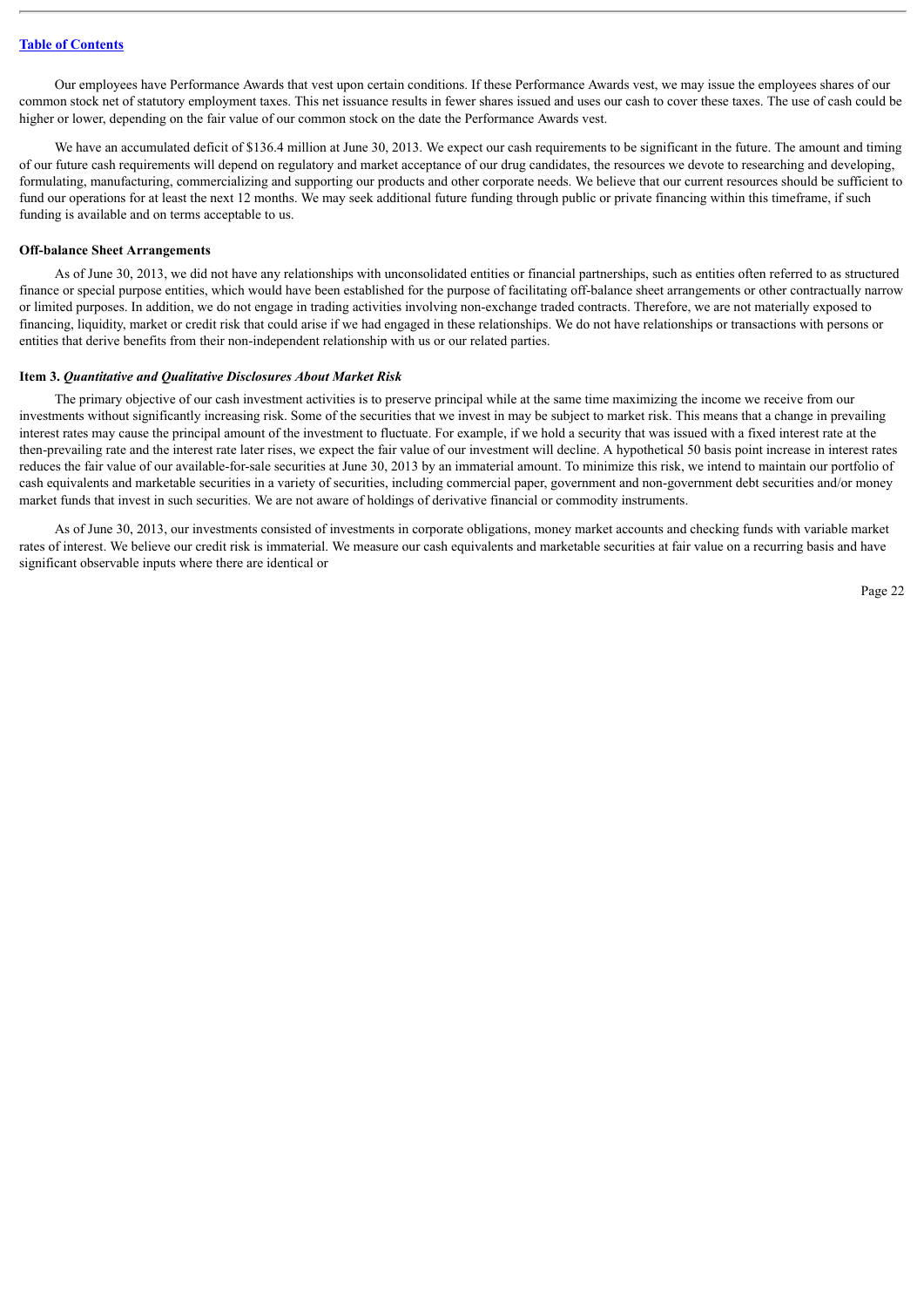comparable assets in the market to use in establishing our fair value measurements. We use significant observable inputs that include but are not limited to benchmark yields, reported trades, broker/dealer quotes and issuer spreads. We consider these inputs to be Level 2 inputs. Generally, the types of instruments we invest in are not traded on a market such as the NASDAQ Global Market, which we would consider to be Level 1 inputs. We do not have any investments that would require inputs considered to be Level 3. We use the bid price to establish fair value where a bid price is available.

## <span id="page-22-0"></span>**Item 4.** *Controls and Procedures*

*Evaluation of disclosure controls and procedures.* Our management evaluated, with the participation of our Chief Executive Officer and our Chief Financial Officer, the effectiveness of our disclosure controls and procedures as of the end of the period covered by this Quarterly Report on Form 10-Q. Based on this evaluation, our Chief Executive Officer and our Chief Financial Officer have concluded that our disclosure controls and procedures are effective to ensure that information we are required to disclose in reports that we file or submit under the Securities Exchange Act of 1934 is recorded, processed, summarized and reported within the time periods specified in the Securities and Exchange Commission, or SEC, rules and forms and that such information is accumulated and communicated to management as appropriate to allow timely decisions regarding required disclosures.

*Changes in internal control over financial reporting.* There was no change in our internal control over financial reporting that occurred during the period covered by this Quarterly Report on Form 10-Q that has materially affected, or is reasonably likely to materially affect, our internal control over financial reporting.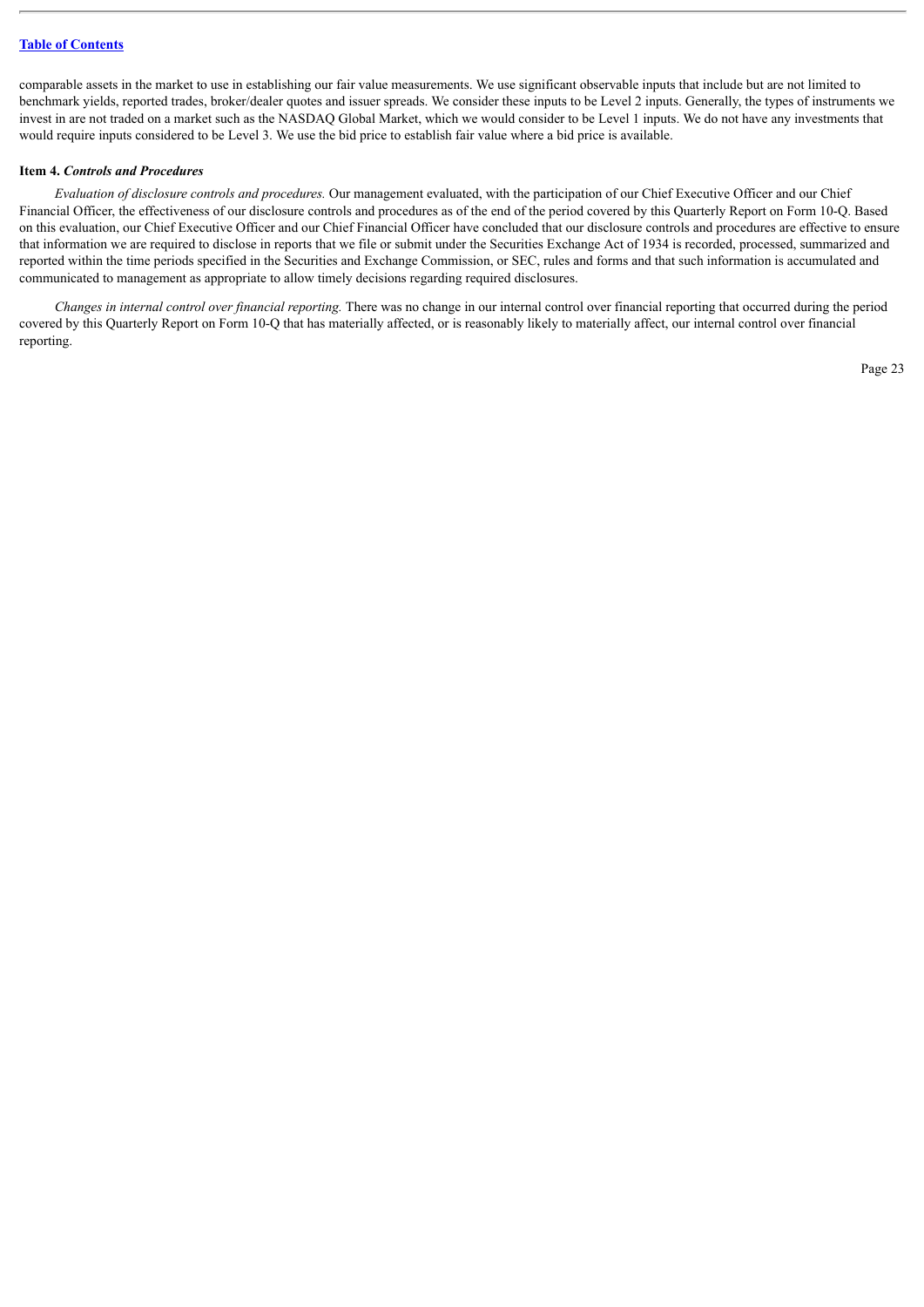## <span id="page-23-0"></span>**PART II – OTHER INFORMATION**

## <span id="page-23-1"></span>**Item 1.** *Legal Proceedings*

*KB Partners I, L.P., Individually and On Behalf of All Others Similarly Situated v. Pain Therapeutics, Inc., Remi Barbier, Nadav Friedmann and Peter S. Roddy.*

On December 2, 2011, a purported class action was filed against us and our executive officers in the U.S. District Court for the Western District of Texas. This complaint alleges, among other things, violations of Section 10(b), Rule 10b-5, and Section 20(a) of the Exchange Act arising out of allegedly untrue or misleading statements of material facts made by us regarding REMOXY's development and regulatory status during the purported class period, February 3, 2011 through June 23, 2011. The complaint states that monetary damages are being sought, but no amounts are specified.

## <span id="page-23-2"></span>**Item 1A.** *Risk Factors*

Our future operating results may vary substantially from anticipated results due to a number of factors, many of which are beyond our control. The following discussion highlights some of these factors and the possible impact of these factors on future results of operations. You should carefully consider these factors before making an investment decision. If any of the following factors actually occur, our business, financial condition or results of operations could be harmed. In that case, the price of our common stock could decline, and you could experience losses on your investment in our common stock.

## *Clinical and Regulatory Risks*

## **If we or our collaborators fail to obtain the necessary regulatory approvals, or if such approvals are limited, we and our collaborators will not be allowed to commercialize our drug candidates, and we will not generate product revenues.**

Satisfaction of all regulatory requirements for commercialization of a drug candidate typically takes many years, is dependent upon the type, complexity and novelty of the drug candidate, and requires the expenditure of substantial resources for research and development. In December 2008, we received from the FDA a Complete Response Letter for the NDA for REMOXY. In this Complete Response Letter, the FDA indicated additional non-clinical data is required to support the approval of REMOXY. Also, the FDA did not request or recommend additional clinical efficacy studies prior to approval. In March 2009, King assumed sole responsibility for the regulatory approval of REMOXY. In December 2010, King resubmitted the NDA for REMOXY. In June 2011, we and Pfizer announced that King received a Complete Response Letter from the FDA in response to their resubmission of the REMOXY NDA. The FDA's Complete Response Letter raised concerns related to, among other matters, the Chemistry, Manufacturing, and Controls section of the NDA for REMOXY. Certain drug lots showed inconsistent release performance during in vitro testing. It is not known at this time whether this is an artifact of the testing method or a manufacturing deficiency. There can be no assurance that the FDA will approve an NDA for REMOXY (even with additional data) or that the FDA will not require additional clinical or non-clinical data to be submitted. If the FDA were to require additional clinical or non-clinical data, providing such data may significantly delay the potential approval of REMOXY and could result in Pfizer ceasing their development of or pursuing regulatory approval of REMOXY.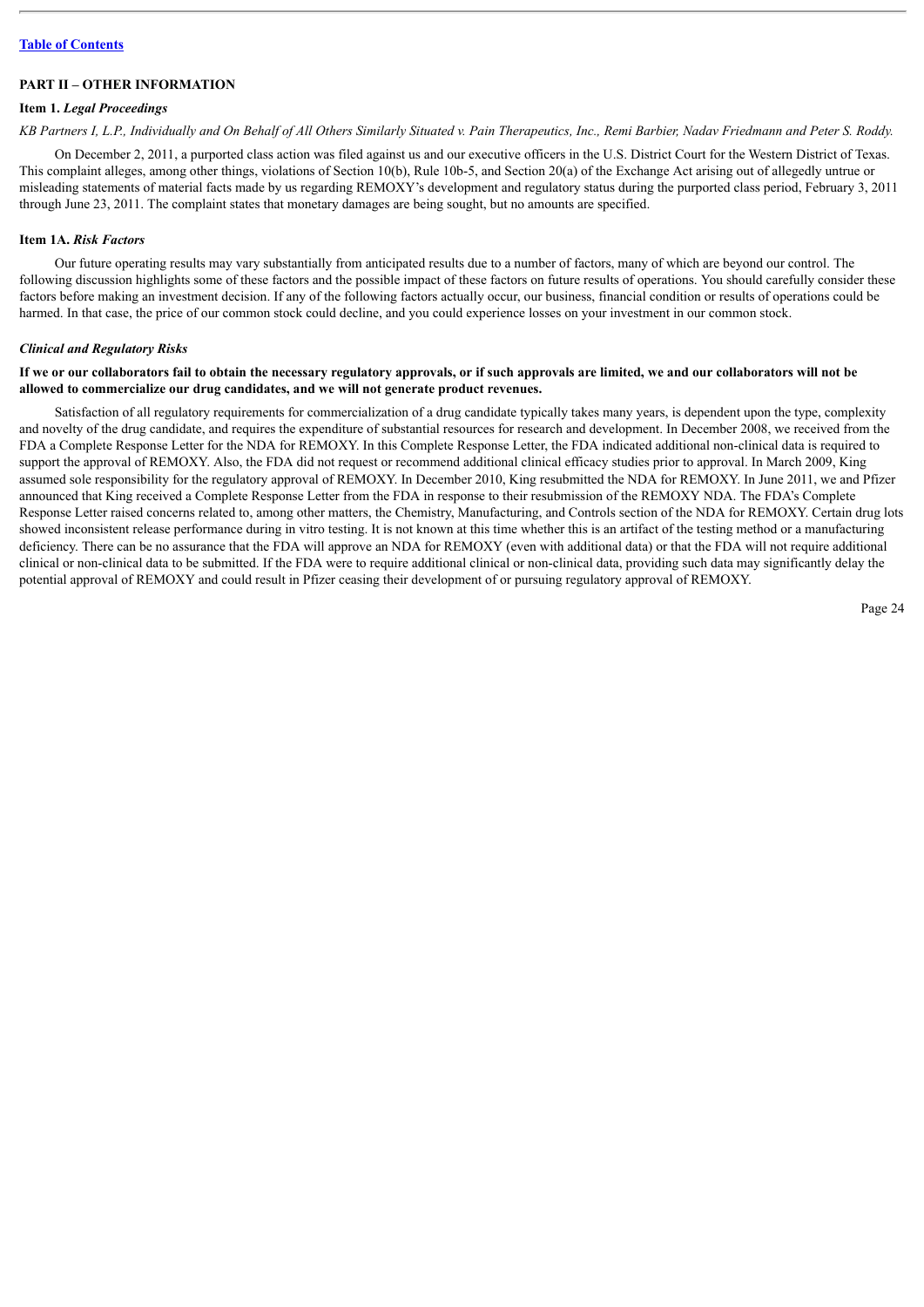Our research and clinical approaches may not lead to drugs that the FDA considers safe for humans and effective for indicated uses we are studying. The FDA may require additional studies, in which case we or our collaborators would have to expend additional time and resources and would likely delay the date of potentially receiving regulatory approval. The approval process may also be delayed by changes in government regulation, future legislation or administrative action or changes in FDA policy that occur prior to or during our regulatory review. Delays in obtaining regulatory approvals would:

- delay commercialization of, and product revenues from, our drug candidates; and
- diminish the competitive advantages that we may have otherwise enjoyed, which would have an adverse effect on our operating results and financial condition.

Even if we or our collaborators comply with all FDA regulatory requirements, our drug candidates may never obtain regulatory approval. If we or our collaborators fail to obtain regulatory approval for any of our drug candidates we will have fewer commercial products, if any, and corresponding lower product revenues, if any. Even if our drug candidates receive regulatory approval, such approval may involve limitations on the indications and conditions of use or marketing claims for our products. Further, later discovery of previously unknown problems or adverse events could result in additional regulatory restrictions, including withdrawal of products. The FDA may also require us or our collaborators to commit to perform lengthy Phase IV post-approval clinical efficacy or safety studies. Our expending additional resources on such trials would have an adverse effect on our operating results and financial condition.

In jurisdictions outside the United States, we or our collaborators must receive marketing authorizations from the appropriate regulatory authorities before commercializing our drugs. Regulatory approval processes outside the United States generally include all of the aforementioned requirements and risks associated with FDA approval.

## **If we or our collaborators are unable to design, conduct and complete clinical trials successfully, our drug candidates will not be able to receive regulatory approval.**

In order to obtain FDA approval for any of our drug candidates, we or our collaborators must submit to the FDA an NDA that demonstrates with substantive evidence that the drug candidate is both safe and effective in humans for its intended use. This demonstration requires significant research and animal tests, which are referred to as preclinical studies, as well as human tests, which are referred to as clinical trials.

Results from Phase I clinical programs may not support moving a drug candidate to Phase II or Phase III clinical trials. Phase III clinical trials may not demonstrate the safety or efficacy of our drug candidates. Success in preclinical studies and early clinical trials does not ensure that later clinical trials will be successful. Results of later clinical trials may not replicate the results of prior clinical trials and preclinical studies. Even if the results of Phase III clinical trials are positive, we or our collaborators may have to commit substantial time and additional resources to conducting further preclinical studies and clinical trials before obtaining FDA approval for any of our drug candidates.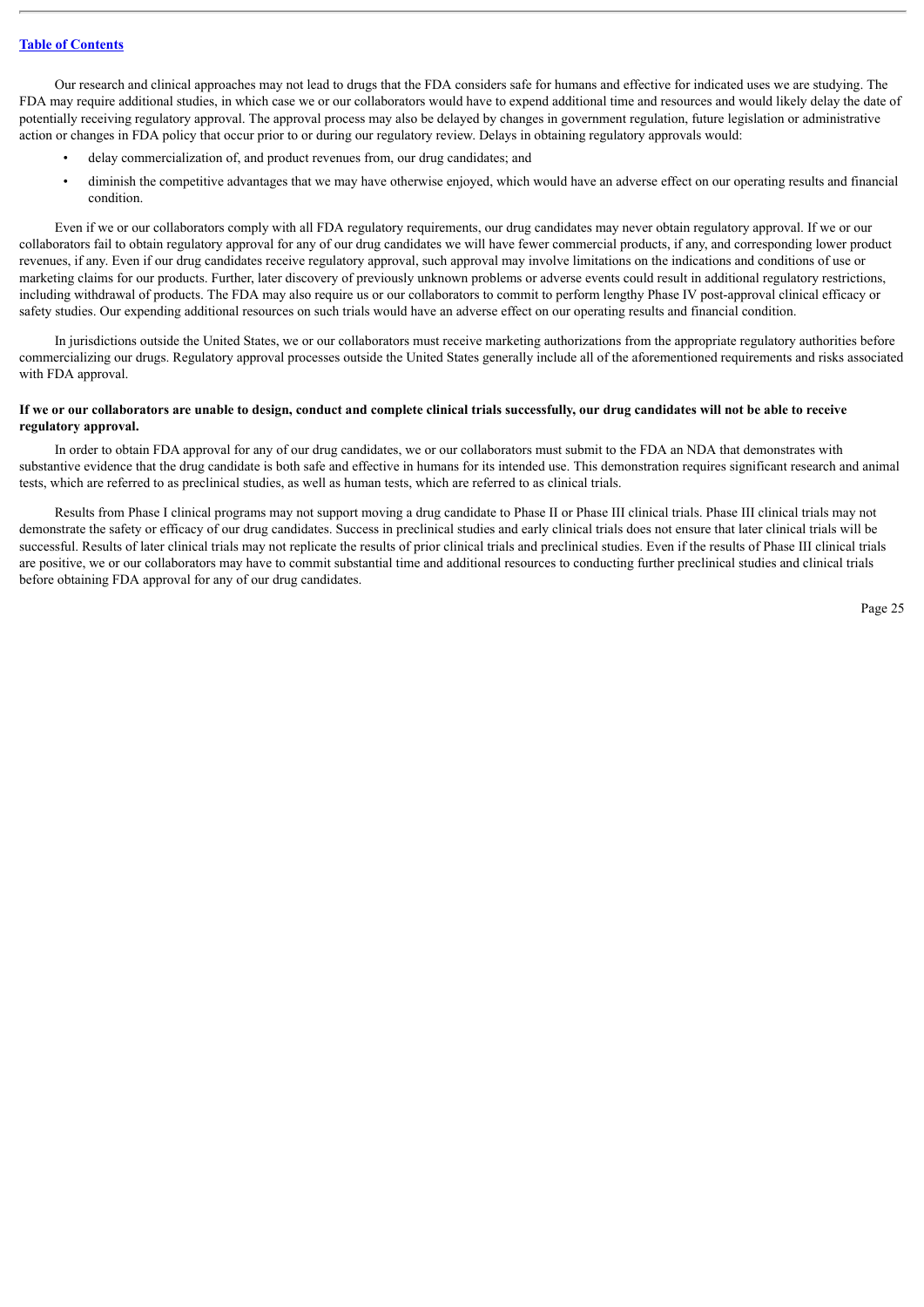Clinical trials are very expensive and difficult to design and implement, in part because they are subject to rigorous requirements. The clinical trial process also consumes a significant amount of time. Furthermore, if participating patients in clinical trials suffer drug-related adverse reactions during the course of such clinical trials, or if we, our collaborators or the FDA believe that participating patients are being exposed to unacceptable health risks, such clinical trials will have to be suspended or terminated. Failure can occur at any stage of the clinical trials, and we or our collaborators could encounter problems that cause abandonment or repetition of clinical trials.

Our clinical trials with REMOXY and our potential future clinical trials for other drug candidates for treatment of pain measure clinical symptoms, such as pain and physical dependence that are not biologically measurable. The success in clinical trials of REMOXY and our other drug candidates designed to reduce potential risks of unintended use depends on reaching statistically significant changes in patients' symptoms based on clinician-rated scales. Due in part to a lack of consensus on standardized processes for assessing clinical outcomes, these scores may or may not be reliable, useful or acceptable to regulatory agencies.

In addition, completion of clinical trials can be delayed by numerous factors, including:

- delays in identifying and agreeing on acceptable terms with prospective clinical trial sites;
- slower than expected rates of patient recruitment and enrollment;
- unanticipated patient dropout rates;
- increases in time required to complete monitoring of patients during or after participation in a clinical trial; and
- unexpected need for additional patient-related data.

Any of these delays could significantly impact the timing, approval and commercialization of our drug candidates and could significantly increase our overall costs of drug development.

Even if clinical trials are completed as planned, their results may not support expectations or intended marketing claims. The clinical trials process may fail to demonstrate that our drug candidates are safe and effective for indicated uses. Such failure would cause us to abandon a drug candidate and could delay development of other drug candidates.

## **Clinical trial designs that were discussed with authorities prior to their commencement may subsequently be considered insufficient for approval at the time of application for regulatory approval.**

We discuss with and obtain guidance from regulatory authorities on certain of our clinical development activities. With the exception of our Special Protocol Assessment, or SPA, such as the one we completed with the FDA with respect to the Phase III clinical trial for REMOXY, these discussions are not binding obligations on the part of regulatory authorities.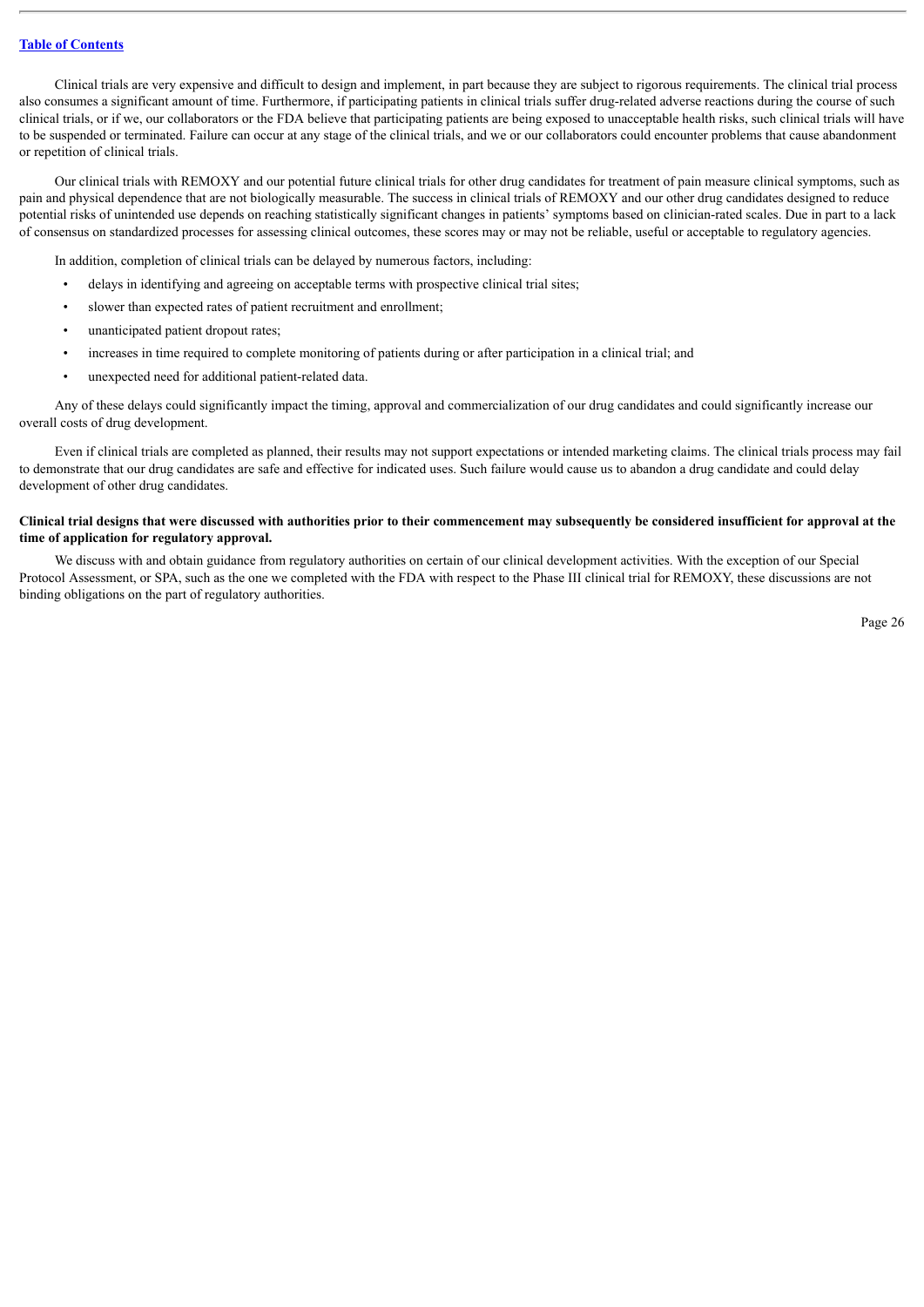Regulatory authorities may revise previous guidance or decide to ignore previous guidance at any time during the course of our clinical activities or after the completion of our clinical trials. Even with successful clinical safety and efficacy data, including such data from a clinical trial conducted pursuant to an SPA, we or our collaborators may be required to conduct additional, expensive clinical trials to obtain regulatory approval.

## **Developments by competitors may establish standards of care that affect our ability to conduct our clinical trials as planned.**

We have conducted clinical trials of our drug candidates comparing our drug candidates to both placebo and other approved drugs. Changes in standards related to clinical trial design could affect our ability to design and conduct clinical trials as planned. For example, regulatory authorities may not allow us to compare our drug candidates to placebo in a particular clinical indication where approved products are available. In that case, both the cost and the amount of time required to conduct a clinical trial could increase.

## **The DEA limits the availability of the active ingredients in certain of our current drug candidates and, as a result, quotas for these ingredients may not be sufficient to complete clinical trials, or to meet commercial demand or may result in clinical delays.**

The U.S. Drug Enforcement Administration, or DEA, regulates chemical compounds as Schedule I, II, III, IV or V substances, with Schedule I substances considered to present the highest risk of substance abuse and Schedule V substances the lowest risk. Certain active ingredients in our current drug candidates, such as oxycodone, are listed by the DEA as Schedule II under the Controlled Substances Act of 1970. Consequently, their manufacture, research, shipment, storage, sale and use are subject to a high degree of oversight and regulation. For example, all Schedule II drug prescriptions must be signed by a physician, physically presented to a pharmacist and may not be refilled without a new prescription. Furthermore, the amount of Schedule II substances that can be obtained for clinical trials and commercial distribution is limited by the DEA and quotas for these substances may not be sufficient to complete clinical trials or meet commercial demand. There is a risk that DEA regulations may interfere with the supply of the drugs used in clinical trials for our product candidates, and, in the future, the ability to produce and distribute our products in the volume needed to meet commercial demand.

## **Conducting clinical trials of our drug candidates or potential commercial sales of a drug candidate may expose us to expensive product liability claims and we may not be able to maintain product liability insurance on reasonable terms or at all.**

The risk of product liability is inherent in the testing of pharmaceutical products. If we cannot successfully defend ourselves against product liability claims, we may incur substantial liabilities or be required to limit or terminate testing of one or more of our drug candidates. Our inability to obtain sufficient product liability insurance at an acceptable cost to protect against potential product liability claims could prevent or inhibit the commercialization of our drug candidates. We currently carry clinical trial insurance but do not carry product liability insurance. If we successfully commercialize one or more of our drug candidates, we may face product liability claims, regardless of FDA approval for commercial manufacturing and sale. We may not be able to obtain such insurance at a reasonable cost, if at all. Even if our agreements with any current or future corporate collaborators entitle us to indemnification against product liability losses, such indemnification may not be available or adequate should any claim arise.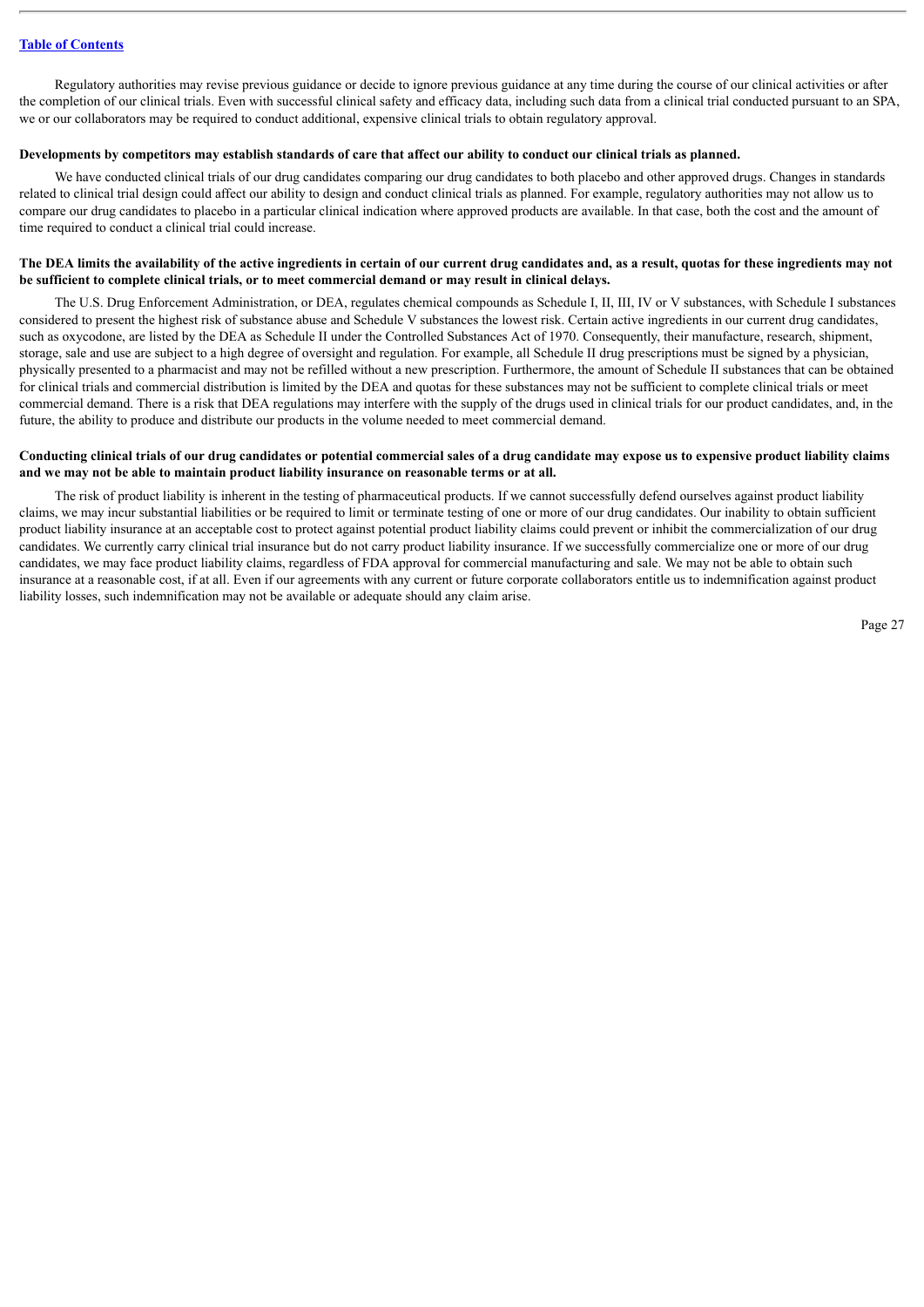**If our drug candidates receive regulatory approval, we and our collaborators will be subject to ongoing FDA obligations and continued regulatory review, such as continued safety reporting requirements, and we and our collaborators may also be subject to additional FDA post-marketing obligations or new regulations, all of which may result in significant expense and limit our and our collaborators' ability to commercialize our potential drugs.**

Any regulatory approvals that our drug candidates receive may also be subject to limitations on the indicated uses for which the drug may be marketed or contain requirements for potentially costly post-marketing follow-up studies. In addition, if the FDA approves any of our drug candidates, the labeling, packaging, adverse event reporting, storage, advertising, promotion and record keeping for the drug will be subject to extensive regulatory requirements. The subsequent discovery of previously unknown problems with the drug, including but not limited to adverse events of unanticipated severity or frequency, or the discovery that adverse events previously observed in preclinical research or clinical trials that were believed to be minor actually constitute much more serious problems, may result in restrictions on the marketing of the drug, and could include withdrawal of the drug from the market.

The FDA's policies may change and additional government regulations may be enacted that could prevent or delay regulatory approval of our drug candidates. For example, on July 9, 2012, the FDA approved a risk management program, known as a Risk Evaluation and Mitigation Strategy, or REMS, for extended-release and long-acting opioid analgesics, or ER/LA opioid analgesics. This REMS will require companies affected by the REMS to make available training for health care professionals who prescribe ER/LA opioid analgesics on proper prescribing practices and also to distribute educational materials to prescribers and patients on the safe use of ER/LA opioid analgesics.

We cannot predict the likelihood, nature or extent of adverse government regulation that may arise from future legislation or administrative action, either in the United States or abroad. If we are not able to maintain regulatory compliance, we may be subject to fines, suspension or withdrawal of regulatory approvals, product recalls, seizure of products, operating restrictions and criminal prosecution. Any of these events could prevent us from marketing our drugs and our business could suffer.

## *Risks Relating to our Collaboration Agreements*

#### **Pfizer's acquisition of King may have an adverse impact on our collaboration.**

Pfizer completed its acquisition of King in 2011. Drugs or drug candidates being commercialized or developed by Pfizer, its subsidiaries and affiliates may compete for research, development and commercialization resources with our drug candidates that are subject to the Pfizer Agreements. Further, any post-merger integration of Pfizer's and King's businesses may divert the attention of management and personnel from their focus on seeking approval of REMOXY or otherwise supporting the other drug candidates that are subject to our collaboration. Pfizer is a much larger company than King was prior to Pfizer's acquisition of King. Pfizer may have different strategic interests than King had as an independent company. There can be no assurance that King or Pfizer will devote sufficient resources to the continued development of REMOXY and the other drug candidate that are the subject of our collaboration in a timely manner.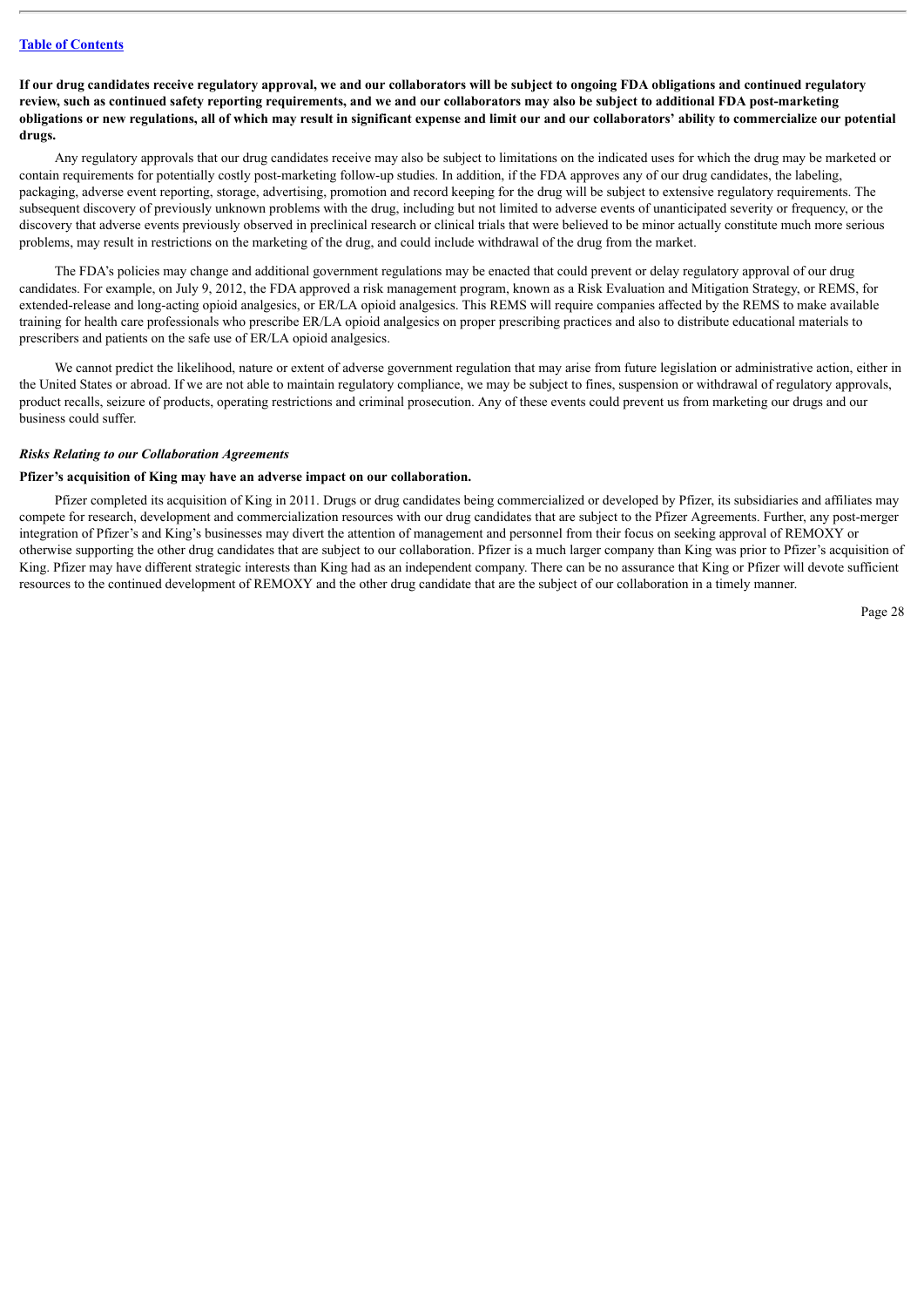## **If Pfizer or other outside collaborators fail to devote sufficient time and resources to our drug development programs, or if their performance is substandard, regulatory submissions and introductions for our products may be delayed.**

We rely on Pfizer and its subsidiaries to devote time and resources to the development, manufacturing and commercialization of REMOXY and other drug candidates under the Pfizer Agreements. Pfizer and its subsidiaries and affiliates may commercialize, develop or acquire drugs or drug candidates that may compete directly or compete for resources with our drug candidates under the Pfizer Agreements. For instance, Pfizer is developing ALO-02 (an extended release abuse resistant formulation of oxycodone that would compete with REMOXY) and owns Embeda® (an extended-release oral formulation of morphine sulfate), and Avinza<sup>®</sup> (a once-daily morphine treatment for moderate to severe pain). There can be no assurance that these other drugs or other drug candidates in the Pfizer corporate family will not become competitive with our drug candidates being developed under the Pfizer Agreements. Pfizer may also determine, outside of the context of internal resource competition, to cease pursuit of development of REMOXY due to perceived difficulties of achieving regulatory approval, including as a result of potential time and cost concerns and concerns regarding any potential additional requests by the FDA for clinical or non-clinical data to support approval. If time and resources devoted are limited or there is a failure to fund the continued development of REMOXY or other opioid drug candidates as required by the Pfizer Agreements, or there is otherwise a failure to perform as we expect, we may not achieve clinical and regulatory milestones and regulatory submissions and related product introductions may be delayed or prevented, and revenues that we would receive from these activities will be less than expected. In addition, if Pfizer fails to perform as required under the Pfizer Agreements, their failure may jeopardize our rights under our license with Durect.

We rely on Durect as the sole source provider of certain components of drug candidates under the Pfizer Agreements. Durect's failure for any reason to provide these components could result in delays or failures in product testing or delivery, cost overruns or other problems that could materially harm our business.

We depend on independent investigators and collaborators, such as universities and medical institutions, to conduct our clinical trials under agreements with us. These investigators and collaborators are not our employees and we cannot control the amount or timing of resources that they devote to our programs. They may not assign as great a priority to our programs or pursue them as diligently as we would if we were undertaking such activities ourselves. If these investigators or collaborators fail to devote sufficient time and resources to our drug development programs, or if their performance is substandard, the approval of our regulatory submissions and our introductions of new drugs will be delayed or prevented.

Our collaborators may also have relationships with other commercial entities, some of which may compete with us. If outside collaborators assist our competitors to our detriment, the approval of our regulatory submissions will be delayed and the sales from our products, if any are commercialized, will be less than expected.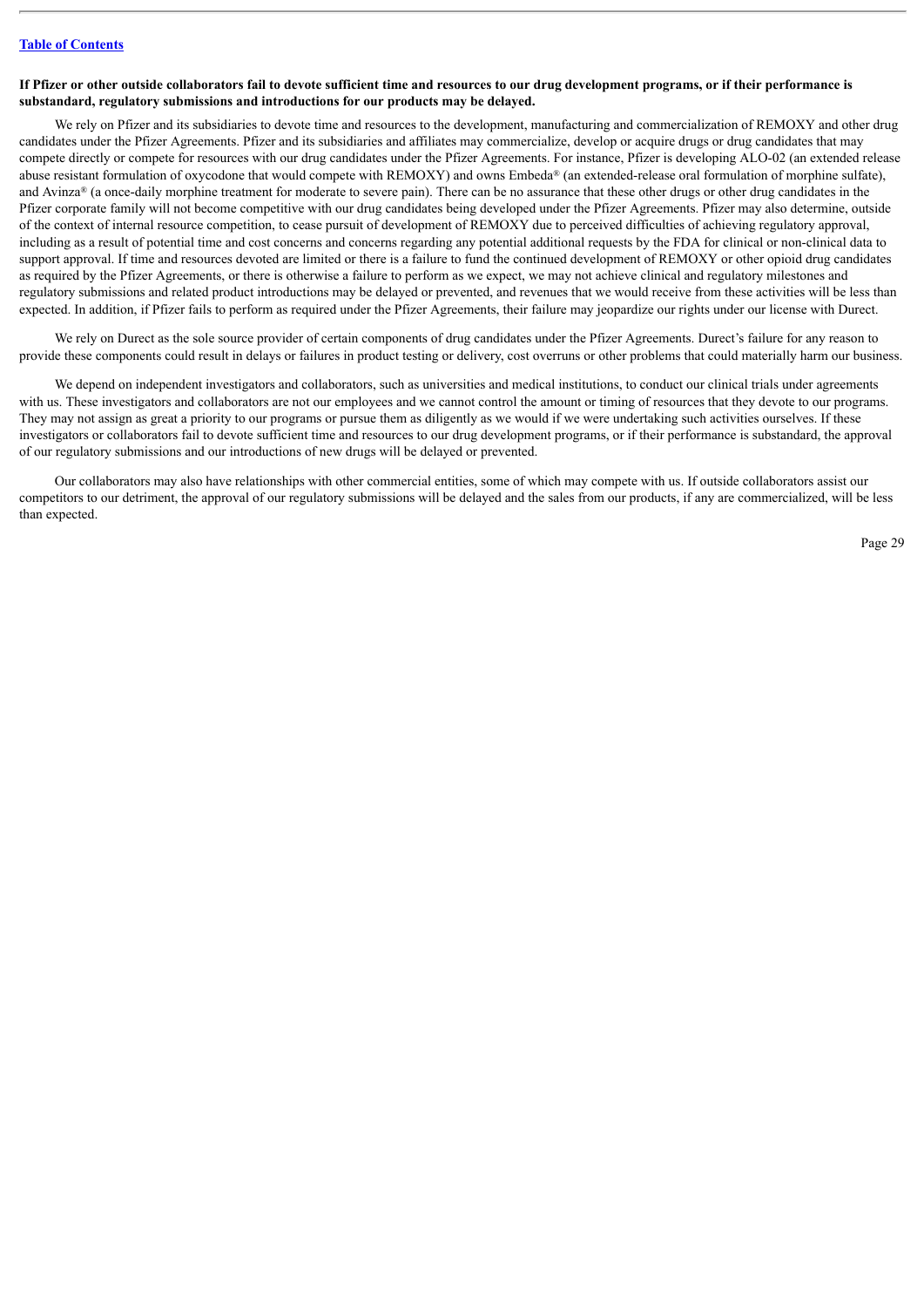## **If we fail to maintain our collaboration agreements and licenses for REMOXY and other drugs designed to reduce potential risks of unintended use, we may have to reduce or delay our drug candidate development.**

Our plan for developing, manufacturing and commercializing REMOXY and other drugs designed to reduce potential risks of unintended use currently requires us to successfully maintain the Pfizer Agreements to advance our programs and provide funding to support our expenditures on REMOXY and other drug candidates and to maintain our license from Durect. If we are not able to maintain the Pfizer Agreements or if Pfizer doesn't provide the required funding under the Pfizer Agreements and the funding required to meet our obligations to Durect, we may have to limit the size or scope of, or delay or abandon the development of other drug candidates or undertake and fund development of these drug candidates ourselves and if we are unable to meet the obligations necessary to maintain our license with Durect for one or more potential products we may lose the rights to utilize Durect's technology for such potential products. If we elect to fund drug development efforts with respect to REMOXY and other drug candidates on our own, we may need to obtain additional capital, which may not be available on acceptable terms, or at all.

## **We may not succeed at in-licensing drug candidates or technologies to expand our product pipeline.**

We may not successfully in-license drug candidates or technologies to expand our product pipeline. The number of such candidates and technologies is limited. Competition among large pharmaceutical companies and biopharmaceutical companies for promising drug candidates and technologies is intense because such companies generally desire to expand their product pipelines through in-licensing. If we fail to carry out such in-licensing and expand our product pipeline, our potential future revenues may suffer.

## **Our collaborative agreements may not succeed or may give rise to disputes over intellectual property, disputes concerning the scope of collaboration activities or other issues.**

Our strategy to focus on drug development requires us to enter into collaborative agreements with third parties, such as the Pfizer Agreements and our license agreement with Durect. Such agreements are generally complex and contain provisions that could give rise to legal disputes, including potential disputes concerning ownership of intellectual property under collaborations or disputes concerning the scope of collaboration activities. Such disputes can delay or prevent the development of potential new drug products, or can lead to lengthy, expensive litigation or arbitration. Other factors relating to collaborative agreements may adversely affect our business, including:

- the development of parallel products by our collaborators or by a competitor;
- arrangements with collaborative partners that limit or preclude us from developing certain products or technologies;
- premature termination of a collaborative or license agreement; or
- failure by a collaborative partner to provide required funding, to devote sufficient resources to the development of or legal defense of our potential products or to provide data or other information to us as required by our collaborative agreements.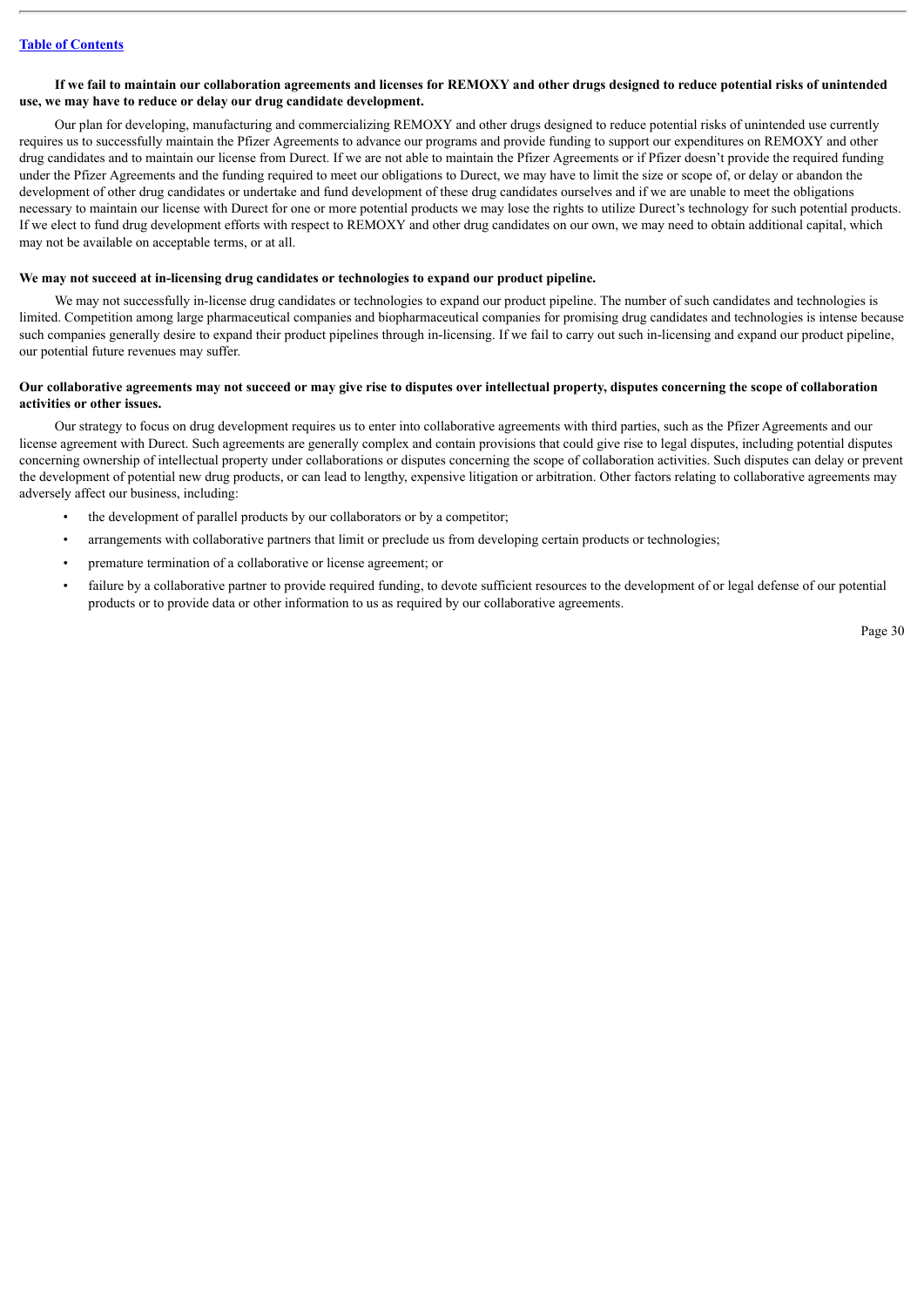## *Risks Relating to Commercialization*

## **If physicians and patients do not accept and use our drugs, we will not achieve sufficient product revenues and our business will suffer.**

Even if the FDA approves our drugs, physicians and patients may not accept and use them. Acceptance and use of our drugs will depend on a number of factors including:

- perceptions by members of the healthcare community, including physicians, about the safety and effectiveness of our drugs, and, in particular, the effectiveness of REMOXY in reducing potential risks of unintended use;
- perceptions by physicians regarding the cost benefit of REMOXY in reducing potential risks of unintended use;
- published studies demonstrating the cost-effectiveness of our drugs relative to competing products;
- availability of reimbursement for our products from government or healthcare payers;
- our or our collaborators' ability to implement a risk management plan prior to the distribution of any Schedule II drug; and
- effectiveness of marketing and distribution efforts by Pfizer, us and other licensees and distributors.

Because we expect to rely on sales generated by our current lead drug candidates for substantially all of our revenues for the foreseeable future, the failure of any of these drugs to find market acceptance would harm our business and could require us to seek additional financing.

## **If Pfizer or its subsidiaries are not successful in developing and commercializing REMOXY and in commercializing other opioid drugs under the Pfizer Agreements, our revenues and our business will suffer.**

Our ability to earn royalties from sales of REMOXY and milestone revenue depends on Pfizer's ability to obtain regulatory approval for and commercialize REMOXY. Additionally, our ability to earn royalties from sales of REMOXY and other drugs subject to the Pfizer Agreements will depend on Pfizer's ability to maintain regulatory approval and achieve market acceptance of such drugs once commercialized. Pfizer or its subsidiaries may elect to independently develop drugs that could compete with ours or fail to commit sufficient resources to the development, marketing and distribution of REMOXY and other drugs developed under the Pfizer Agreements. Pfizer may not proceed with the commercialization of REMOXY and other drugs developed under the Pfizer Agreements with the same degree of urgency as we would because of other priorities they face. If Pfizer is not successful in developing or commercializing REMOXY for a variety of reasons, including but not limited to competition from other pharmaceutical companies, or if Pfizer fails to perform as we expect, our potential for revenue from drugs developed the Pfizer Agreements, if any, could be dramatically reduced and our business would suffer.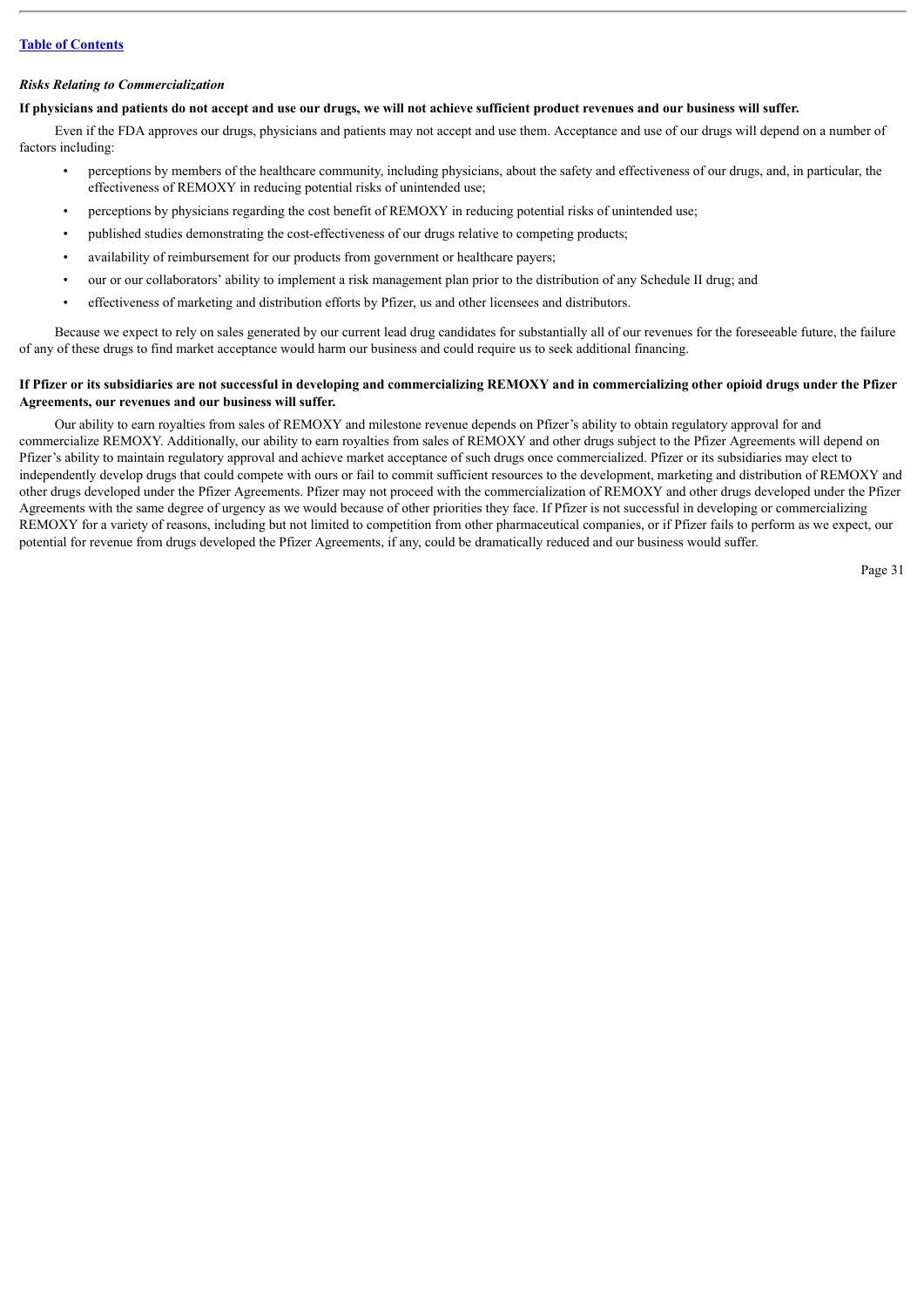## **If we are unable to develop our own sales, marketing and distribution capabilities, or if we are not successful in contracting with third parties for these services on favorable terms, or at all, our product revenues could be disappointing.**

We currently have no sales, marketing or distribution capabilities. Except with regard to products developed under the Pfizer Agreements, in order to commercialize our products, if any are approved by the FDA, we will either have to develop such capabilities internally or collaborate with third parties who can perform these services for us. If we decide to commercialize any of our drugs ourselves, we may not be able to hire the necessary experienced personnel and build sales, marketing and distribution operations which are capable of successfully launching new drugs and generating sufficient product revenues. In addition, establishing such operations will take time and involve significant expense.

If we decide to enter into new co-promotion or other licensing arrangements with third parties, we may be unable to locate acceptable collaborators because the number of potential collaborators is limited and because of competition from others for similar alliances with potential collaborators. Even if we are able to identify one or more acceptable new collaborators, we may not be able to enter into any collaborative arrangements on favorable terms, or at all.

In addition, due to the nature of the market for our drug candidates, it may be necessary for us to license all or substantially all of our drug candidates not covered by the Pfizer Agreements to a single collaborator, thereby eliminating our opportunity to commercialize these other products independently. If we enter into any such new collaborative arrangements, our revenues are likely to be lower than if we marketed and sold our products ourselves.

In addition, any revenues we receive would depend upon our collaborators' efforts which may not be adequate due to lack of attention or resource commitments, management turnover, change of strategic focus, business combinations or other factors outside of our control. Depending upon the terms of our collaboration, the remedies we have against an under-performing collaborator may be limited. If we were to terminate the relationship, it may be difficult or impossible to find a replacement collaborator on acceptable terms, or at all.

## **If we cannot compete successfully for market share against other drug companies, we may not achieve sufficient product revenues and our business will suffer.**

The market for our drug candidates is characterized by intense competition and rapid technological advances. If our drug candidates receive FDA approval, they will compete with a number of existing and future drugs and therapies developed, manufactured and marketed by others. Existing or future competing products may provide greater therapeutic convenience or clinical or other benefits for a specific indication than our products, or may offer comparable performance at a lower cost. If our products are unable to capture and maintain market share, we may not achieve sufficient product revenues and our business will suffer.

We and our collaborators will compete for market share against fully integrated pharmaceutical companies or other companies that are collaborating with larger pharmaceutical companies, academic institutions, government agencies and other public and private research organizations. Many of these competitors have drugs already approved or drug candidates in development that will or may compete against our approved drug candidates. In addition, many of these competitors, either alone or together with their collaborative partners, operate larger research and development programs and have substantially greater financial resources than we do, as well as significantly greater experience in:

developing drugs;

• conducting preclinical testing and human clinical trials;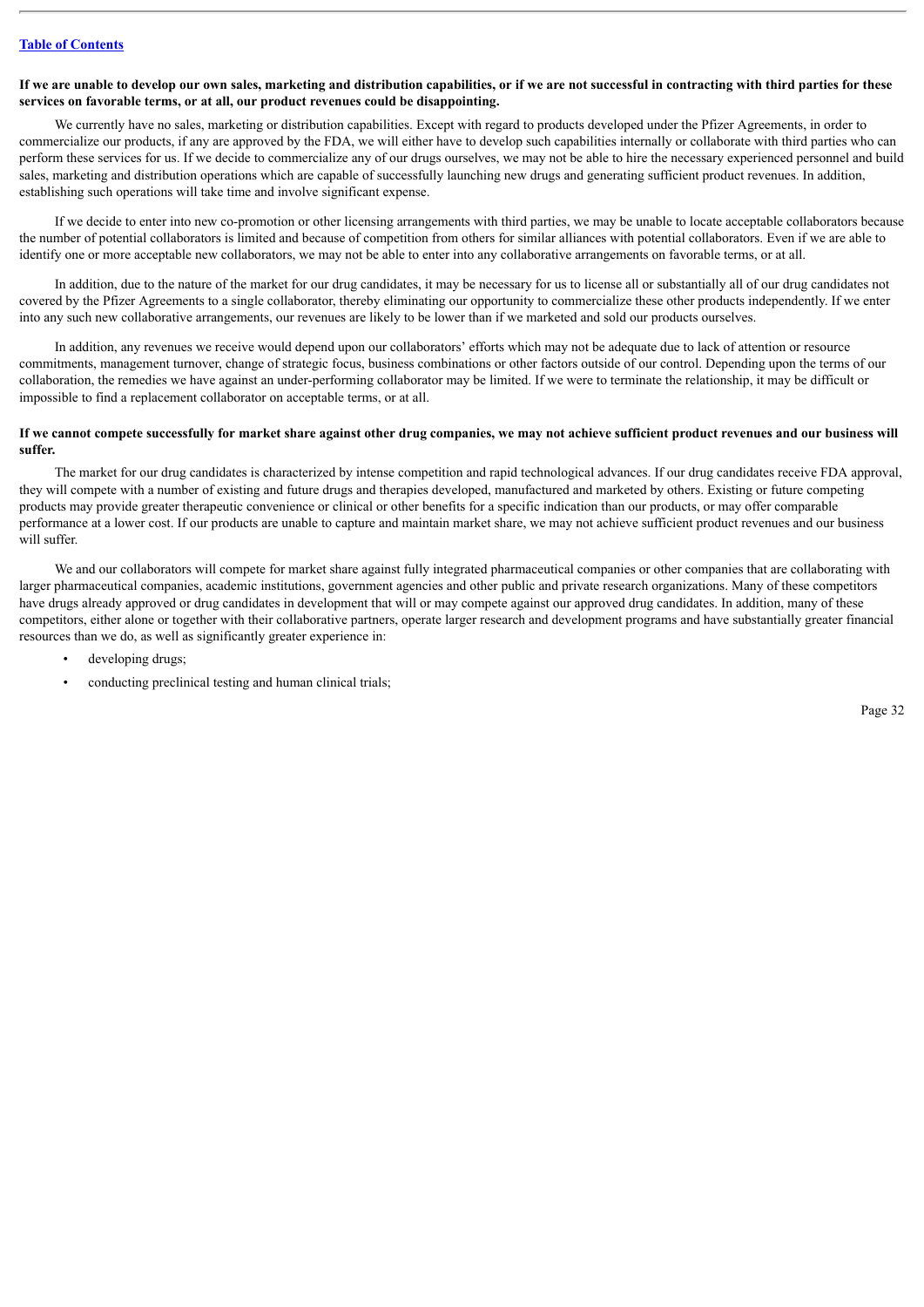- obtaining FDA and other regulatory approvals of drugs;
- formulating and manufacturing drugs; and
- launching, marketing, distributing and selling drugs.

## **If Pfizer or we fail to obtain acceptable prices or an adequate level of reimbursement for our products from healthcare payers, our ability to generate product revenues will be diminished.**

Our ability to earn royalties from sales of REMOXY and other drugs subject to the Pfizer Agreements, and our ability to commercialize drugs we (alone or with other collaborators) may develop outside the Pfizer Agreement, will depend in part on the extent to which reimbursement can be obtained for such drugs from:

- government and health administration authorities;
- private health maintenance organizations and health insurers; and
- other healthcare payers.

Significant uncertainty exists as to the reimbursement status of newly approved healthcare products. Healthcare payers, including Medicare, health maintenance organizations and managed care organizations, are challenging the prices charged for medical products and services and/or are seeking pharmacoeconomic data to justify formulary acceptance and reimbursement practices. We currently have not generated pharmacoeconomic data on any of our drug candidates. Government and other healthcare payers increasingly are attempting to contain healthcare costs by limiting both coverage and the level of reimbursement for drugs, and by refusing, in some cases, to provide coverage for uses of approved products for disease indications for which the FDA has or has not granted labeling approval. Adequate third-party insurance coverage may not be available to patients for any products we discover and develop, alone or with collaborators. If government and other healthcare payers do not provide adequate coverage and reimbursement levels for our products, market acceptance of our drug candidates could be limited.

## **Government agencies may establish and promulgate usage guidelines that could limit the use of our drug candidates.**

Government agencies, professional and medical societies, and other groups may establish usage guidelines that apply to our drug candidates. These guidelines could address such matters as usage and dose, among other factors. Application of such guidelines could limit the clinical use or commercial appeal of our drug candidates.

## *Risks Relating to our Intellectual Property*

**Our ability to commercialize our drug candidates will depend on our ability to sell such products without infringing the patent or proprietary rights of third parties. If we are sued for infringing the intellectual property rights of third parties, such litigation will be costly and time consuming and an unfavorable outcome would have a significant adverse effect on our business.**

Our ability to commercialize our drug candidates will depend on our ability to sell such products without infringing the patents or other proprietary rights of third parties. Intellectual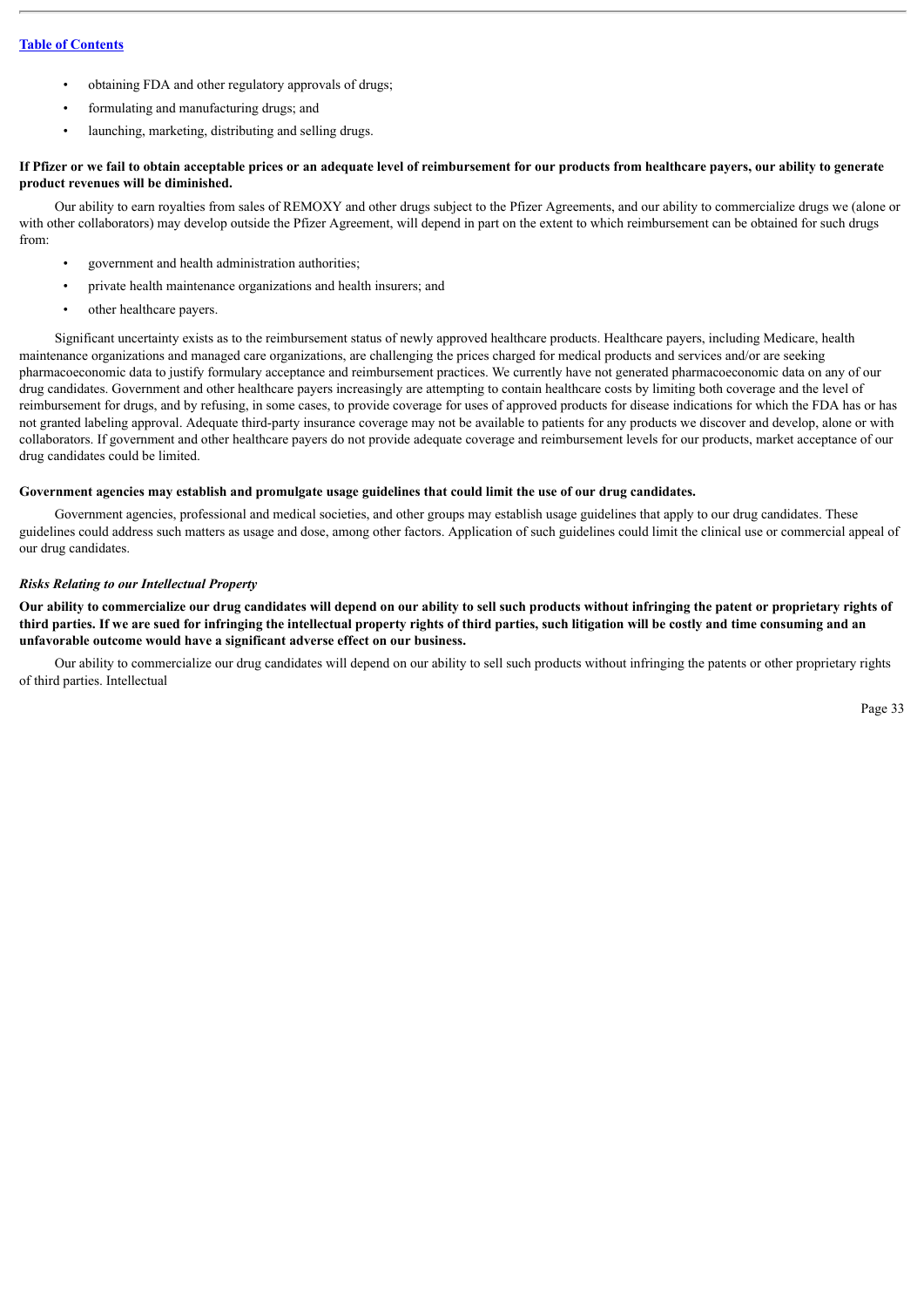property rights in the areas of controlled-release technology and pharmaceutical ingredients are complicated and are continuously evolving. Holders of patent rights in these areas may allege that the commercialization of REMOXY or our other drug candidates infringes such patent rights. While we believe that we would have valid defenses to any claim of infringement, there can be no assurance that these or other third party patents will not limit our ability to commercialize REMOXY or our other drug candidates.

In addition, because patent applications are published some time after filing, and because applications can take several years to issue, there may be currently pending third-party patent applications that are unknown to us, which may later result in issued patents. If a third-party claims that we infringe on its patents or other proprietary rights, we could face a number of issues that could seriously harm our competitive position, including:

- infringement claims that, with or without merit, can be costly and time consuming to litigate, can delay the regulatory approval process and can divert management's attention from our core business strategy;
- substantial damages for past infringement which we may have to pay if a court determines that our products or technologies infringe upon a competitor's patent or other proprietary rights;
- a court order prohibiting us from commercializing our products or technologies unless the holder licenses the patent or other proprietary rights to us, which such holder is not required to do;
- if a license is available from a holder, we may have to pay substantial royalties or grant cross licenses to our patents or other proprietary rights; and
- redesigning our process so that it does not infringe the third-party intellectual property rights, which may not be possible, or which may require substantial time and expense including delays in bringing our own products to market. Such actions could harm our competitive position and our ability to generate revenue and could result in increased costs.

## **If we are unable to protect our intellectual property our competitors could develop and market products with similar features that may reduce demand for our drug candidates.**

Our success, competitive position and potential future revenues will depend in part on our ability to protect our intellectual property. If we or our collaborators fail to file, prosecute, obtain or maintain certain patents, our competitors could market products that contain features and clinical benefits similar to those of our products, and demand for our products could decline as a result.

We and our collaborators have filed patent applications in the United States and select international jurisdictions to further protect our intellectual property. The coverage sought in a patent application can be denied or significantly reduced before or after the patent is issued. Consequently, we do not know whether any of our pending applications will result in the issuance of patents, or if any existing or future patents will provide significant protection or commercial advantage or will be circumvented by others. There can be no assurance that patents will issue from our pending or future patent applications or, if issued, that such patents will be of commercial benefit to us, afford us adequate protection from competing products, or not be challenged or declared invalid. Thus, if these patent applications do not result in issued patents or result is a patent that is challenged by others, the duration or scope of our patent rights may be limited and our future revenues could be lower as a result.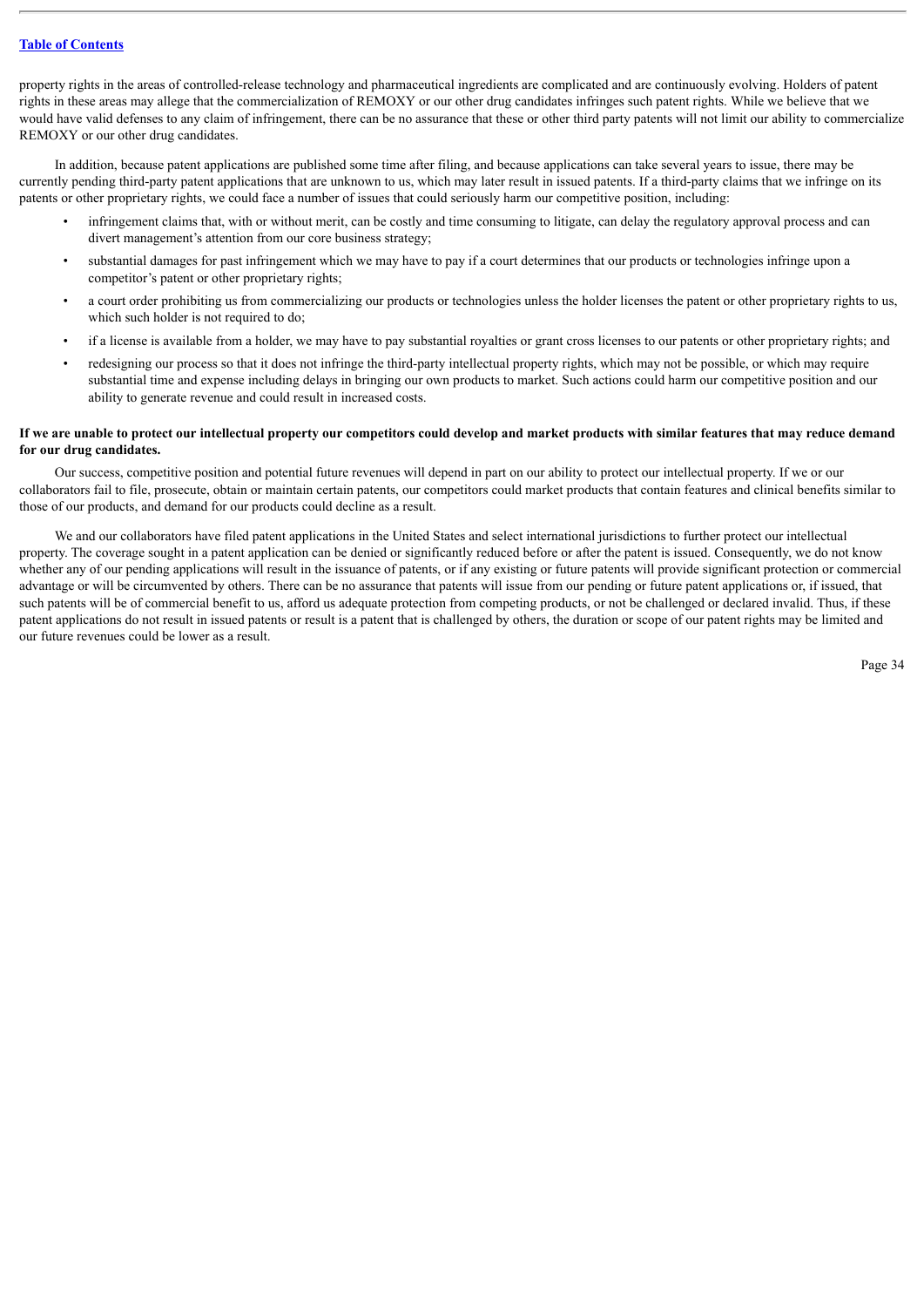We may be involved in challenges to our intellectual property. An adverse outcome of a challenge to our intellectual property could result in loss of claims of patents or other intellectual property rights that pertain to certain drugs we currently have under development and could have a material adverse impact on our future revenues.

We intend to file additional patent applications relating to our technology, products and processes. We may direct our collaborators to file additional patent applications relating to the licensed technology or we may do so ourselves. However, our competitors may challenge, invalidate or circumvent any of our current or future patents. These patents may also fail to provide us with meaningful competitive advantages.

## **We may become involved in expensive litigation or other legal proceedings related to our existing intellectual property rights, including patents.**

We expect that we will rely upon patents, trade secrets, know-how, continuing technological innovations and licensing opportunities to develop and maintain our competitive position. Others may independently develop substantially equivalent proprietary information or be issued patents that may prevent the sale of our products or know-how or require us to license such information and pay significant fees or royalties in order to produce our products.

Our technology could infringe upon claims of patents owned by others. If we were found to be infringing on a patent held by another, we might have to seek a license to use the patented technology. In that case, we might not be able to obtain such a license on terms acceptable to us, or at all. If a legal action were to be brought against us or our licensors, we could incur substantial defense costs, and any such action might not be resolved in our favor. If such a dispute were to be resolved against us, we could have to pay the other party large sums of money and our use of our technology and the testing, manufacture, marketing or sale of one or more of our proposed products could be restricted or prohibited.

## *Risks Relating to our Business and Strategy*

## **If we are not successful in attracting and retaining qualified personnel, we could experience delays in completing necessary clinical trials, in the regulatory approval process or in formulating, manufacturing, marketing and selling our potential products.**

We depend on the services of our key personnel, including Remi Barbier, our Chairman, President and Chief Executive Officer. The loss of key personnel, including members of executive management as well as key bioengineering, product development, and technical personnel, could disrupt our operations and have an adverse effect on our business. We will need to hire additional qualified personnel with expertise in clinical research, preclinical testing, government regulation, formulation and manufacturing and sales and marketing. We compete for qualified individuals with numerous biopharmaceutical companies, universities and other research institutions. Competition for such individuals is intense, and our search for such personnel may not be successful. Attracting and retaining qualified personnel is critical to our success.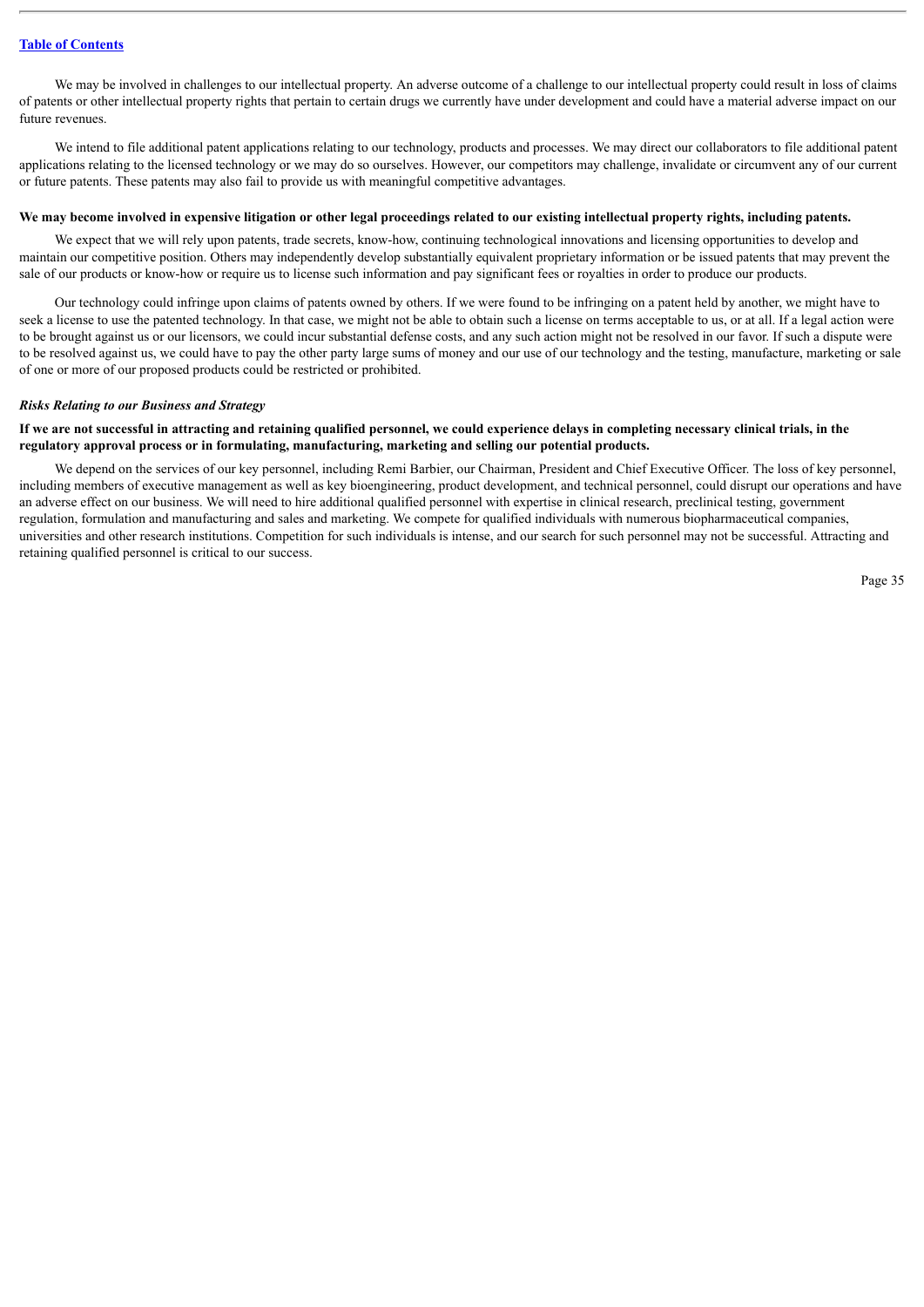We have employees whose equity ownership in the Company could result in a substantial increase in personal wealth if the fair value of our common stock increases. Over time, this increase in personal wealth may make it more challenging to retain these employees.

## **If third-party manufacturers of our drug candidates fail to devote sufficient time and resources to our concerns, or if their performance is substandard, our clinical trials and product introductions may be delayed and our costs may be higher than expected.**

We have no manufacturing facilities and have limited experience in drug product development and commercial manufacturing. We lack the resources and expertise to formulate, manufacture or test the technical performance of our drug candidates. We currently rely on a limited number of experienced personnel and a small number of contract manufacturers and other vendors to formulate, test, supply, store and distribute drug supplies for our clinical trials. Our reliance on a limited number of vendors exposes us to the following risks, any of which could delay our clinical trials, and, consequently, FDA approval of our drug candidates and commercialization of our products, result in higher costs, or deprive us of potential product revenues:

- Contract commercial manufacturers, their sub-contractors or other third parties we rely on, may encounter difficulties in achieving the volume of production needed to satisfy clinical needs or commercial demand, may experience technical issues that impact quality or compliance with applicable and strictly enforced regulations governing the manufacture of pharmaceutical products, and may experience shortages of qualified personnel to adequately staff production operations.
- Our contract manufacturers could default on their agreements with us to provide clinical supplies or meet our requirements for commercialization of our products.
- For certain of our drug candidates, the use of alternate manufacturers may be difficult because the number of potential manufacturers that have the necessary governmental licenses to produce narcotic products is limited. Additionally, the FDA and the DEA must approve any alternative manufacturer of our products before we may use the alternative manufacturer to produce our supplies.
- It may be difficult or impossible for us to find a replacement manufacturer on acceptable terms quickly, or at all. Our contract manufacturers and vendors may not perform as agreed or may not remain in the contract manufacturing business for the time required to successfully produce, store and distribute our products.
- If any contract manufacturer makes improvements in the manufacturing process for our products, we may not own, or may have to share, the intellectual property rights to such innovation.

## **We may not be able to successfully develop or commercialize potential drug candidates for indications other than pain.**

Our research and development activities include development of potential drug candidates for indications other than pain. We have no history of developing such drug candidates. We do not know whether any of our planned development activities will result in marketable products. We do not anticipate that our drug candidates in these areas will reach the market for at least several years, if at all.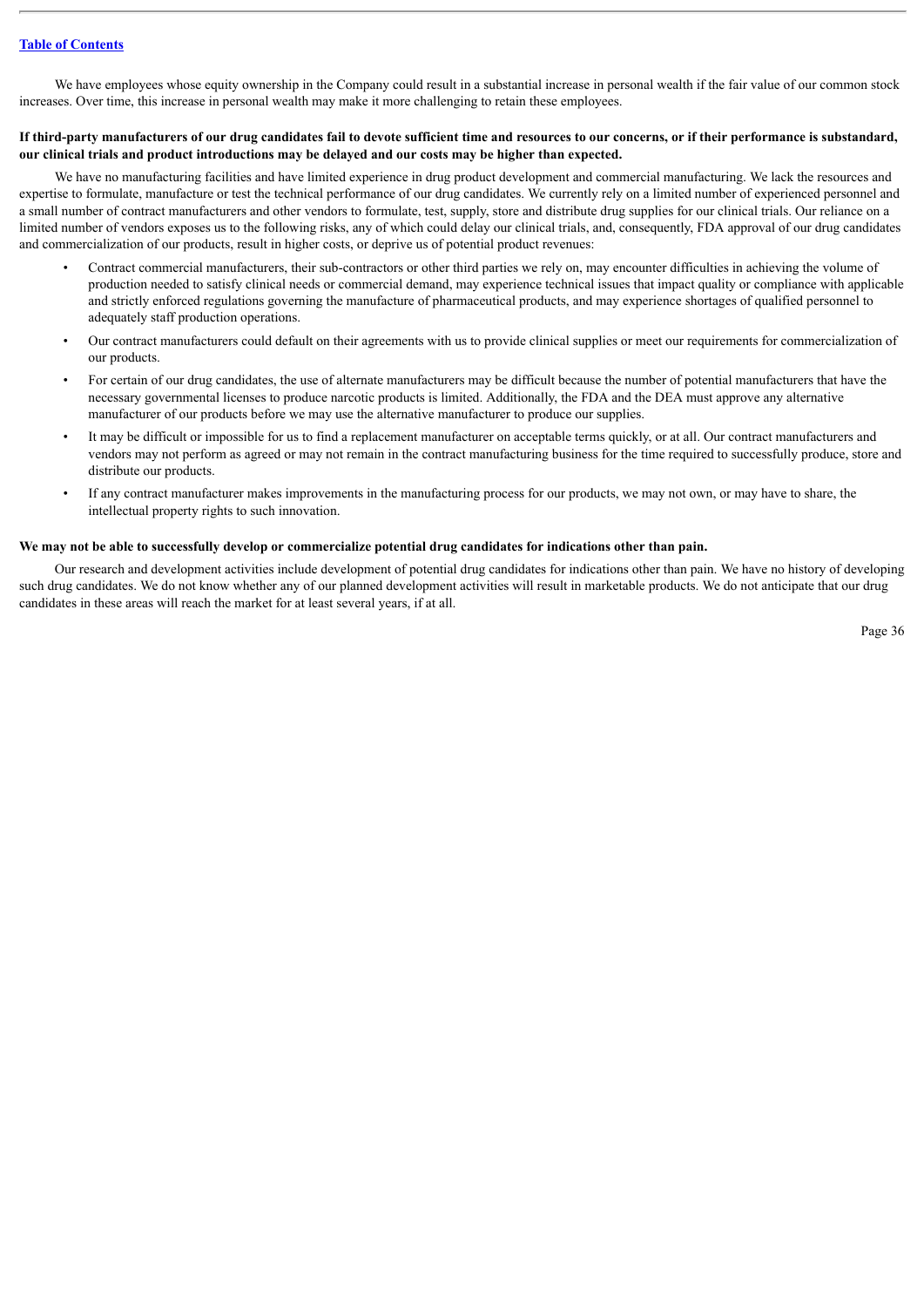## **Our employees and consultants are generally subject to confidentiality or other agreements with their former employers and they may inadvertently or otherwise violate those agreements.**

Many of our employees and consultants were previously employed at universities or biotechnology or pharmaceutical companies. While we require our employees and consultants to honor any agreements they may have entered into prior to working with us, we may be subject to claims that we inadvertently or otherwise used or disclosed trade secrets or other confidential information belonging to former employers. Failure to defend such claims could result in loss of valuable rights or personnel, which in turn could harm or prevent commercialization of our drug candidates. Successful defense against such claims can be expensive and might distract us from executing our strategies.

## **Law enforcement concerns over diversion of opioids and social issues around abuse of opioids may make the regulatory approval process and commercialization of our drug candidates very difficult.**

Media stories regarding the diversion of opioids and other controlled substances are commonplace. Law enforcement agencies or regulatory agencies may apply policies that seek to limit the availability of opioids. Such efforts may adversely affect the regulatory approval and commercialization of our drug candidates.

#### **Developments by competitors may render our products or technologies obsolete or non-competitive.**

Alternative technologies and products are being developed to improve or replace the use of opioids for pain management, several of which are in clinical trials or are awaiting approval from the FDA. In addition, the active ingredients in nearly all opioid drugs are available in generic form. Drug companies that sell generic opioid drugs represent substantial competition. Many of these organizations competing with us have substantially greater capital resources, larger research and development staffs and facilities, greater experience in drug development and in obtaining regulatory approvals and greater manufacturing and marketing capabilities than we do. Our competitors may market less expensive or more effective drugs that would compete with our drug candidates or reach market with competing drugs before we are able to reach market with our drug candidates. These organizations also compete with us to attract qualified personnel and partners for acquisitions, joint ventures or other collaborations.

#### **Business interruptions could limit our ability to operate our business.**

Our operations as well as those of our collaborators on which we depend are vulnerable to damage or interruption from computer viruses, human error, natural disasters, electrical and telecommunication failures, international acts of terror and similar events. We have not established a formal disaster recovery plan and our back-up operations and our business interruption insurance may not be adequate to compensate us for losses we may suffer. A significant business interruption could result in losses or damages incurred by us and require us to cease or curtail our operations.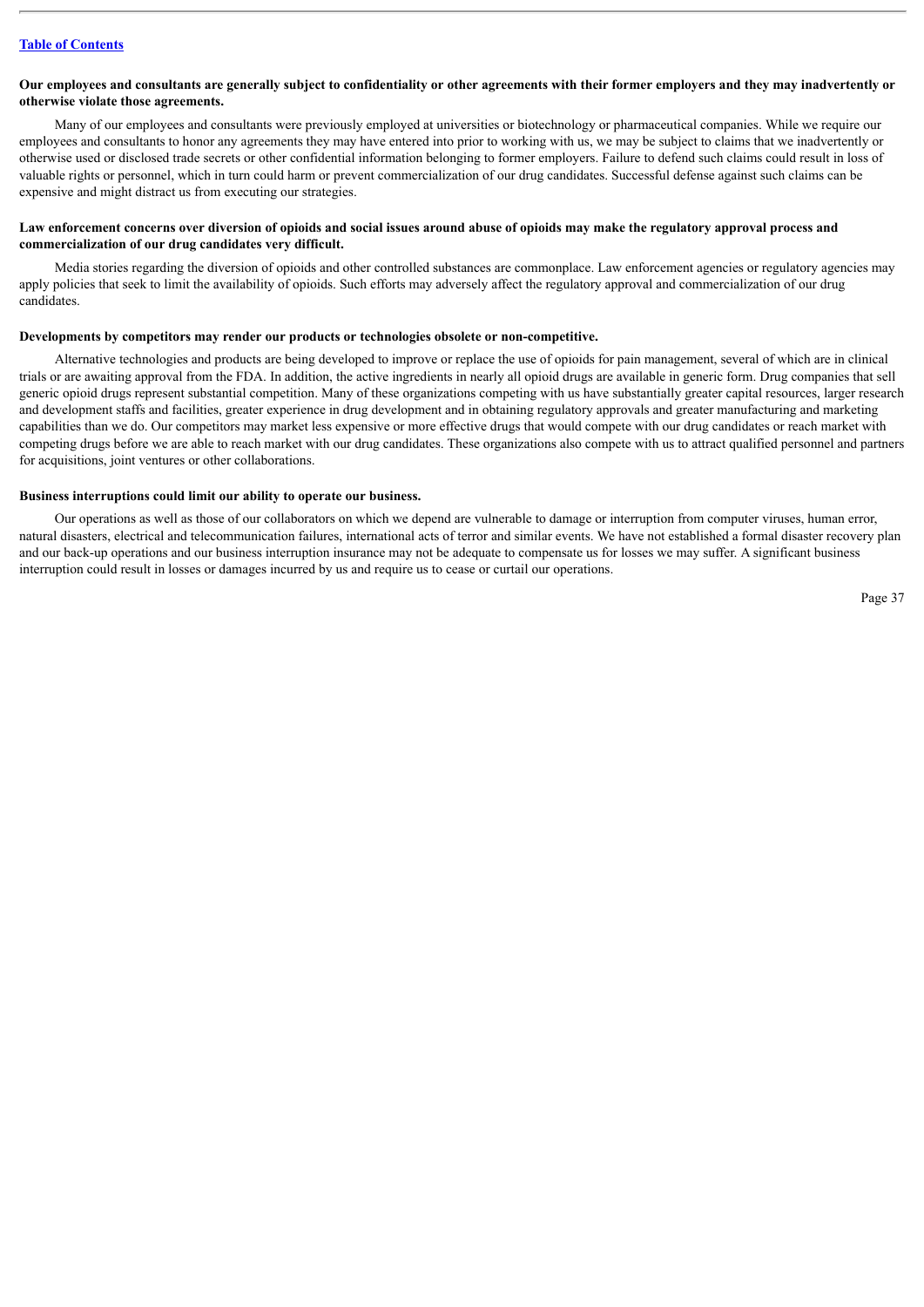#### **Unfavorable media coverage of opioid pharmaceuticals could negatively affect our business.**

Opioid drug abuse receives a high degree of media coverage. Unfavorable publicity regarding, for example, the use or misuse of oxycodone or other opioid drugs, the limitations of abuse-resistant formulations, public inquiries and investigations into prescription drug abuse, litigation or regulatory activity, or the independent actions of Pfizer regarding the sales, marketing, distribution or storage of our drug products, could adversely affect our reputation. Such negative publicity could have an adverse effect on the potential size of the market for our drug candidates and decrease revenues and royalties, which would adversely affect our business and financial results.

## *Risks Relating to Manufacturing*

#### **We rely on third-party commercial drug manufacturers for drug supply.**

Approved third-party commercial drug manufacturers may subsequently be stopped from producing, storing, shipping or testing our drug products due to their non-compliance with federal, state or local regulations. Drug manufacturers are subject to ongoing periodic unannounced inspection by the FDA, the DEA, and corresponding state and foreign government agencies to ensure strict compliance with GMP and other government regulations and corresponding foreign standards. We do not have control over third-party manufacturers' compliance with these regulations and standards.

In addition, even if we enter into long-term supply arrangements with third-party suppliers, we cannot control changes in strategy by third-party suppliers that affect their ability or willingness to continue to supply our drug products on acceptable terms.

If our drug supply for one of our drug candidates was interrupted, our operations could be negatively affected.

## **If we and Pfizer cannot formulate and scale-up a wide range of dosage forms of REMOXY and other drug candidates designed to reduce potential risks of unintended use, we and Pfizer might determine that the commercial opportunity for REMOXY and these other drug candidates in certain dosage forms is too limited to warrant further investment in clinical testing and development.**

We and Pfizer plan to formulate and scale-up a wide range of dosage forms of REMOXY and other drug candidates designed to reduce potential risks of unintended use. We and Pfizer may not be able to successfully complete our formulation or scale-up activities or we may determine that the commercial opportunity for REMOXY and these other drug candidates in certain dosage forms is too limited to warrant further investment. If we and Pfizer are unsuccessful in our formulation or scale-up activities with REMOXY and these other drug candidates, our future revenue from milestones and royalties under the Pfizer Agreements may be less than expected and our operations may suffer.

## **We and Pfizer rely solely on Durect to provide us with certain components of REMOXY and other drug candidates designed to reduce potential risks of unintended use and will continue to rely on Durect to produce commercial supplies of these components.**

We and Pfizer rely on Durect as the sole source provider of certain components of REMOXY and other drug candidates designed to reduce potential risks of unintended use, and will rely solely on Durect to produce commercial supplies of these components. Durect's failure for any reason to provide these components or to achieve and maintain satisfactory manufacturing standards could result in product recalls or withdrawals, delays or failures in product testing or delivery, cost overruns or other problems that could materially harm our business.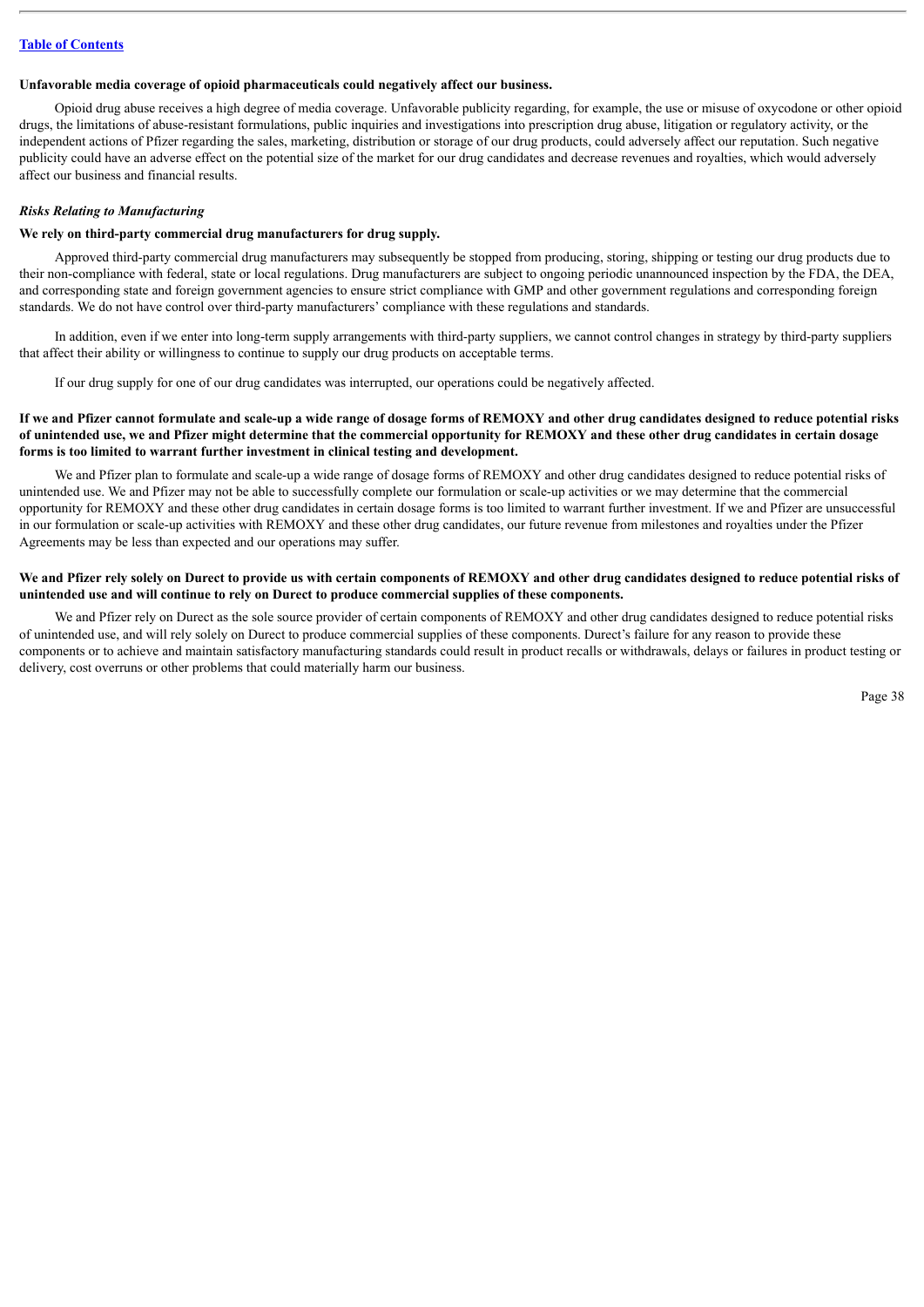Durect may encounter manufacturing difficulties involving production yields, quality control and quality assurance. Durect is subject to ongoing periodic unannounced inspection by the FDA and corresponding state and foreign agencies to ensure strict compliance with government regulations and corresponding foreign standards. We cannot control Durect's compliance with these regulations and standards.

If Pfizer receives marketing approval for and commercially launches REMOXY or other candidates under the Pfizer Agreements, Durect may need to materially expand its manufacturing capacity. Durect may not be able to increase its manufacturing capacity for REMOXY and these other drug candidates in a timely or economic manner, or at all. Moreover, significant scale up of manufacturing will require additional validation studies, which are subject to FDA review and approval. If Durect is unable to successfully increase the manufacturing capacity for such components of REMOXY and these other drugs, at an acceptable cost or otherwise, and Pfizer is unable to establish alternative manufacturing capabilities, commercialization of REMOXY and these other drugs may be delayed, prevented or impaired or there may be a shortage in supply, which would harm our future revenues and cause our business to suffer.

## *Risks Relating to our Financial Position and Need for Financing*

#### **Our operating history may make it difficult for you to evaluate our business to date and to assess its future viability.**

Our operations from our inception to date have been limited to organizing and staffing our company, acquiring, developing and securing our technology, undertaking preclinical studies and clinical trials of our drug candidates and forming collaborations. We have not yet demonstrated our ability to obtain regulatory approval, formulate and manufacture our drug candidates on a commercial scale or conduct sales and marketing activities. Consequently, any predictions you make about our future success or viability may not be as accurate as they could be if we had a longer operating history.

#### **We have a history of losses and expect to incur substantial losses and negative operating cash flows for the foreseeable future.**

Although we were profitable in some years in the past based on payments received pursuant to the Pfizer Agreements and interest income, we have yet to generate any revenues from product sales. We have an accumulated deficit of \$136.4 million at June 30, 2013. Even if we succeed in developing and commercializing one or more of our drug candidates, we expect to continue to use significant cash resources in our operations for the foreseeable future. We anticipate that our expenses will increase substantially in the foreseeable future as we:

- continue to conduct preclinical studies and clinical trials for our drug candidates;
- seek regulatory approvals for our drug candidates;
- develop, formulate, manufacture and commercialize our drug candidates;
- implement additional internal systems and develop new infrastructure;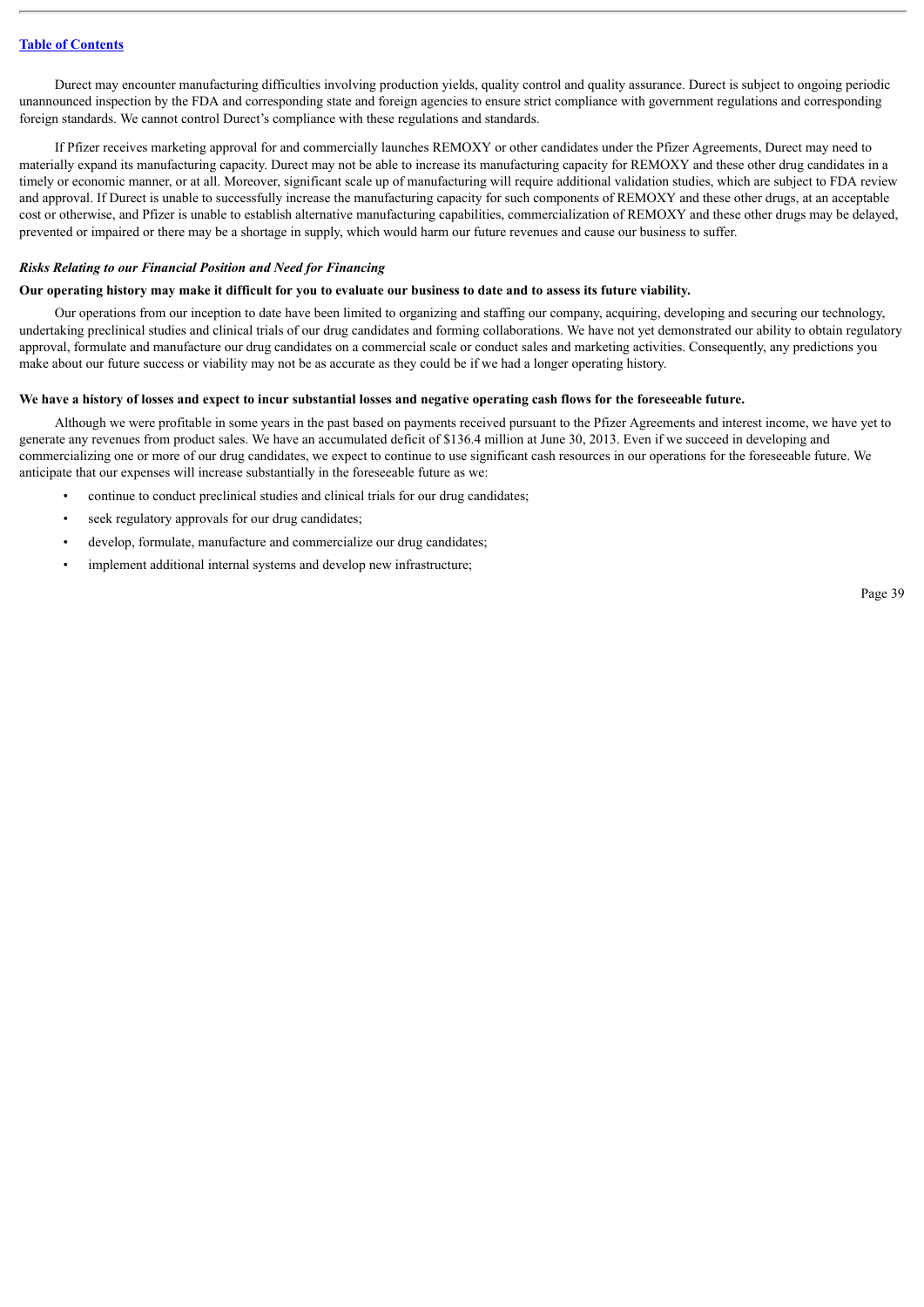- acquire or in-license additional products or technologies, or expand the use of our technology;
- maintain, defend and expand the scope of our intellectual property; and
- hire additional personnel.

We will need to generate significant revenues to achieve and maintain profitability. If we or our collaborators cannot successfully develop, obtain regulatory approval for and commercialize our drug candidates, we will not be able to generate such revenues or achieve profitability in the future. Our failure to achieve or maintain profitability would have a material adverse impact on the market price of our common stock.

## **If we cannot raise additional capital on acceptable terms, we may be unable to complete planned clinical trials of any or some of our drug candidates or to pursue attractive business opportunities.**

We have funded all of our operations and capital expenditures with the proceeds from our public and private stock offerings, payments received under the Pfizer Agreements and interest earned on our investments. We expect that our current cash, cash equivalents and marketable securities will be sufficient to meet our working capital and capital expenditure needs for at least the next twelve months. However, we may elect to raise additional funds within such twelve-month period or need to raise additional funds thereafter and additional financing may not be available on favorable terms, if at all. Even if we succeed in selling additional securities to raise funds, our existing stockholders' ownership percentage would be reduced and new investors may demand rights, preferences or privileges senior to those of existing stockholders. If we raise additional capital through debt financing, if available, such financings may involve covenants that restrict our business activities. If we raise additional capital through strategic alliance and license arrangements such as the Pfizer Agreements, we may have to trade our rights to our technology, intellectual property or drug candidates to others in such arrangements on terms that may not be favorable to us.

If we determine that we need to raise additional funds and we are not successful in doing so, we may be unable to complete the clinical development of some or all of our drug candidates or to seek or obtain FDA approval of our drug candidates. We then could be forced to discontinue product development, enter into a relationship with an additional strategic partner earlier than currently intended, reduce sales and marketing efforts or forego attractive business opportunities.

## *Risks Relating to an Investment in our Common Stock*

## **Our stock price has been volatile and could experience a sudden decline in value.**

Our common stock has experienced significant price and volume fluctuations and may continue to experience volatility in the future. You may not be able to sell your shares quickly or at the latest market price if trading in our stock is not active or the volume is low. The following factors, in addition to other risk factors described in this section, may have a significant impact on the market price of our common stock:

• results of or delays in efforts to seek regulatory approval for REMOXY, and in preclinical studies and clinical trials for our other drug candidates;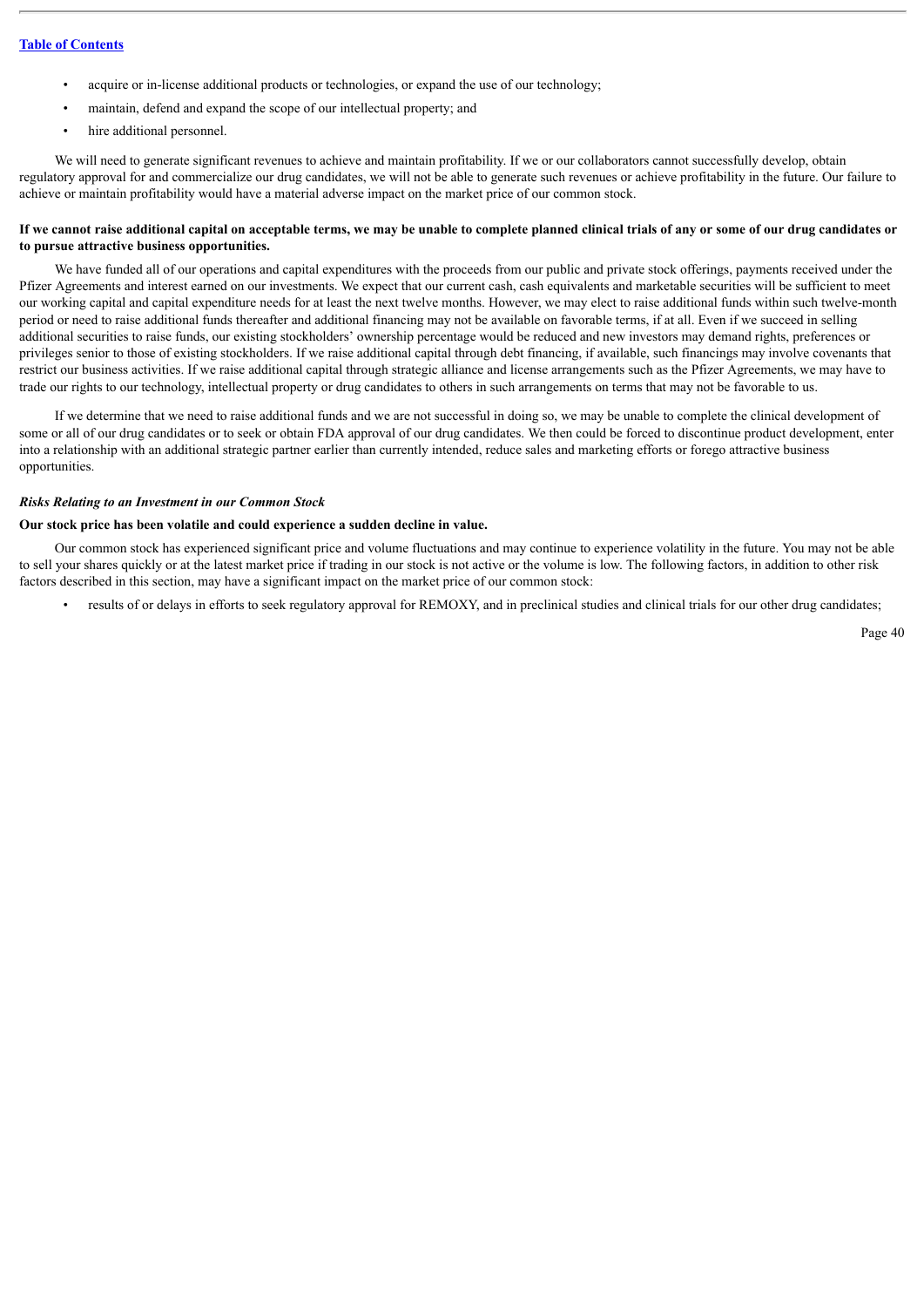- announcements by Pfizer regarding progress in, or decisions regarding whether to pursue, development of drug candidates subject to our strategic alliance;
- publicity regarding actual or potential medical results relating to products under development by us or others;
- the status of our collaboration agreements;
- announcements of technological innovations or new commercial products by us or others;
- developments in patent or other proprietary rights by us or others;
- comments or opinions by securities analysts or major stockholders;
- adverse media coverage related to opioid pharmaceuticals;
- future sales of our common stock by existing stockholders;
- developments with respect to potential merger and acquisition activity of companies with whom we have strategic alliances or other agreements;
- regulatory developments or changes in regulatory guidance enacted by applicable governmental or other authorities;
- litigation, including with respect to the lawsuit currently filed against us and our officers, or threats of litigation;
- economic and other external factors or other disaster or crises;
- the departure of any of our officers, directors or key employees;
- period-to-period fluctuations in financial results; and
- limited daily trading volume.

Changing laws, regulations and standards relating to corporate governance and public disclosure, including the Sarbanes-Oxley Act of 2002, the Dodd-Frank Act of 2010, SEC regulations and the rules of The NASDAQ Stock Market LLC, create uncertainty for public companies. If we were unable to continue to comply with these requirements, we could be delisted from trading on the NASDAQ Global Select Market, or Nasdaq, and thereafter trading in our common stock, if any, may be conducted through the over-the-counter or other market. As a consequence of such delisting, an investor would likely find it more difficult to dispose of, or to obtain quotations as to the price of, our common stock. Delisting of our common stock could also result in lower prices per share of our common stock than would otherwise prevail.

## **We are involved in a class action filed against us and our officers that is expensive and time consuming, and, in the event of an adverse outcome, could harm our business, financial condition or results of operations.**

On December 2, 2011, a purported class action was filed against us and our executive officers in the U.S. District Court for the Western District of Texas. This complaint alleges, among other things, violations of Section 10(b), Rule 10b-5, and Section 20(a) of the Exchange Act arising out of allegedly untrue or misleading statements of material facts made by us regarding REMOXY's development and regulatory status during the purported class period, February 3, 2011 through June 23, 2011. The complaint states that monetary damages are being sought, but no amounts are specified.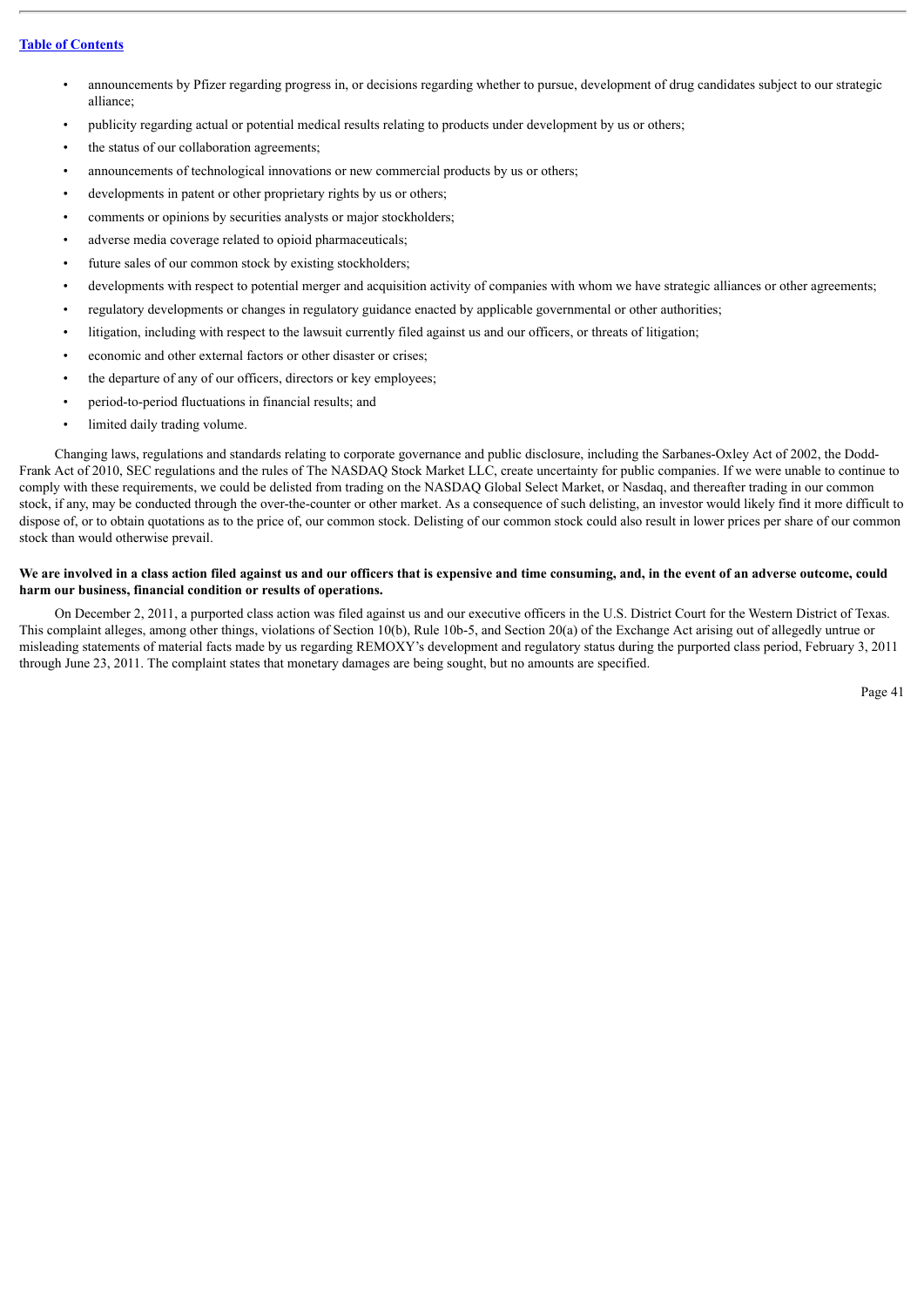As with any litigation proceeding, we cannot predict with certainty the eventual outcome of any outstanding legal actions. We have incurred expenses in connection with the defense of this lawsuit, and we may have to pay damages or settlement costs in connection with any resolution thereof. Any such expenses, damages or settlement costs may be substantial. In addition, because of the number of shareholders involved, plaintiffs in class action lawsuits may claim enormous monetary damages even if the alleged claim is small on a per-shareholder basis. Any such expenses, damages or settlement costs may be substantial. Although we have insurance coverage against which we may claim recovery against some of these expenses and costs, the amount of coverage may not be adequate to cover the full amount or certain expenses and costs may be outside the scope the policies we maintain. In the event of an adverse outcome or outcomes, our business could be materially harmed from depletion of cash resources, negative impact on our reputation, or restrictions or changes to our governance or other processes that may result from any final disposition of the lawsuit. Moreover, responding to and defending pending litigation significantly diverts management's attention from our operations.

## **Anti-takeover provisions in our charter documents, our Stockholder Rights Plan and Delaware law may prevent or delay removal of incumbent management or a change of control.**

Anti-takeover provisions of our amended and restated certificate of incorporation and amended and restated bylaws, our Stockholder Rights Plan and Delaware law may have the effect of deterring or delaying attempts by our stockholders to remove or replace management, engage in proxy contests and effect changes in control. The provisions of our charter documents include:

- a classified board so that only one of the three classes of directors on our board of directors is elected each year;
- elimination of cumulative voting in the election of directors:
- procedures for advance notification of stockholder nominations and proposals;
- the ability of our board of directors to amend our bylaws without stockholder approval; and
- the ability of our board of directors to issue up to 10,000,000 shares of preferred stock without stockholder approval upon the terms and conditions and with the rights, privileges and preferences as our board of directors may determine.

The rights issued pursuant to our Stockholder Rights Plan will become exercisable, subject to certain exceptions, the tenth business day after a person or group announces acquisition of 15% or more of our common stock or announces commencement of a tender or exchange offer the consummation of which would result in ownership by the person or group of 15% or more of our common stock.

In addition, as a Delaware corporation, we are subject to Delaware law, including Section 203 of the Delaware General Corporation Law. In general, Section 203 prohibits a Delaware corporation from engaging in any business combination with any interested stockholder for a period of three years following the date that the stockholder became an interested stockholder unless certain specific requirements are met as set forth in Section 203.

These provisions, alone or together, could have the effect of deterring or delaying changes in incumbent management, proxy contests or changes in control.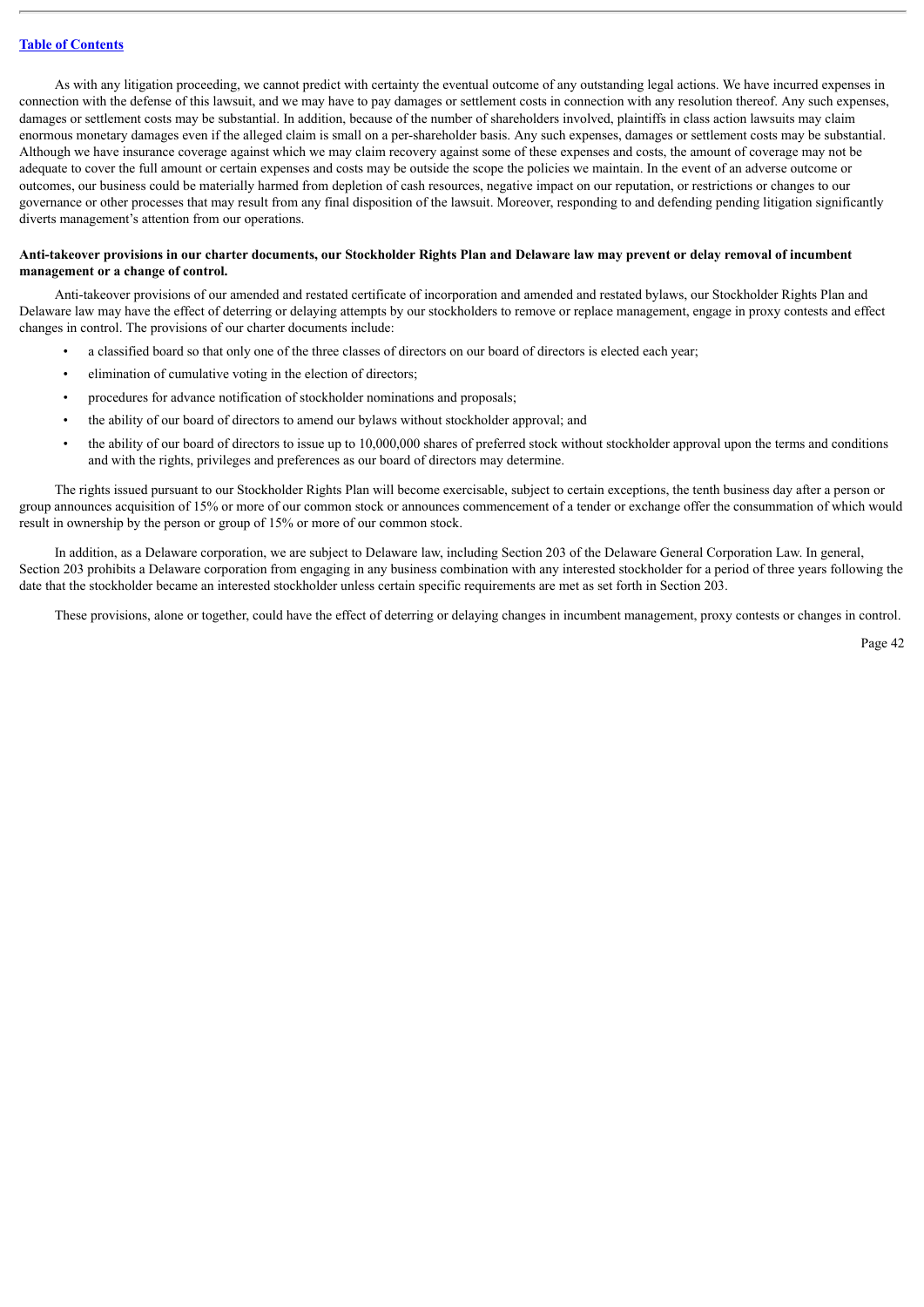## **Our share ownership is concentrated, and our officers, directors and principal stockholders can exert significant control over matters requiring stockholder approval.**

Due to their combined stock holdings, our officers, directors and principal stockholders (stockholders holding greater than 5% of our common stock) acting collectively may have the ability to exercise significant influence over matters requiring stockholder approval including the election of directors and approval of significant corporate transactions. In particular, Remi Barbier, our founder, Chairman of the Board of Directors, President and Chief Executive Officer, owns or controls a significant amount of the voting power of our outstanding capital stock. This concentration of ownership may delay or prevent a change in control of the Company and may make some transactions, including but not limited to any merger, consolidation, or sale of substantially all of our assets, more difficult or impossible to complete without the support of key stockholders.

Publicly available information regarding stockholders' ownership may not be comprehensive because the SEC does not require certain large stockholders to publicly disclose their stock ownership positions.

## **If the fair value of our stock increases and outstanding Performance Awards vest, we expect to use substantial amounts of cash to fund employee tax liabilities.**

We have granted share-based awards that vest upon achievement of certain performance criteria, or Performance Awards. If these Performance Awards vest, we expect to issue the employees shares of our common stock net of statutory employment taxes. This net issuance results in fewer shares issued and uses our cash to fund these taxes. The use of cash could be substantially higher, depending on the fair value of our common stock on the date the Performance Awards vest. If our use of cash to fund these taxes is substantial, our stock price could decline.

We may in the future seek to fund the cash used for Performance Awards through the sale of our common stock. However, we may not be successful in selling shares of our common stock to fund the cash used for Performance Awards. If the number of shares we sell to fund the cash used for Performance awards is significant, our stock price could decline.

## **Volatility in the stock prices of other companies may contribute to volatility in our stock price.**

The stock market in general, Nasdaq and the market for technology companies in particular, have experienced significant price and volume fluctuations that have often been unrelated or disproportionate to the operating performance of those companies. Further, there has been particular volatility in the market prices of securities of early stage life sciences companies. These broad market and industry factors may seriously harm the market price of our common stock, regardless of our operating performance. In the past, following periods of volatility in the market price of a company's securities, securities class action litigation has often been instituted. A securities class action suit against us could result in substantial costs, potential liabilities and the diversion of management's attention and resources.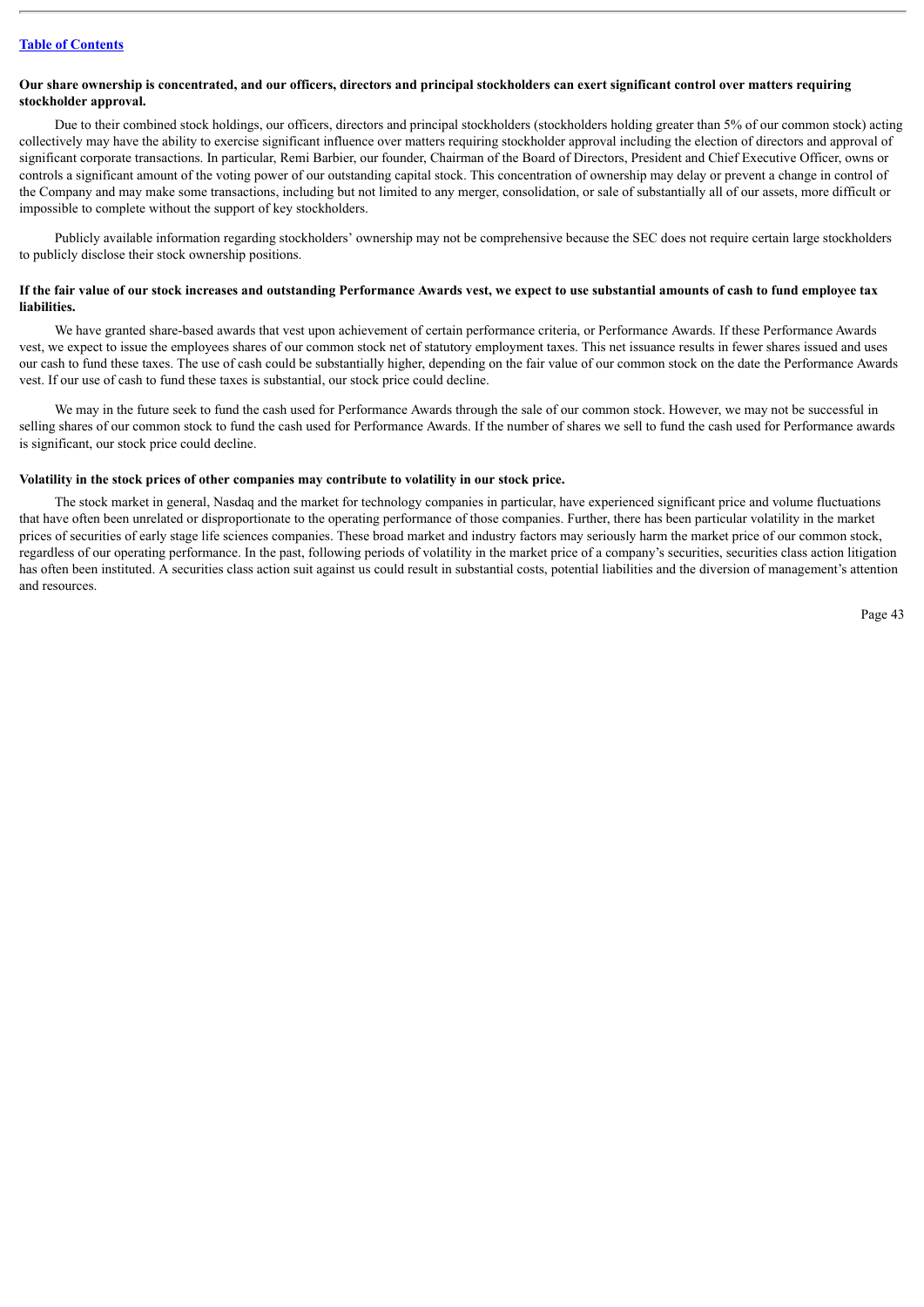## **Our operating results may fluctuate from quarter to quarter and this fluctuation may cause our stock price to decline.**

Our quarterly operating results have fluctuated in the past and are likely to fluctuate in the future. Factors contributing to these fluctuations include, among other items, the timing and amounts of collaboration revenue recognized under the Pfizer Agreements, the timing and enrollment rates of clinical trials for our drug candidates, our need for clinical supplies and the valuation of stock-based compensation. Thus, quarter-to-quarter comparisons of our operating results may not be not indicative of what we might expect in the future. As a result, in some future quarters our clinical, financial or operating results may not meet the expectations of securities analysts and investors that could result in a decline in the price of our stock.

## **If securities or industry analysts publish inaccurate or unfavorable research about our business or product candidates, our stock price could decline.**

Securities or industry analysts publish research and reports about our business or product candidates. An analyst's conclusions regarding prospects for product candidates in the biopharmaceutical industry can include judgments based on the limited publicly-available data. If one or more analysts issues unfavorable research about our business or our product candidates, including a downgrade of our common stock, the price of our stock may decline.

## **There may not be an active, liquid trading market for our common stock.**

There is no guarantee that an active trading market for our common stock will be maintained on Nasdaq. Investors may not be able to sell their shares quickly or at the latest market price if trading in our stock is not active.

## <span id="page-43-0"></span>**Item 2.** *Unregistered Sales of Equity Securities and Use of Proceeds*

None.

<span id="page-43-1"></span>**Item 3.** *Defaults Upon Senior Securities* None.

## <span id="page-43-2"></span>**Item 4.** *Mine Safety Disclosures*

Not applicable.

## <span id="page-43-3"></span>**Item 5.** *Other Information*

None.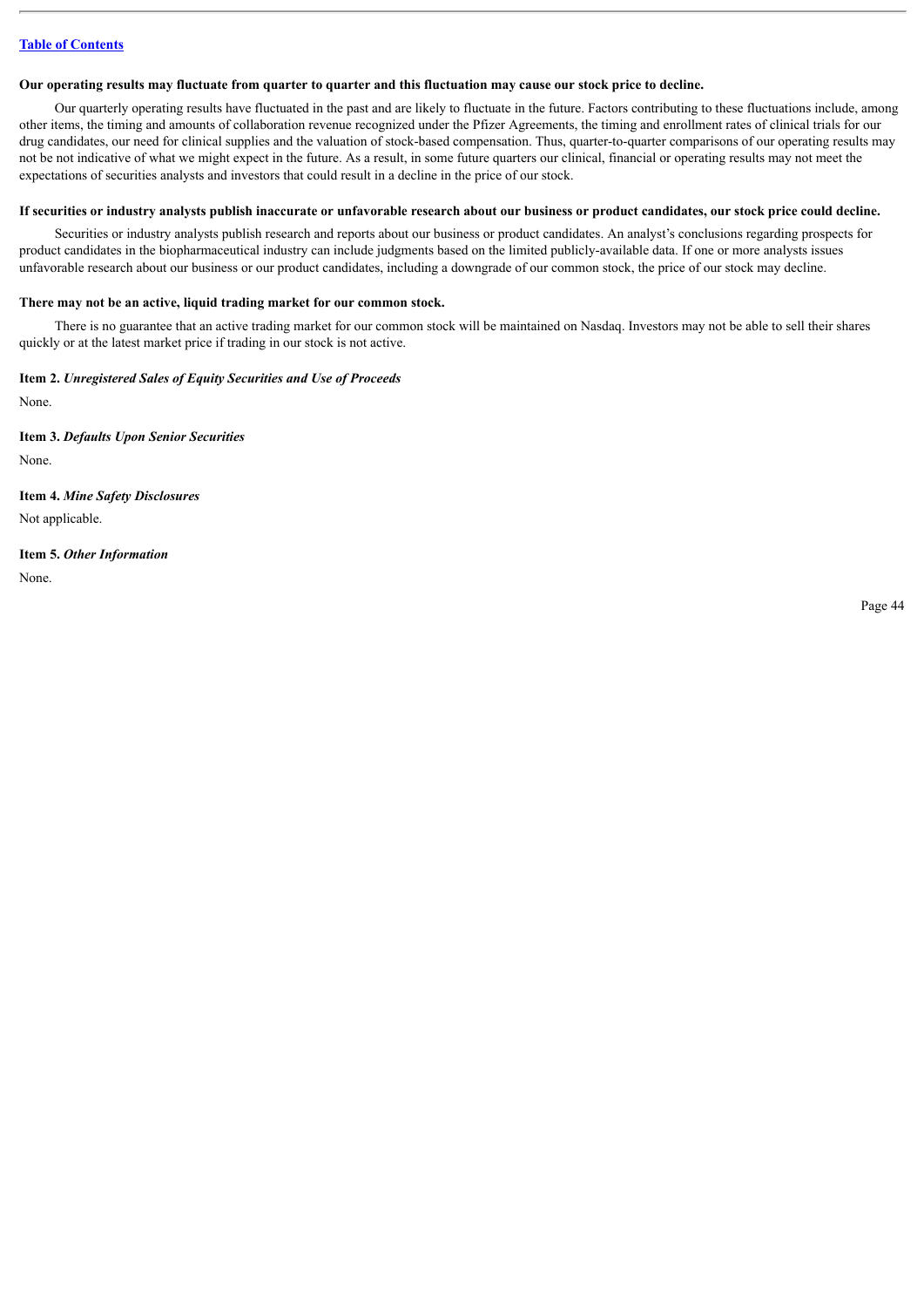## <span id="page-44-0"></span>**Item 6.** *Exhibits*

The following exhibits have been filed with this report:

| Exhibit<br><b>Number</b> |                                                                                                                                                                                                                                                                                                             |
|--------------------------|-------------------------------------------------------------------------------------------------------------------------------------------------------------------------------------------------------------------------------------------------------------------------------------------------------------|
|                          | <b>Description of Document</b>                                                                                                                                                                                                                                                                              |
| 3.1(1)                   | Amended and Restated Certificate of Incorporation.                                                                                                                                                                                                                                                          |
| 3.2(2)                   | Amended and Restated Bylaws.                                                                                                                                                                                                                                                                                |
| 4.1(1)                   | Specimen Common Stock Certificate.                                                                                                                                                                                                                                                                          |
| 4.2(3)                   | Amended and Restated Preferred Stock Rights Agreement, dated as of June 20, 2013, between Registrant and Computershare Shareowner<br>Services LLC, including the Certificate of Designation, the form of Rights Certificate and Summary of Rights attached thereto as Exhibits A, B<br>and C, respectively. |
| $10.1*$                  | Amendment Number 1 to the 2008 Equity Incentive Plan.                                                                                                                                                                                                                                                       |
| $10.2*$                  | Amendment No. 2 to Employment Agreement between Registrant and Remi Barbier.                                                                                                                                                                                                                                |
| 31.1                     | Certification of Principal Executive Officer pursuant to Section 302 of the Sarbanes-Oxley Act of 2002.                                                                                                                                                                                                     |
| 31.2                     | Certification of Principal Financial Officer pursuant to Section 302 of the Sarbanes-Oxley Act of 2002.                                                                                                                                                                                                     |
| 32.1                     | Certifications of the Chief Executive Officer and the Chief Financial Officer pursuant to 18 U.S.C. Section 1350, as adopted pursuant to Section<br>906 of the Sarbanes-Oxley Act of 2002.                                                                                                                  |
| 101.INS                  | <b>XBRL</b> Instance Document.                                                                                                                                                                                                                                                                              |
| 101.SCH                  | XBRL Taxonomy Extension Schema Document.                                                                                                                                                                                                                                                                    |
| 101.CAL                  | XBRL Taxonomy Extension Calculation Linkbase Document.                                                                                                                                                                                                                                                      |
| 101.DEF                  | XBRL Taxonomy Extension Definition Linkbase Document.                                                                                                                                                                                                                                                       |
| $101$ .LAB               | XBRL Taxonomy Extension Labels Linkbase Document.                                                                                                                                                                                                                                                           |
| 101.PRE                  | XBRL Taxonomy Extension Presentation Linkbase Document.                                                                                                                                                                                                                                                     |
|                          |                                                                                                                                                                                                                                                                                                             |

(1) Incorporated by reference from exhibits to our report on Form 10-Q for the period ended June 30, 2005.<br>(2) Incorporated by reference from exhibits to our report on Form 10-Q for the period ended March 31, 201.

Incorporated by reference from exhibits to our report on Form 10-Q for the period ended March 31, 2013.

(3) Incorporated by reference from the Company's current report on Form 8-K filed June 20, 2013.

Management contract, compensatory plan or arrangement.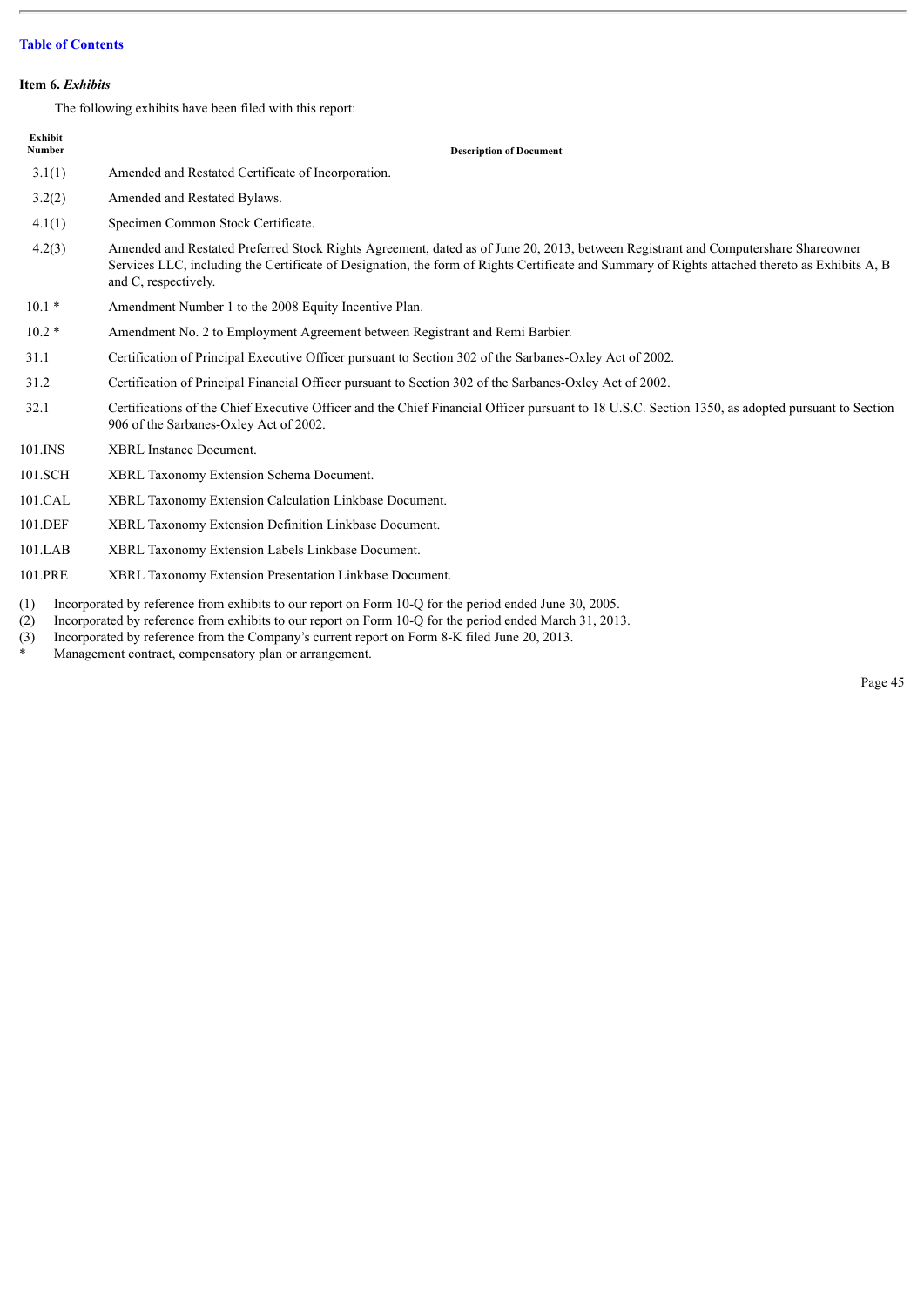## **SIGNATURES**

<span id="page-45-0"></span>Pursuant to the requirements of the Securities Exchange Act of 1934, the Registrant has duly caused this report to be signed on its behalf by the undersigned thereunto duly authorized.

> Pain Therapeutics, Inc. (Registrant)

## /s/ REMI BARBIER

Remi Barbier, Chairman of the Board of Directors, President and Chief Executive Officer

## /s/ PETER S. RODDY

Peter S. Roddy, Vice President and Chief Financial Officer

Date: August 1, 2013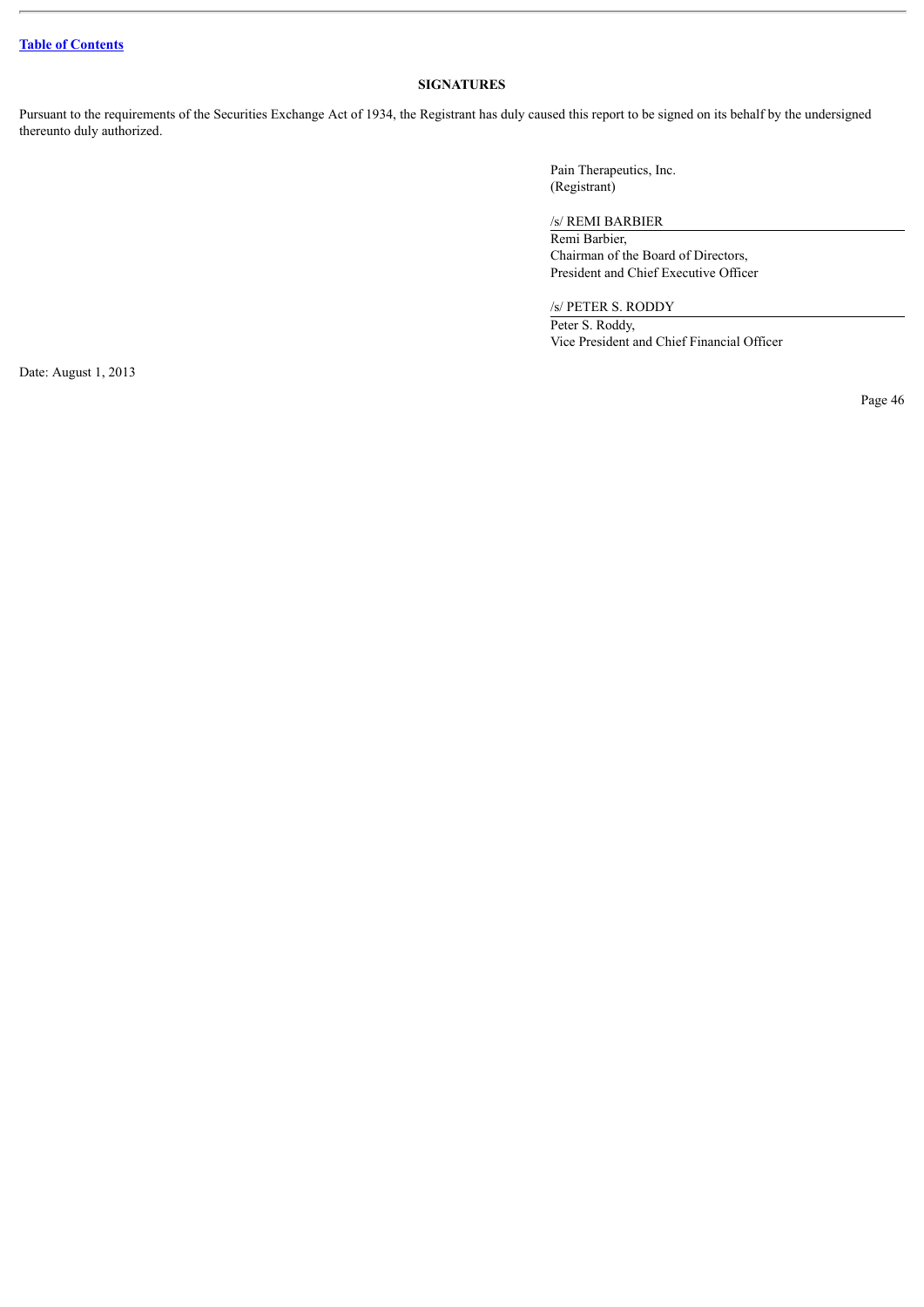## **EXHIBIT INDEX**

| Exhibit<br><b>Number</b> | <b>Description of Document</b>                                                                                                                                                                                                                                                                              |
|--------------------------|-------------------------------------------------------------------------------------------------------------------------------------------------------------------------------------------------------------------------------------------------------------------------------------------------------------|
| 3.1(1)                   | Amended and Restated Certificate of Incorporation.                                                                                                                                                                                                                                                          |
| 3.2(2)                   | Amended and Restated Bylaws.                                                                                                                                                                                                                                                                                |
| 4.1(1)                   | Specimen Common Stock Certificate.                                                                                                                                                                                                                                                                          |
| 4.2(3)                   | Amended and Restated Preferred Stock Rights Agreement, dated as of June 20, 2013, between Registrant and Computershare Shareowner<br>Services LLC, including the Certificate of Designation, the form of Rights Certificate and Summary of Rights attached thereto as Exhibits A, B<br>and C, respectively. |
| $10.1*$                  | Amendment Number 1 to the 2008 Equity Incentive Plan.                                                                                                                                                                                                                                                       |
| $10.2*$                  | Amendment No. 2 to Employment Agreement between Registrant and Remi Barbier.                                                                                                                                                                                                                                |
| 31.1                     | Certification of Principal Executive Officer pursuant to Section 302 of the Sarbanes-Oxley Act of 2002.                                                                                                                                                                                                     |
| 31.2                     | Certification of Principal Financial Officer pursuant to Section 302 of the Sarbanes-Oxley Act of 2002.                                                                                                                                                                                                     |
| 32.1                     | Certifications of the Chief Executive Officer and the Chief Financial Officer pursuant to 18 U.S.C. Section 1350, as adopted pursuant to Section<br>906 of the Sarbanes-Oxley Act of 2002.                                                                                                                  |
| 101.INS                  | <b>XBRL</b> Instance Document.                                                                                                                                                                                                                                                                              |
| 101.SCH                  | XBRL Taxonomy Extension Schema Document.                                                                                                                                                                                                                                                                    |
| 101.CAL                  | XBRL Taxonomy Extension Calculation Linkbase Document.                                                                                                                                                                                                                                                      |
| 101.DEF                  | XBRL Taxonomy Extension Definition Linkbase Document.                                                                                                                                                                                                                                                       |
| 101.LAB                  | XBRL Taxonomy Extension Labels Linkbase Document.                                                                                                                                                                                                                                                           |
| 101.PRE                  | XBRL Taxonomy Extension Presentation Linkbase Document.                                                                                                                                                                                                                                                     |

(1) Incorporated by reference from exhibits to our report on Form 10-Q for the period ended June 30, 2005.<br>(2) Incorporated by reference from exhibits to our report on Form 10-Q for the period ended March 31, 201

Incorporated by reference from exhibits to our report on Form 10-Q for the period ended March 31, 2013.

(3) Incorporated by reference from the Company's current report on Form 8-K filed June 20, 2013.

\* Management contract, compensatory plan or arrangement.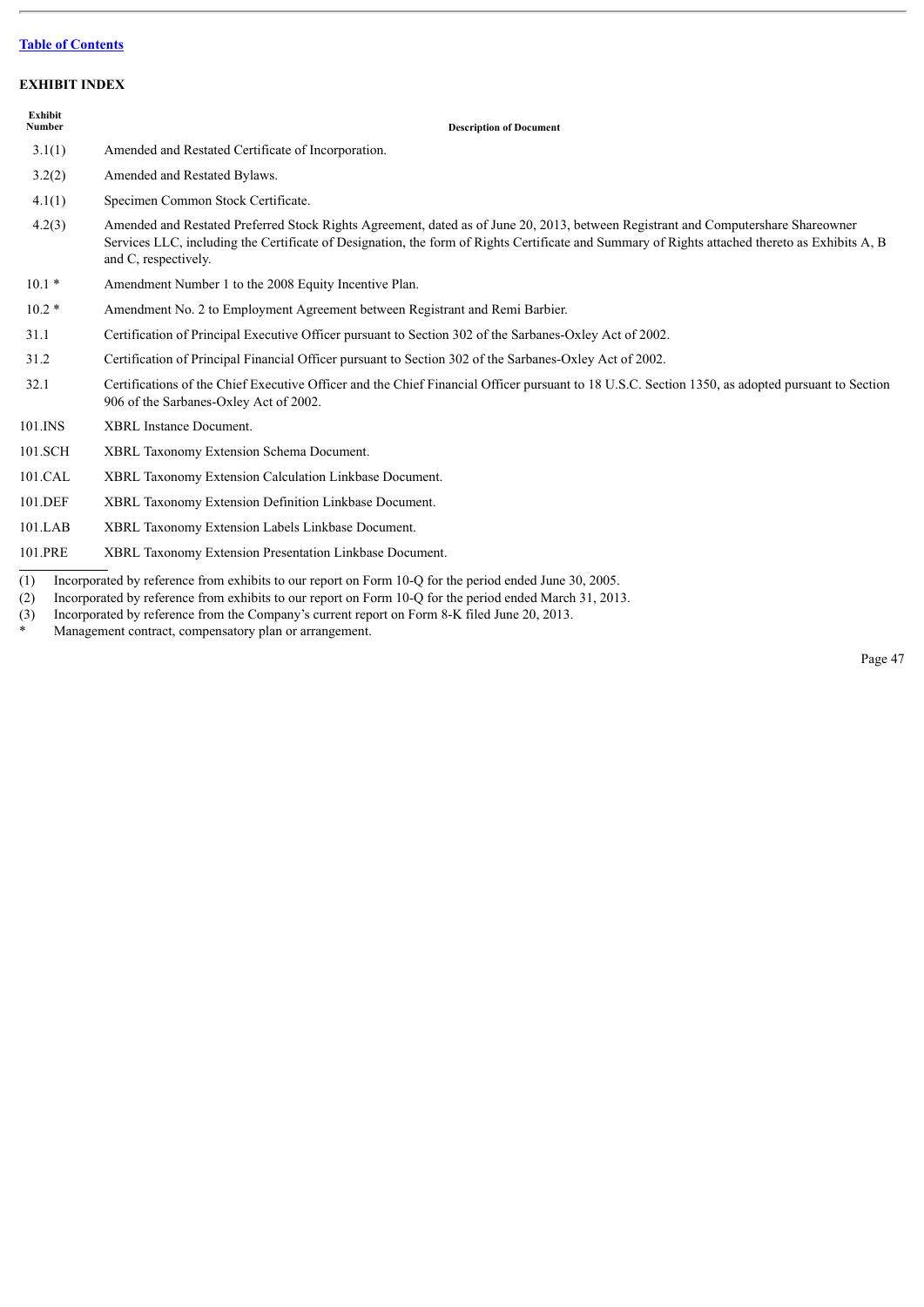## **AMENDMENT NUMBER 1 TO THE 2008 EQUITY INCENTIVE PLAN**

This Amendment Number 1 to the 2008 Equity Incentive Plan (the "Plan") is effective as of June 14, 2013:

1. The Plan is hereby amended by adding the following definitions to the Plan:

"Cause" means, with respect to the termination by the Company, a Parent or Subsidiary of the Participant's relationship as a Service Provider, that such termination is, in the determination of the Administrator, based on the Participant's: (i) performance of any act or failure to perform any act in bad faith and to the detriment of the Company, a Parent or Subsidiary; (ii) dishonesty, intentional misconduct or material breach of any agreement with the Company, a Parent or Subsidiary; or (iii) commission of a crime involving dishonesty, breach of trust, or physical or emotional harm to any person.

"Continuing Directors" means Directors who either (i) have been Directors continuously for a period of at least twelve (12) months or (ii) have been Directors for less than twelve (12) months and were appointed, elected or nominated for election as Directors by at least a majority of the Directors described in clause (i) who were still in office at the time such appointment, election or nomination was approved by the Board.

"Good Reason" means the occurrence after a Change in Control of any of the following events or conditions, provided the Participant notifies the Company in writing within 30 days following the initial existence of the Good Reason event or condition and the Company shall be then be given 30 days from its receipt of such notice during which it may remedy or cure such event condition ("Remedy Period"). If the Company does not cure or remedy such Good Reason event or condition during the Remedy Period, then the Participant must terminate his or her relationship as a Service Provider within 120 days after the end of the Remedy Period for Good Reason to apply.

(i) a change in the Participant's authority, responsibilities, titles, reporting relationship or duties which represents a material and substantial diminution in the Participant's responsibilities or duties as in effect immediately preceding the consummation of a Change in Control, provided that a mere change in title or reporting relationship where the Participant continues to perform the same functions and report to the same individual (except in the case of the Chief Executive Officer or President formerly reporting to the Board) within the business unit of the Successor Corporation which was formerly the Company shall not constitute Good Reason;

(ii) a material diminution in the annual research budget over which the Participant retains authority in the twelve (12) months preceding the consummation of the Change in Control;

(iii) a material reduction in the Participant's base salary to a level below that in effect at any time within twelve (12) months preceding the consummation of a Change in Control or at any time thereafter;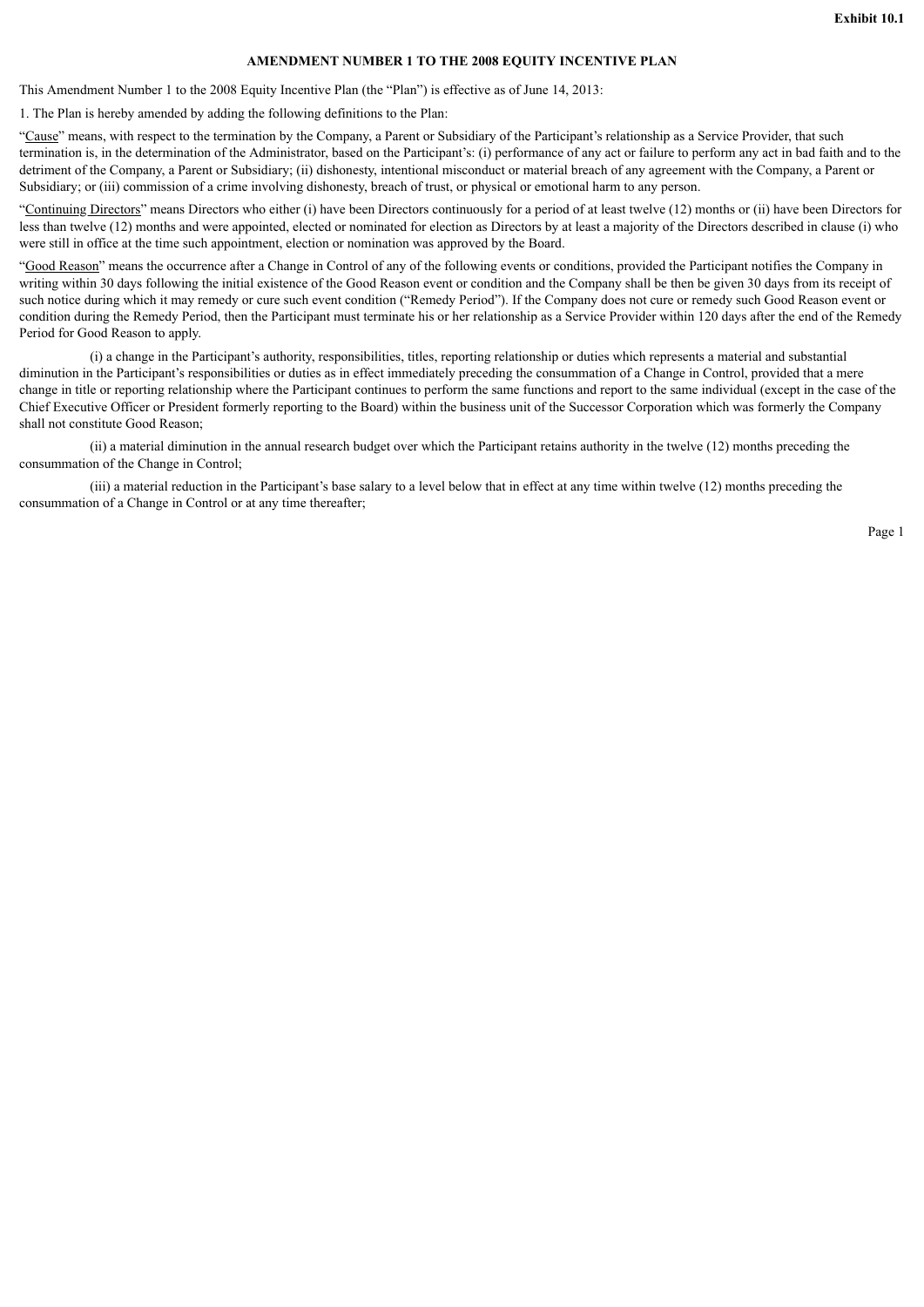(iv) requiring the Participant to be based at any place outside a fifty (50)-mile radius from the Participant's job location or residence prior to the Change in Control except for reasonably required travel on business which is not materially greater than such travel requirements within the twelve (12) months prior to the Change in Control; or

(v) any other action or inaction by the successor that constitutes a material breach of the terms of the Participant's employment agreement (if any) then in effect.

2. The Plan is hereby amended by adding the following new subsection to the section of the Plan titled "Change in Control":

## Acceleration of Certain Awards upon a Change in Control

In the event of a merger Change in Control, for the portion of each Award that is assumed or substituted for:

(i) each Award which is outstanding under the Plan as of June 14, 2013, and

(ii) each Award which is granted under the Plan after June 14, 2013, except as determined otherwise by the Administrator at the time the Award is granted

the Participant will fully vest in and have the right to exercise all of his or her outstanding Options and Stock Appreciation Rights, including Shares as to which such Awards would not otherwise be vested or exercisable, all restrictions on Restricted Stock will lapse, and, with respect to Restricted Stock Units, Performance Shares and Performance Units, all Performance Goals or other vesting criteria will be deemed achieved at target levels and all other terms and conditions met, immediately upon termination of the Participant's relationship as a Service Provider if the Participant's relationship as a Service Provider is terminated by the Company without Cause or voluntarily by the Participant with Good Reason.

Notwithstanding the foregoing, in the event of a merger or Change in Control that is not endorsed by a majority of the Continuing Directors, and except as determined otherwise by the Administrator at the time the Award is granted, the Participant will fully vest in and have the right to exercise all of his or her outstanding Options and Stock Appreciation Rights, including Shares as to which such Awards would not otherwise be vested or exercisable, all restrictions on Restricted Stock will lapse, and, with respect to Restricted Stock Units, Performance Shares and Performance Units, all Performance Goals or other vesting criteria will be deemed achieved at target levels and all other terms and conditions met, immediately prior to the specified effective date of such Change in Control, provided that the Participant's relationship as a Service Provider has not terminated prior to such date.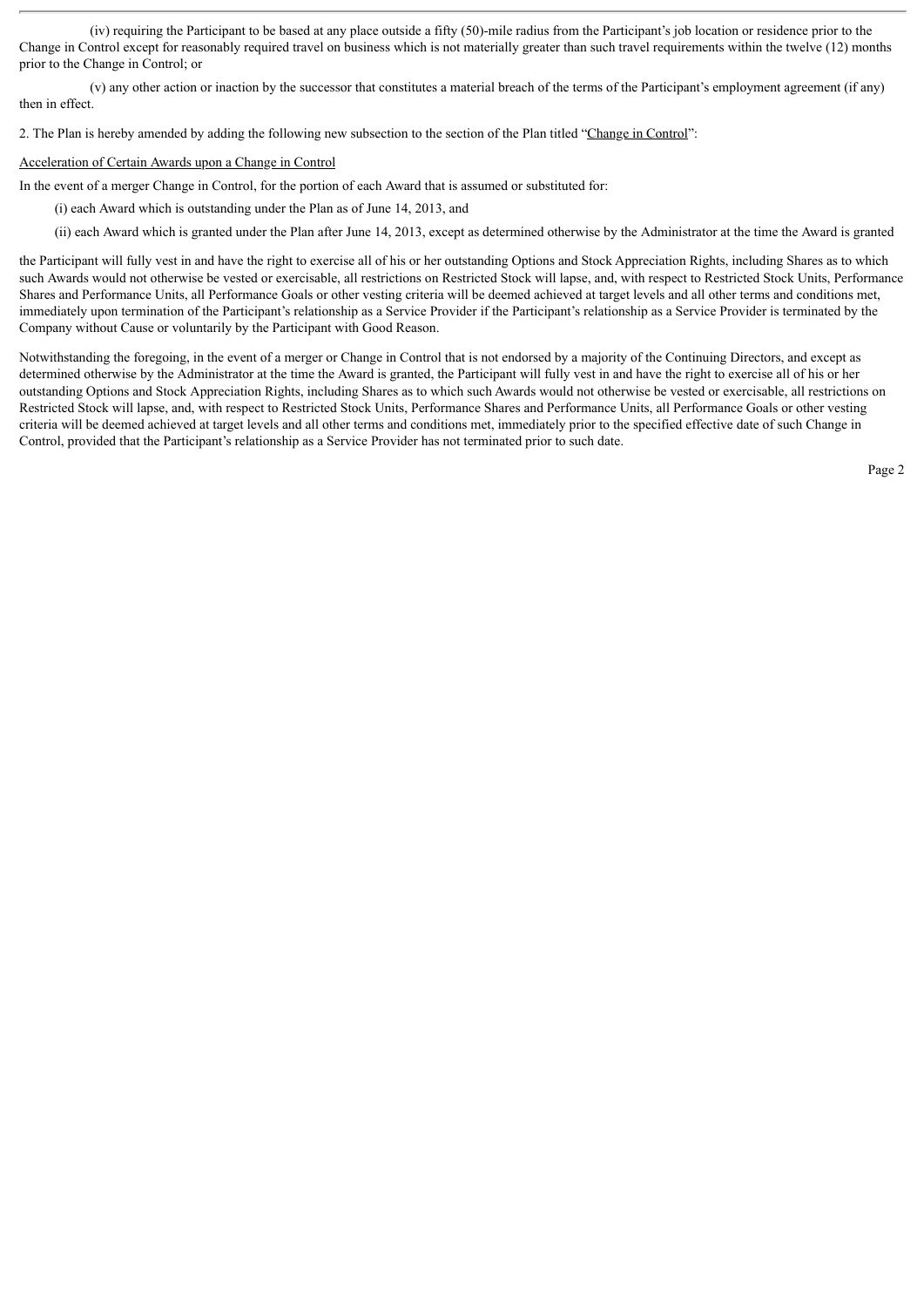3. The Plan is hereby amended by adding the following new subsection to the section of the Plan titled "Amendment and Termination of the Plan":

Section 409A of the Code. To the extent an Award is subject to Section 409A of the Code, the impact of this Amendment Number 1 with respect to such Award will not change the time or manner of payment of such Award.

4. The Plan is hereby amended by adding the following new section to the end thereof:

Section 409A of the Code. Awards are intended to be exempt from or comply with Section 409A of the Code (as amplified by any Internal Revenue Service or U.S. Treasury Department guidance), and shall be construed and interpreted in accordance with such intent. The Company, in the exercise of its sole discretion and without the consent of the Participant, may amend or modify the Plan or any Award Agreement in any manner in order to meet the requirements of Section 409A of the Code as amplified by any Internal Revenue Service or U.S. Treasury Department guidance. The Company makes no representation that Awards will comply with Section 409A of the Code and makes no undertaking to prevent Section 409A of the Code from applying to Awards or to mitigate its effects on any deferrals or payments in respect of any Award.

IN WITNESS OF THE FOREGOING, the undersigned Peter S. Roddy, Vice President and Chief Financial Officer, certifies that the foregoing Amendment Number 1 to the 2008 Equity Incentive Plan was duly adopted by the Board on June 14, 2013:

/s/ PETER S. RODDY

Peter S. Roddy, Vice President and Chief Financial Officer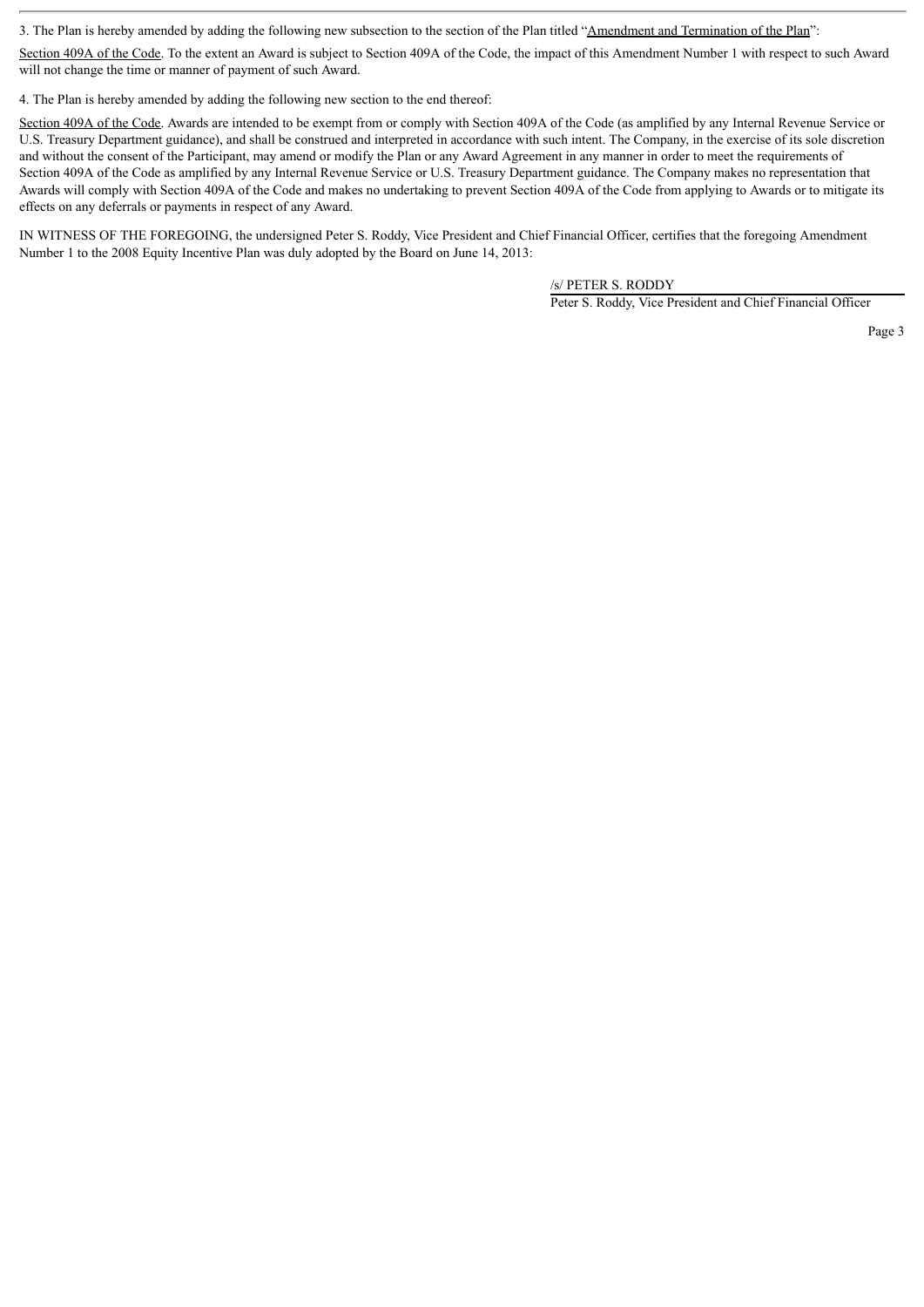## **AMENDMENT NO. 2 TO EMPLOYMENT AGREEMENT**

This Amendment No. 2 to Employment Agreement (the "Amendment") is made by and between Remi Barbier (the "Executive") and Pain Therapeutics, Inc., a Delaware corporation (the "Company" and together with the Executive hereinafter collectively referred to as the "Parties"), on June 20, 2013.

## **WITNESSETH:**

WHEREAS, the Parties previously entered into an employment agreement, dated as of July 1, 1998 (as subsequently amended pursuant to that certain Amendment to Employment Agreement, dated as of December 17, 2008, the "Employment Agreement"); and

WHEREAS, the Company and Executive wish to amend the Employment Agreement, as set forth below.

NOW, THEREFORE, for good and valuable consideration, Executive and the Company agree that the Employment Agreement is hereby amended as follows:

1. The following language is inserted immediately following Section 3(g) of the Employment Agreement and shall constitute Sections 3(h) and 3(i) of the Employment Agreement:

"(h) Non-Assumption of Agreement. In the event of the Change in Control (as defined below) in which this Agreement and the obligations of the Company are not assumed by the successor entity either by operation of law or by assignment, Executive's employment with the Company shall be deemed to be terminated for Other than Cause, and Executive shall be entitled to the benefits sect forth in Section 3(d) above. For purposes of this Agreement, "Change in Control" shall have the meaning set forth in the Company's 2008 Equity Incentive Plan, as may be amended from time to time, or the same or similar term set forth in any successor plan thereto.

(i) Clawback. Executive's incentive-based compensation that is earned based on financial performance or financial metrics of the Company shall not be subject to clawback or other recovery from the Executive in the event of a restatement of the Company's financial statements upon which such compensation is based, except to the extent required by applicable law or regulation (including pursuant to Section 954 of the Dodd-Frank Wall Street Reform and Consumer Protection Act and any regulations that have or may be promulgated thereunder) or pursuant to the listing rules or regulations of any securities exchanges or listing services on which the Company's securities are traded or quoted."

These provisions are not intended to increase or to decrease any severance or other compensation arrangements currently in place between Executive and the Company.

*(Signature page follows)*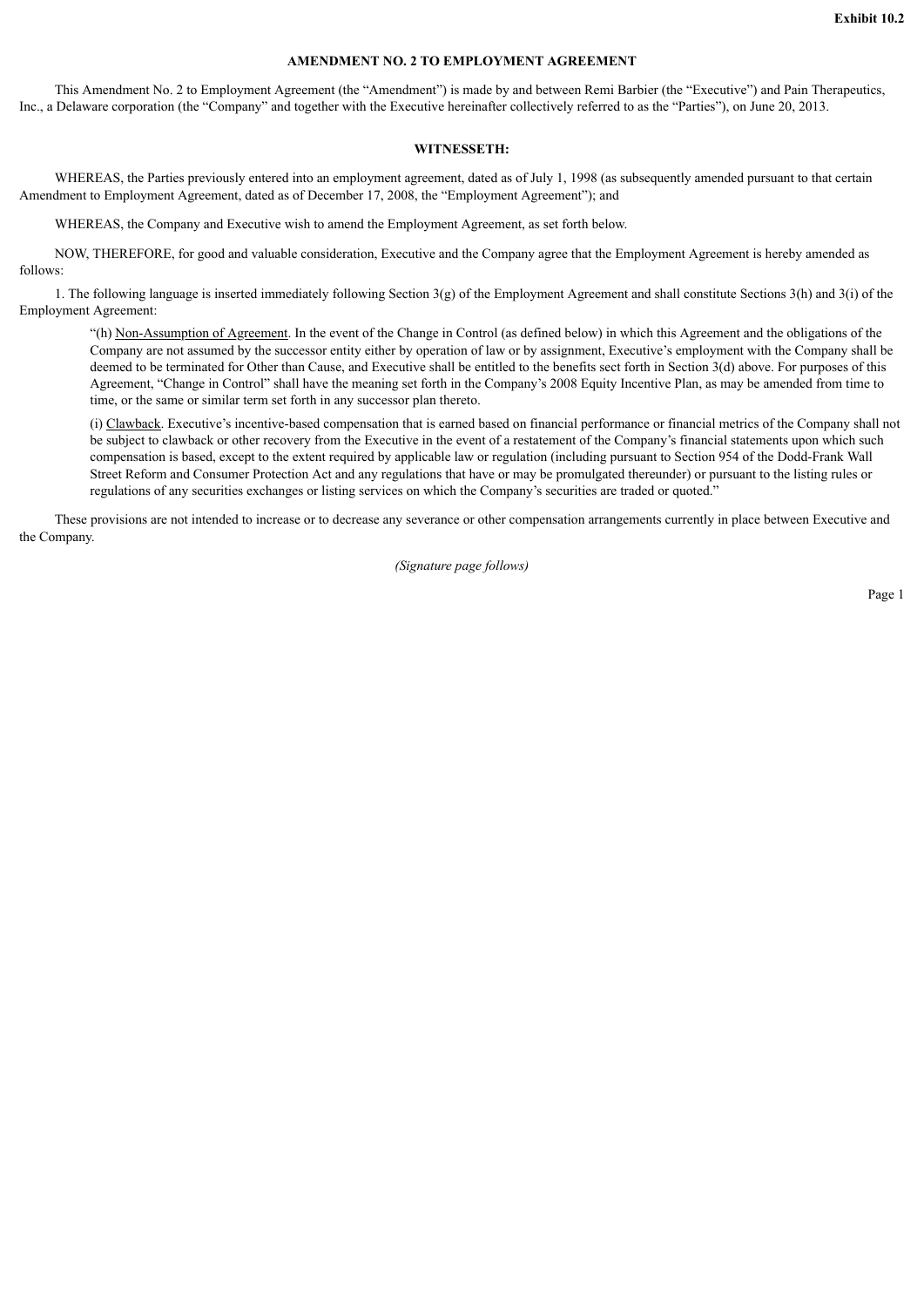IN WITNESS WHEREOF, each of the Parties has executed this Amendment, in the case of the Company by its duly authorized officer, as of the day and year set forth above.

## **Pain Therapeutics, Inc. Executive**

By: /s/ Peter S. Roddy By: /s/ Remi Barbier Name: Peter S. Roddy Remi Barbier<br>Name: Peter S. Roddy Remi Barbier Title: Vice President & CFO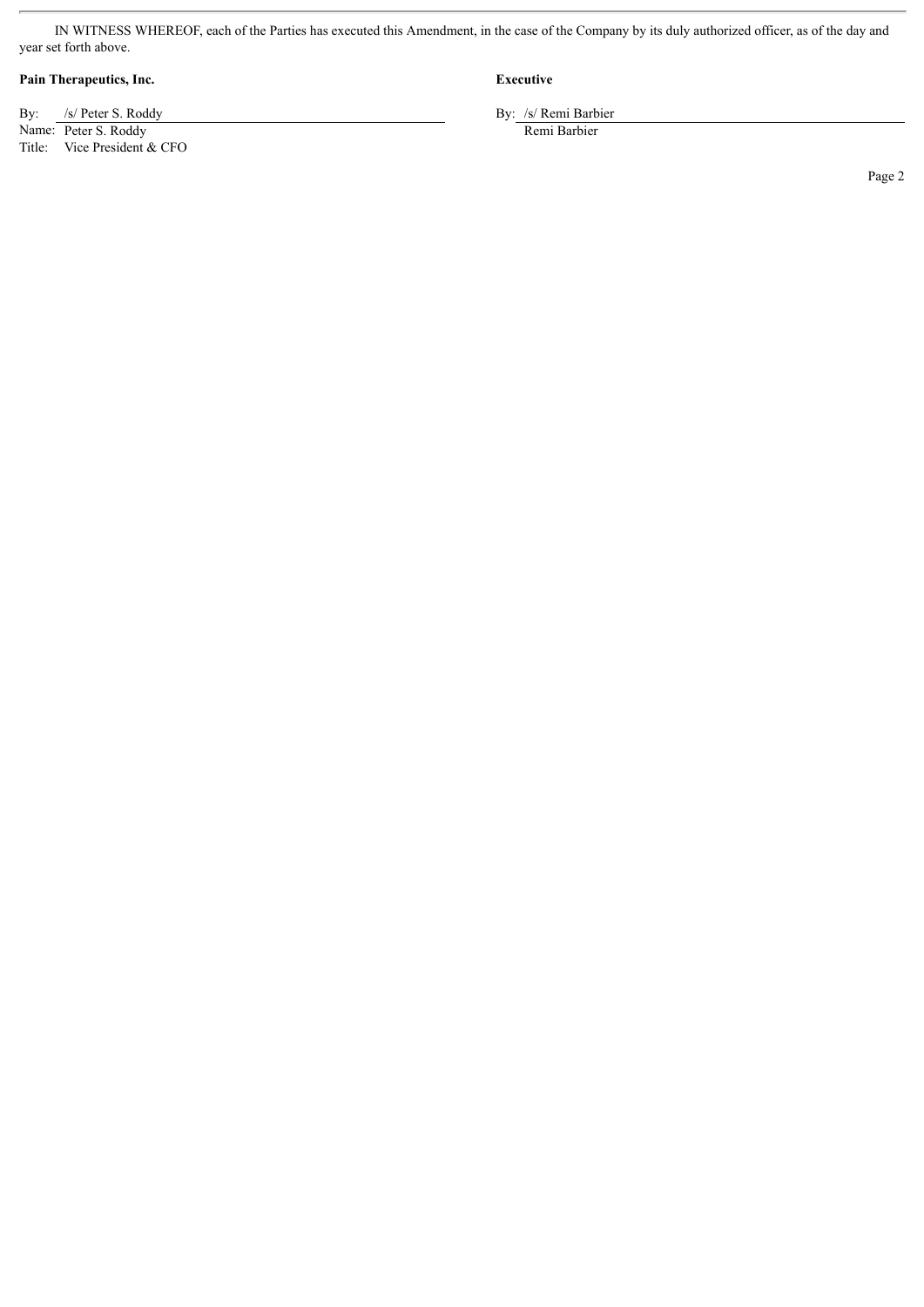## Exhibit 31.1

## CERTIFICATION OF THE PRINCIPAL EXECUTIVE OFFICER PURSUANT TO SECTION 302 OF THE SARBANES-OXLEY ACT OF 2002

I, Remi Barbier, certify that:

- 1. I have reviewed this Report on Form 10-Q of Pain Therapeutics, Inc.;
- 2. Based on my knowledge, this report does not contain any untrue statement of a material fact or omit to state a material fact necessary to make the statements made, in light of the circumstances under which such statements were made, not misleading with respect to the period covered by this report;
- 3. Based on my knowledge, the financial statements, and other financial information included in this report, fairly present in all material respects the financial condition, results of operations and cash flows of the registrant as of, and for, the periods presented in this report;
- 4. The registrant's other certifying officer(s) and I are responsible for establishing and maintaining disclosure controls and procedures (as defined in Exchange Act Rules 13a-15(e) and 15d-15(e)) and internal control over financial reporting (as defined in Exchange Act Rules 13a-15(f) and 15d-15(f)) for the registrant and have:
	- a. Designed such disclosure controls and procedures, or caused such disclosure controls and procedures to be designed under our supervision, to ensure that material information relating to the registrant, including its consolidated subsidiaries, is made known to us by others within those entities, particularly during the period in which this report is being prepared;
	- b. Designed such internal control over financial reporting, or caused such internal control over financial reporting to be designed under our supervision, to provide reasonable assurance regarding the reliability of financial reporting and the preparation of financial statements for external purposes in accordance with generally accepted accounting principles;
	- c. Evaluated the effectiveness of the registrant's disclosure controls and procedures and presented in this report our conclusions about the effectiveness of the disclosure controls and procedures, as of the end of the period covered by this report based on such evaluation; and
	- d. Disclosed in this report any change in the registrant's internal control over financial reporting that occurred during the registrant's most recent fiscal quarter (the registrant's fourth fiscal quarter in the case of an annual report) that has materially affected, or is reasonably likely to materially affect, the registrant's internal control over financial reporting; and
- 5. The registrant's other certifying officer(s) and I have disclosed, based on our most recent evaluation of internal control over financial reporting, to the registrant's auditors and the audit committee of the registrant's board of directors (or persons performing the equivalent functions):
	- a. All significant deficiencies and material weaknesses in the design or operation of internal control over financial reporting which are reasonably likely to adversely affect the registrant's ability to record, process, summarize and report financial information; and
	- b. Any fraud, whether or not material, that involves management or other employees who have a significant role in the registrant's internal control over financial reporting.

/s/ REMI BARBIER

Remi Barbier, Chairman of the Board of Directors, President and Chief Executive Officer (Principal Executive Officer)

Date: August 1, 2013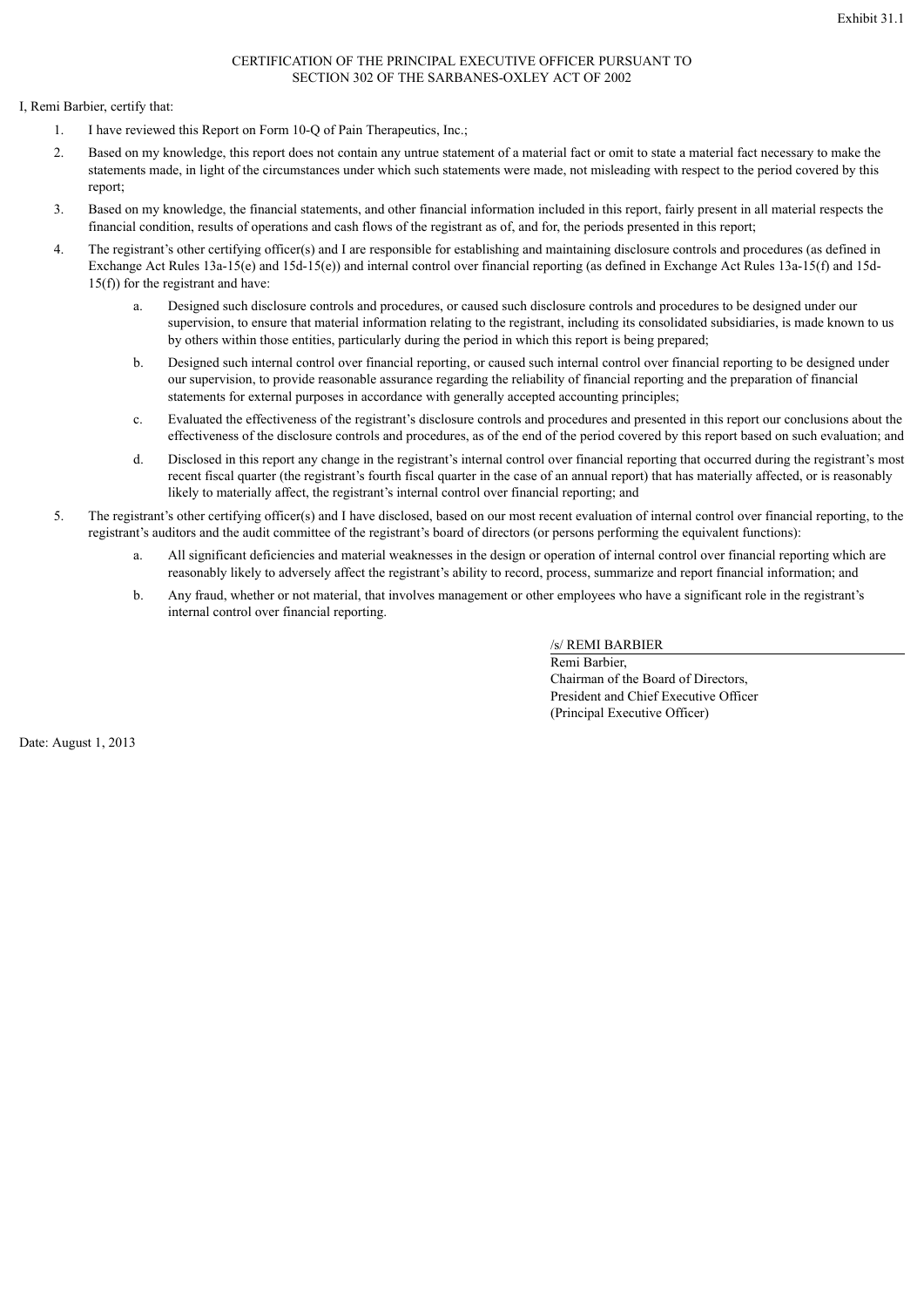## CERTIFICATION OF THE PRINCIPAL FINANCIAL OFFICER PURSUANT TO SECTION 302 OF THE SARBANES-OXLEY ACT OF 2002

I, Peter S. Roddy, certify that:

- 1. I have reviewed this Report on Form 10-Q of Pain Therapeutics, Inc.;
- 2. Based on my knowledge, this report does not contain any untrue statement of a material fact or omit to state a material fact necessary to make the statements made, in light of the circumstances under which such statements were made, not misleading with respect to the period covered by this report;
- 3. Based on my knowledge, the financial statements, and other financial information included in this report, fairly present in all material respects the financial condition, results of operations and cash flows of the registrant as of, and for, the periods presented in this report;
- 4. The registrant's other certifying officer(s) and I are responsible for establishing and maintaining disclosure controls and procedures (as defined in Exchange Act Rules 13a-15(e) and 15d-15(e)) and internal control over financial reporting (as defined in Exchange Act Rules 13a-15(f) and 15d-15(f)) for the registrant and have:
	- a. Designed such disclosure controls and procedures, or caused such disclosure controls and procedures to be designed under our supervision, to ensure that material information relating to the registrant, including its consolidated subsidiaries, is made known to us by others within those entities, particularly during the period in which this report is being prepared;
	- b. Designed such internal control over financial reporting, or caused such internal control over financial reporting to be designed under our supervision, to provide reasonable assurance regarding the reliability of financial reporting and the preparation of financial statements for external purposes in accordance with generally accepted accounting principles;
	- c. Evaluated the effectiveness of the registrant's disclosure controls and procedures and presented in this report our conclusions about the effectiveness of the disclosure controls and procedures, as of the end of the period covered by this report based on such evaluation; and
	- d. Disclosed in this report any change in the registrant's internal control over financial reporting that occurred during the registrant's most recent fiscal quarter (the registrant's fourth fiscal quarter in the case of an annual report) that has materially affected, or is reasonably likely to materially affect, the registrant's internal control over financial reporting; and
- 5. The registrant's other certifying officer(s) and I have disclosed, based on our most recent evaluation of internal control over financial reporting, to the registrant's auditors and the audit committee of the registrant's board of directors (or persons performing the equivalent functions):
	- a. All significant deficiencies and material weaknesses in the design or operation of internal control over financial reporting which are reasonably likely to adversely affect the registrant's ability to record, process, summarize and report financial information; and
	- b. Any fraud, whether or not material, that involves management or other employees who have a significant role in the registrant's internal control over financial reporting.

/s/ PETER S. RODDY Peter S. Roddy, Vice President and Chief Financial Officer

(Principal Financial Officer)

Date: August 1, 2013